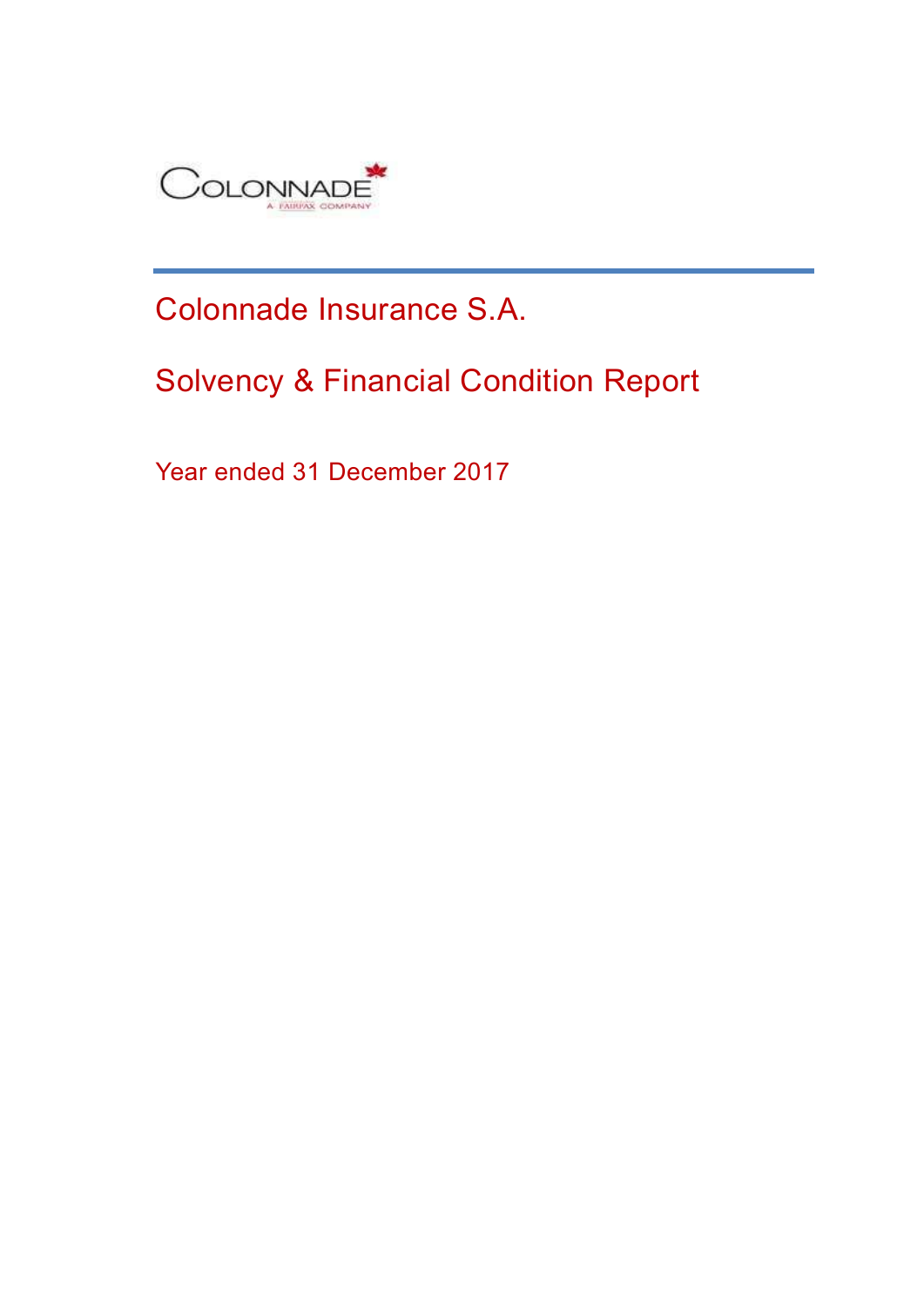## **Contents**

| A.1        |                                                                          |  |
|------------|--------------------------------------------------------------------------|--|
| A.2        |                                                                          |  |
| A.3        |                                                                          |  |
| A.4        |                                                                          |  |
| A.5        |                                                                          |  |
|            |                                                                          |  |
| B.1        |                                                                          |  |
| B.2        |                                                                          |  |
| B.3        | Risk management system including the own risk and solvency assessment 11 |  |
| B.4        |                                                                          |  |
| B.5        |                                                                          |  |
| <b>B.6</b> |                                                                          |  |
| B.7        |                                                                          |  |
| B.8        |                                                                          |  |
| <b>B.9</b> |                                                                          |  |
|            |                                                                          |  |
| C.1        |                                                                          |  |
| C.2        |                                                                          |  |
| C.3        |                                                                          |  |
| C.4        |                                                                          |  |
| C.5        |                                                                          |  |
| C.6        |                                                                          |  |
| C.7        |                                                                          |  |
|            |                                                                          |  |
| D.1        |                                                                          |  |
| D.2        |                                                                          |  |
| D.3        |                                                                          |  |
| D.4        |                                                                          |  |
| D.5        |                                                                          |  |
| Е.         |                                                                          |  |
| E.1        |                                                                          |  |
| E.2        |                                                                          |  |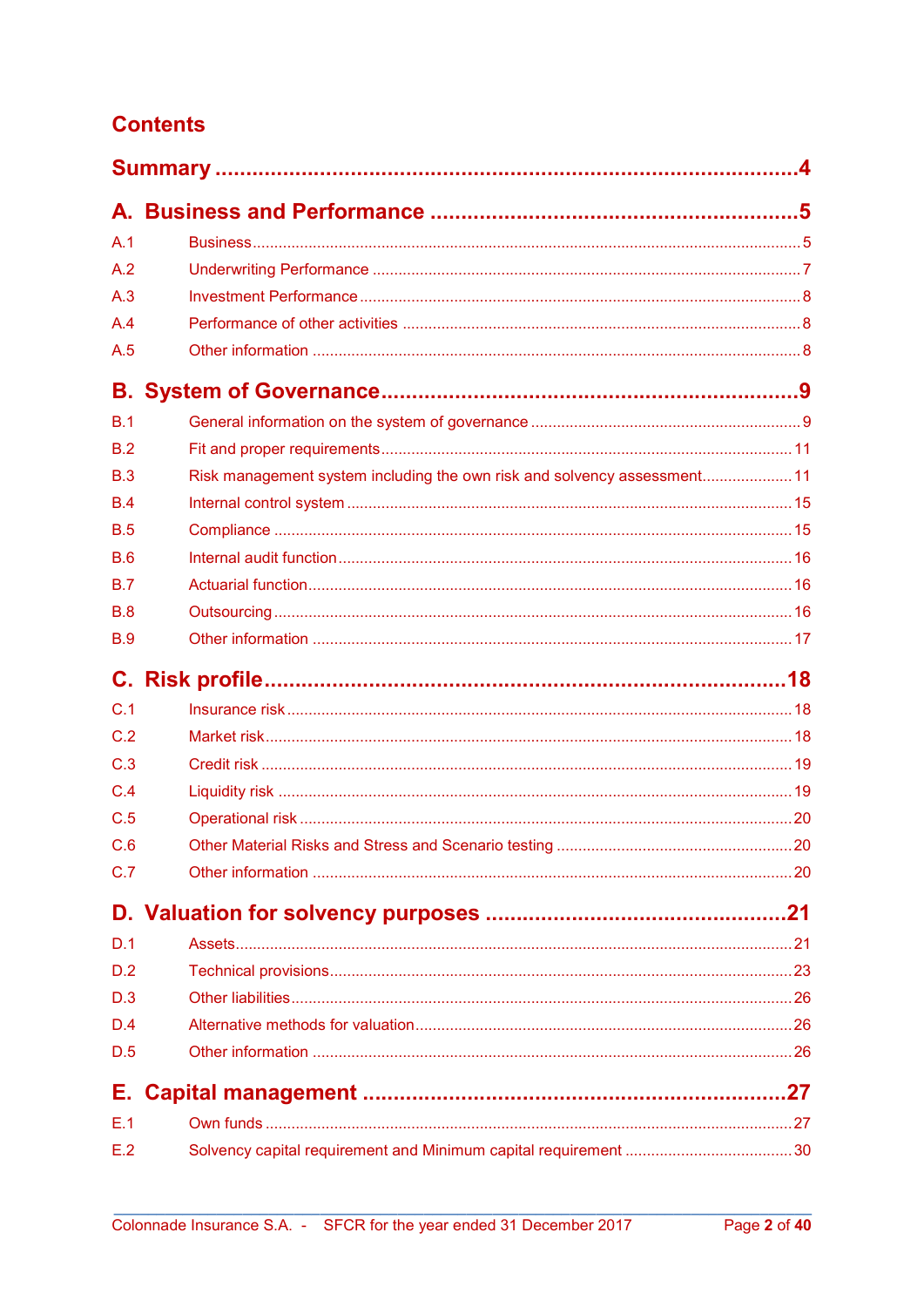|     | E.3 Use of the duration-based equity sub-module in the calculation of the Solvency capital |  |
|-----|--------------------------------------------------------------------------------------------|--|
| E.4 | Difference between the standard formula and any internal model used 30                     |  |
| E.5 | Non-compliance with the Minimum Capital requirement with the Solvency Capital              |  |
| E.6 |                                                                                            |  |
|     |                                                                                            |  |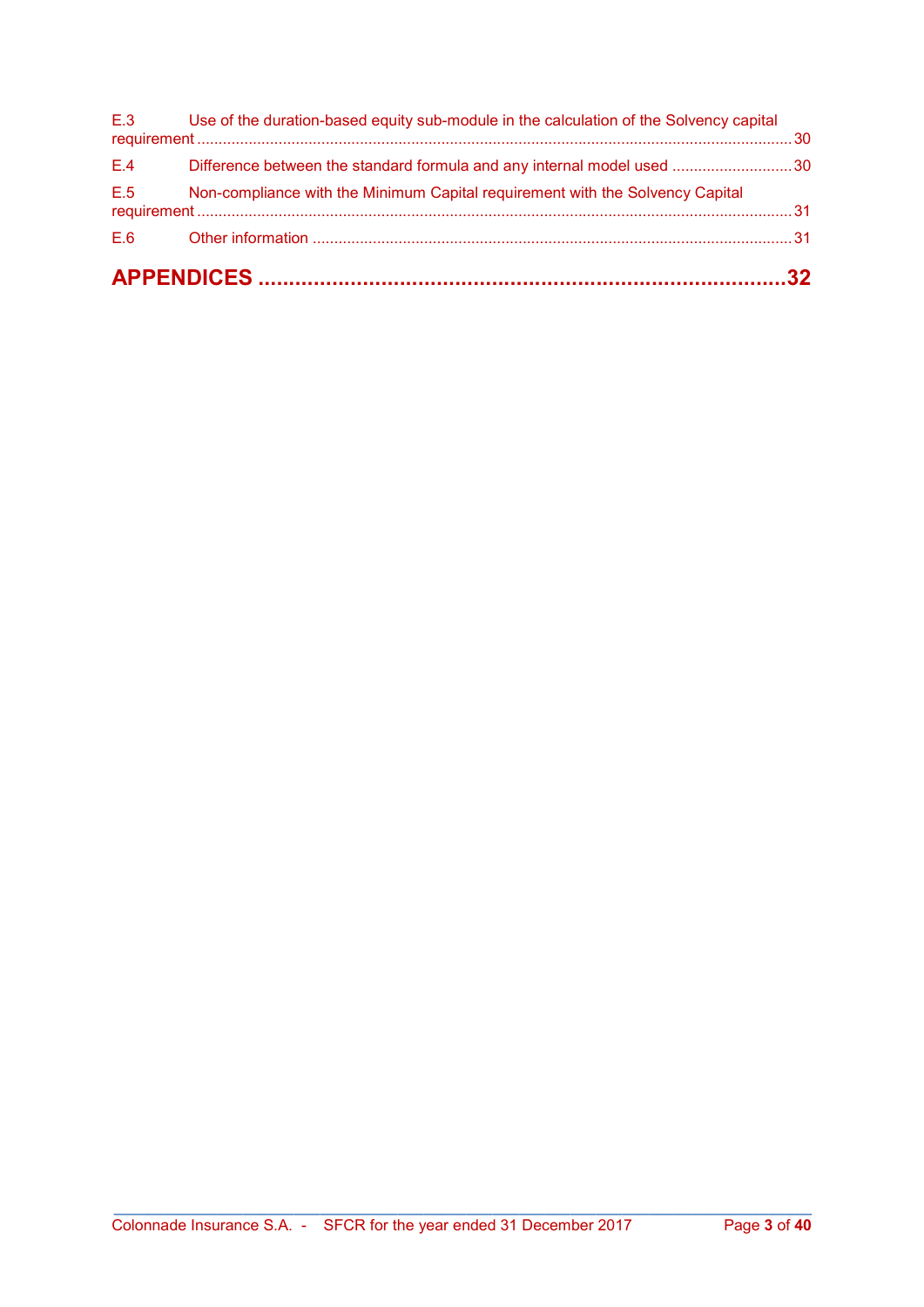# **Summary**

### Purpose of report

The Solvency II regulations came into effect on 1 January 2016 and require new reporting and public disclosure arrangements to be implemented by insurance companies within the European Union. This document is the second version of the Solvency & Financial Condition Report ("SFCR") that is required to be submitted to the Commissariat aux Assurances ("CAA").

### A. Business and Performance

This section summarises how the Company operates and how it has performed during the year ended 31 December 2017. The Company's financial year runs to 31 December and it reports its results in Euro.

#### B. System of Governance

The Company maintains a strong framework for the control and management of the business. This section describes the key committees and functions which serve to provide sound and prudent management of our operations.

#### C. Risk profile

This section provides information regarding our risk management processes, for each of the principal risks faced by the Company.

#### D. Valuation for solvency purposes

The Solvency II regulations require the Company to value assets and liabilities on a different basis to that used in the Company's financial statements when assessing its solvency requirements. This section describes the main methods and assumptions used in the valuation.

### E. Capital management

The Company holds capital in excess of its regulatory requirements, to maintain its ability to pay its policyholders even if extreme events materialise. In order to assess its regulatory Solvency Capital Requirement, the Company uses the standard formula specified in the Solvency II legislation. This section summarises the assets held to meet the regulatory Solvency Capital requirement.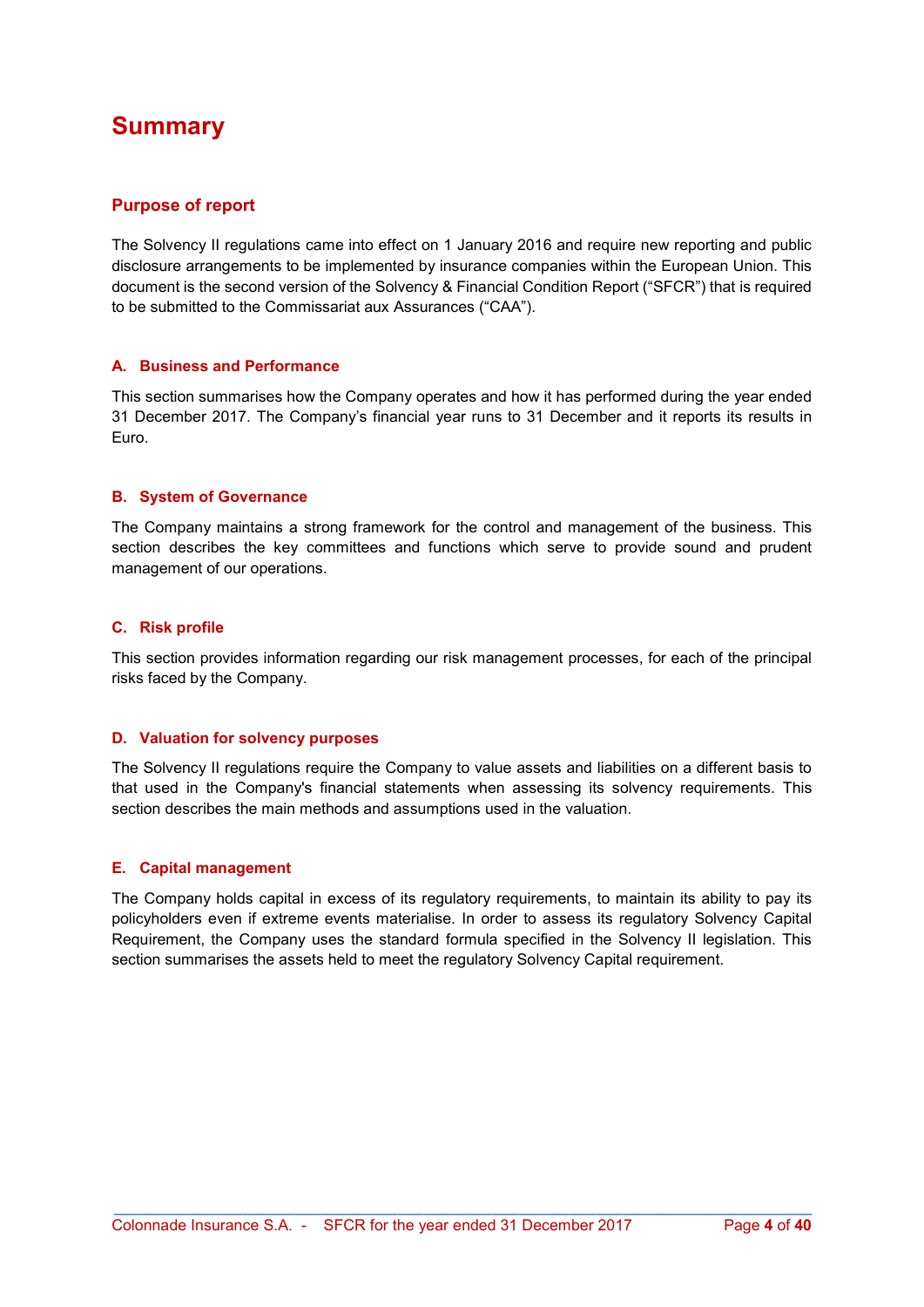# A. Business and Performance

### A.1 Business

### i. Business profile

Colonnade Insurance S.A. ("Colonnade" or "the Company") is a Luxembourg insurer which is authorised to write all classes of non-life insurance business with the exception of class 10 (motor vehicle liability). Colonnade underwrites consumer and commercial business lines through branches established in Hungary, Czech Republic, Slovakia, Bulgaria, Poland and Romania.

The Company's shareholder is Fairfax Luxembourg Holdings S.àr.l., a company registered in Luxembourg.

The Company's ultimate parent is Fairfax Financial Holdings Limited ("Fairfax"), a major Canadian holding company whose common shares are listed on the Toronto Stock Exchange, and whose address is 95 Wellington Street West, Suite 800, Toronto, Ontario M5J 2N7, Canada. Further details regarding Fairfax are set out within the section entitled "About Fairfax" overleaf.

### ii. Significant business events during 2017

### A.M. Best rating

In November 2017, A.M. Best assigned a Financial Strength Rating (FSR) of A- (Excellent) and a Long-Term Issuer Credit Rating (Long-Term ICR) of "a-" to Colonnade.

### Acquisition of the business and renewal rights to AIG's businesses in Hungary, Czech Republic, Slovakia, Bulgaria, Poland and Romania

During 2017, Colonnade completed the acquisition of the business and renewal rights of the non-life insurance operations of AIG in Hungary, Czech Republic and Slovakia (effective from 30 April 2017), Bulgaria (effective from 31 May 2017), Poland (effective from 30 June 2017) and Romania (effective 31 October 2017). As part of the transaction, Colonnade also assumed AIG's operating assets and employees in these territories.

### Part VII transfer of business written by QBE operations in Hungary, Czech Republic and Slovakia

Colonnade also includes the business and renewal rights of the non-life insurance operations acquired from QBE in Hungary, Czech Republic and Slovakia (effective from 1 February 2016, 1 April 2016 and 2 May 2016 respectively).

On 31 July 2017 ("the effective date") a Part VII transfer pursuant to the U.K. Financial Services and Markets Act 2000 was completed to legally transfer the run-off of the business written by QBE's insurance operations in Hungary, Czech Republic and Slovakia prior to the effective date ("the transferring business") from QBE to Colonnade. The net liabilities relating to the transferring business have been fully reinsured by Polish Re (a wholly owned Fairfax subsidiary) since 31 December 2014 through various 100% quota share transactions with QBE. All reinsurance protection that benefited the transferring business was transferred from QBE to Colonnade at the effective date.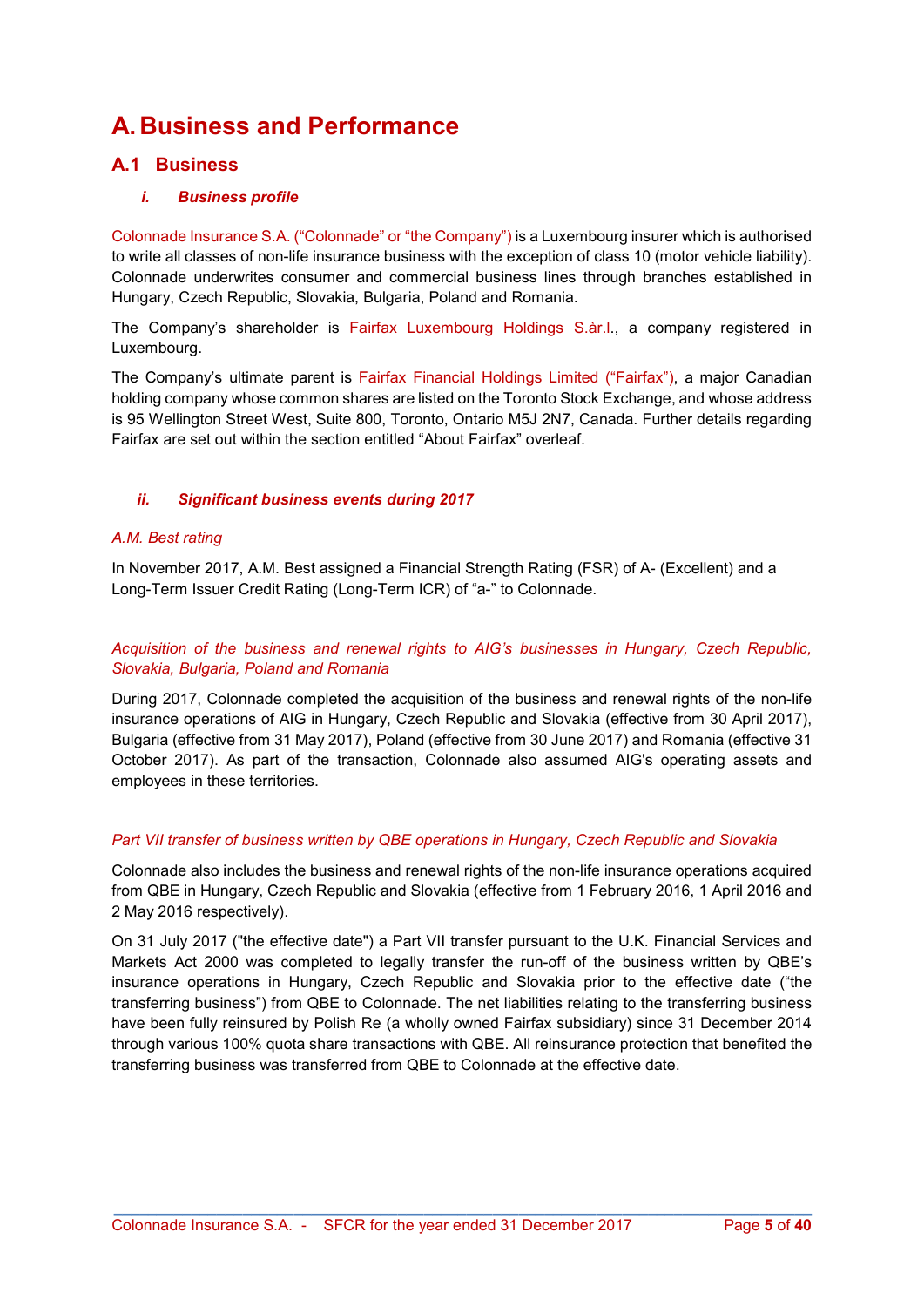#### iii. Capital and solvency cover

In order to maintain solvency levels whilst writing the AIG business, a schedule of proposed capital injections during 2017 and 2018 was established. Consistent with the schedule, the Company received capital injections of EUR 46 million during 2017 with a further EUR 3 million received during the first quarter of 2018. Colonnade's SCR (standard formula) cover ratio stood at 175% at 31 December 2017.

#### iv. About Fairfax

Fairfax, through its subsidiaries, has an international insurance and reinsurance business which has a global underwriting reach with longstanding relationships and a broad product range. At each of its subsidiaries there is an experienced management team focused on underwriting discipline and prudent reserving. Management at these companies are committed to Fairfax's goals of underwriting profitability.

Fairfax (http://www.fairfax.ca/) is described in summary detail below:

- Significant player in the P&C industry with US\$12.2 billion in gross premium, US\$12.5 billion in equity capital and over 13,000 employees (as at 31 December 2017).
- Strong long-term relationships developed over 32 years and multiple cycles.
- Global territorial reach in both insurance and reinsurance underwriting offices in over 40 countries.
- Over 200 discrete underwriting profit centers through our network of companies.
- Developed footprint in emerging markets (India, China, MENA, South America, CEE and South-East Asia).
- Fairfax culture is well known and respected within the industry.

Fairfax's diversified operating platform is illustrated below:

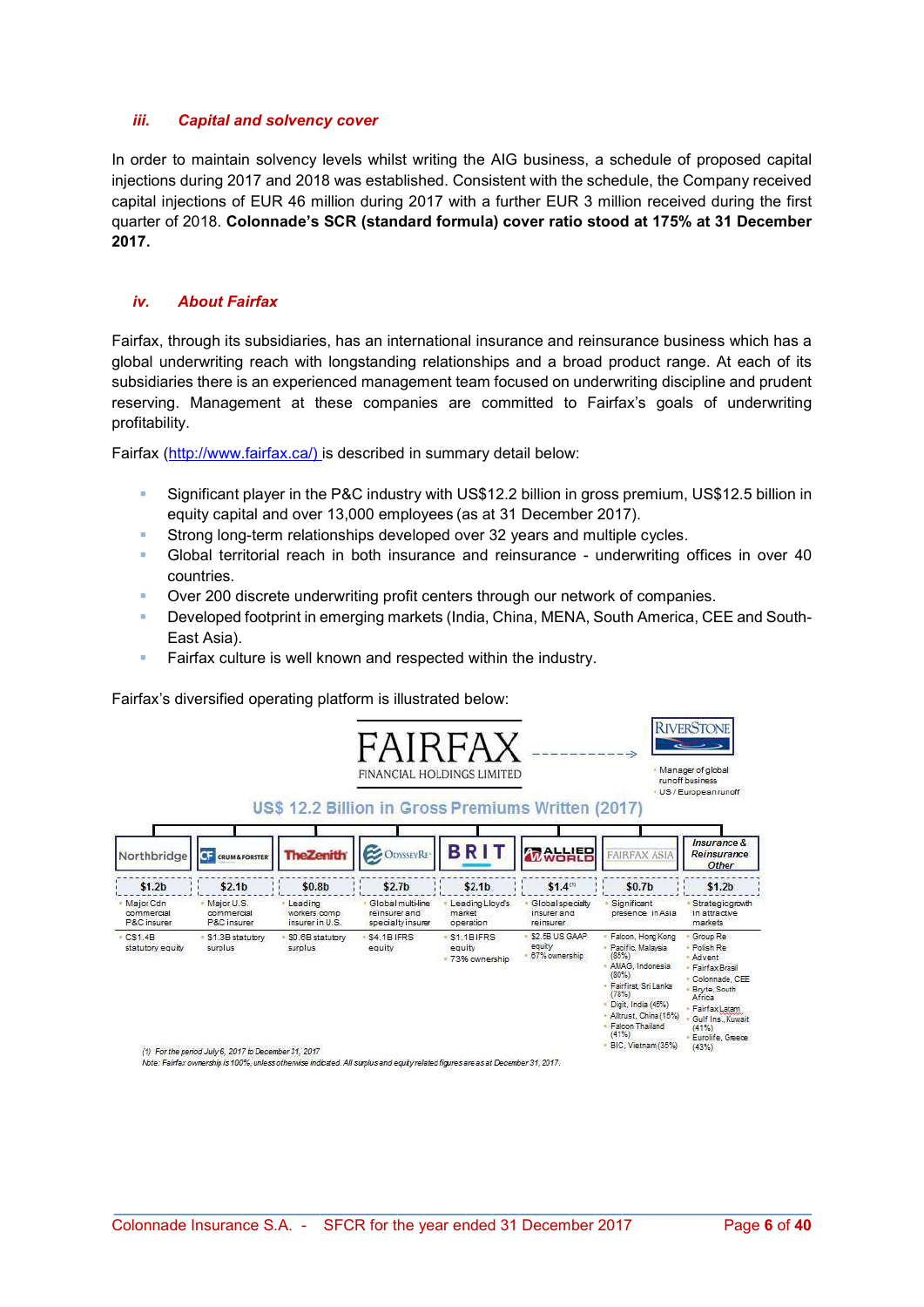### v. Summary Financial Performance

Colonnade's summary income statement for the years ended 31 December 2017 and 2016 is set out below:

| Income Statement (EUR'000)    | 2017      | 2016     |
|-------------------------------|-----------|----------|
| <b>Gross Written Premium</b>  | 105.991   | 16,721   |
| <b>Net Earned Premium</b>     | 46.730    | 7,516    |
| Claims Incurred               | (20,695)  | (2,976)  |
| Net operating expenses        | (40,806)  | (13,424) |
| <b>Underwriting result</b>    | (14, 771) | (8,884)  |
| Other income and charges      | 212       | (340)    |
| Loss before tax               | (14,559)  | (9,224)  |
| Taxes                         | (558)     | (80)     |
| Loss for the financial period | (15,117)  | (9.304)  |

In 2017, Colonnade remained in the start-up phase of its operations and, accordingly, its operating expense ratio was elevated which, in turn, adversely impacted the underwriting result recorded. However, in future years, this will normalise as the business portfolio and earned premium base increases in scale.

The acquisition of the business and renewal rights of AIG's insurance operations in Central and Eastern Europe over the course of 2017 materially influenced premiums written and earned, claims incurred and operating expenses recorded during the financial year ended 31 December 2017. Further growth is expected in 2018 as the Company completes a full policy renewal cycle.

### A.2 Underwriting Performance

Colonnade currently underwrites business through six branches established across the CEE region; three of which, being the branches in Hungary, the Czech Republic and Slovakia, commenced underwriting activities during 2016; with underwriting activities commencing in newly created branches in Bulgaria, Poland and Romania on 1 June, 1 July and 1 November 2017 respectively.

During 2017, Colonnade wrote total gross premiums of EUR 106 million, as tabulated below. Given the significant developments over the course of 2017, in particular the underwriting of the renewal rights acquired from AIG, a comparison with the 2016 equivalent is not considered meaningful.

| <b>Gross premiums written (EUR'000)</b>     | <b>Bulgaria</b> | Czech Republic | Hungary | Luxembourg | Poland | Romania | <b>Slovakia</b> | <b>Company Total</b> |
|---------------------------------------------|-----------------|----------------|---------|------------|--------|---------|-----------------|----------------------|
| Credit and Suretyship Insurance             |                 |                | 550     |            |        |         |                 | 550                  |
| Fire and Other Damage to Property Insurance | 976             | 4.458          | 6.646   |            | 2.974  | 357     | 9.684           | 25.095               |
| General Liability Insurance                 | 870             | 5.595          | 6.584   |            | 7.198  | 519     | 6.383           | 27.149               |
| Marine, Aviation and Transport Insurance    | 129             | 787            | 537     |            | 655    | 49      | 90              | 2.247                |
| Medical expense insurance                   | 252             | 6.327          | 11.211  |            | 6.294  | 75      | 964             | 25.124               |
| Miscellaneous Financial Loss                |                 | 356            | 19      |            | 2.584  |         | 36              | 2.995                |
| Other Motor Insurance                       |                 | 5.090          | 2.382   |            |        |         | 15.361          | 22.832               |
| Total                                       | 2.227           | 22.614         | 27.928  |            | 19.705 | 1.000   | 32.518          | 105.992              |

Reflecting the continuing start-up phase of its operations, Colonnade recorded an underwriting loss of EUR 14.8 million in 2017 (combined ratio of 131.6%) with all lines of business and branch locations reporting a combined ratio in excess of 100%. Contributing factors included expenses incurred in the newly created branches in Poland, Bulgaria and Romania, costs incurred in relation to the Part VII transfer from QBE and the one-off expenses relating to the AIG Business transfer (both the QBE Part VII transfer and AIG transfer are described in section A.1).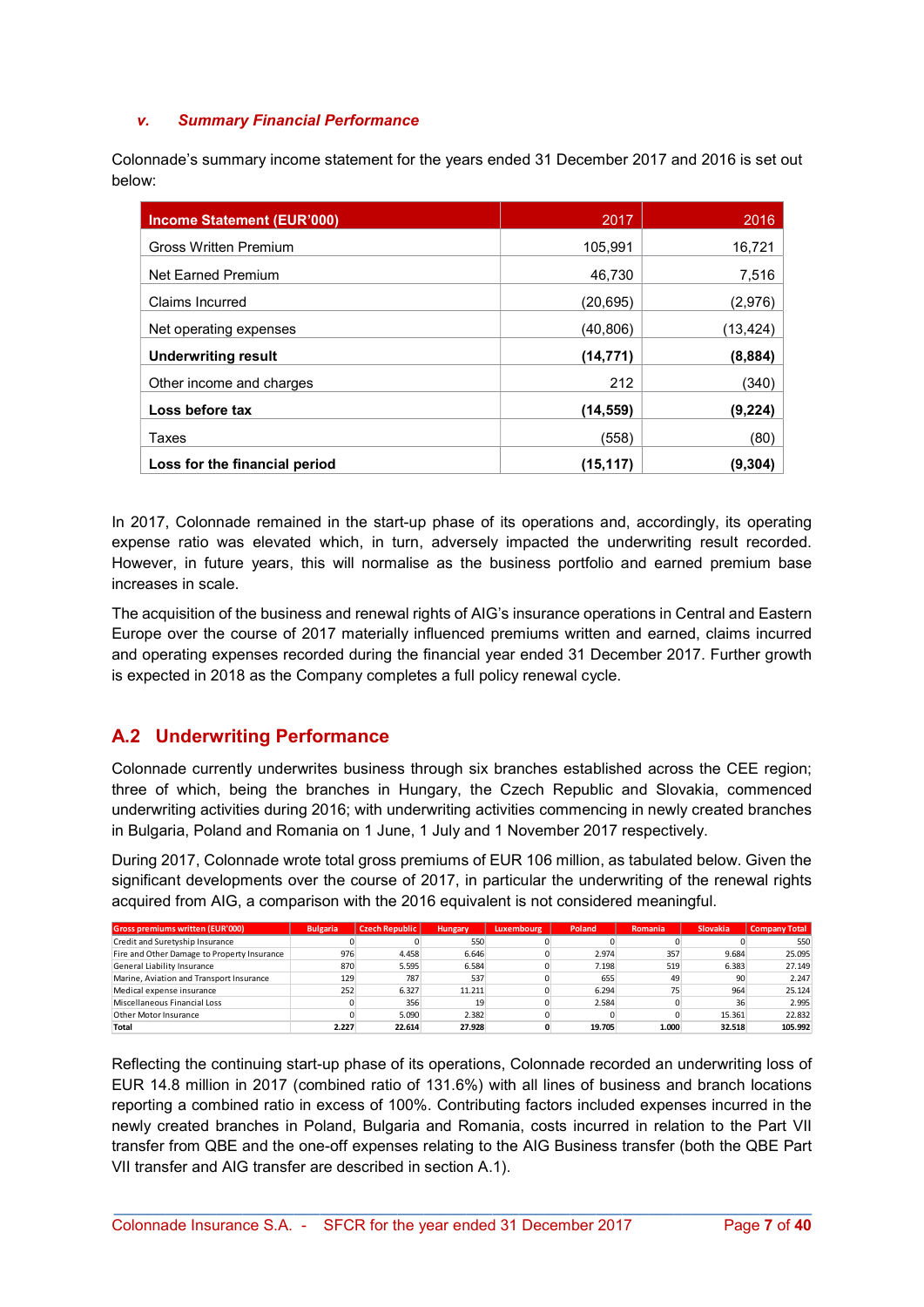### A.3 Investment Performance

### i. Investment Performance

As at 31 December 2017, the Company's investment portfolio was held entirely in cash (circa EUR 80.2 million), as was the case throughout the entire year. Reflecting the prevailing low interest rate environment, the investment return recorded during the period was not significant.

In due course, it is intended that certain of the Company's cash balances will be invested in an investment portfolio. All assets will be invested in such a manner as to ensure the security, quality, liquidity and profitability of the portfolio as a whole. Assets will also be invested in a manner appropriate to the nature and duration of the Company's insurance liabilities.

The Company is also parent to TIG (Bermuda) Ltd. and its balance sheet includes an asset of EUR 0.9 million in relation to its ownership of this entity. TIG (Bermuda) Ltd. is an insurance company authorised in Bermuda but has not written any new or renewing business for at least the last 7 years. Its net assets comprise a cash / investment portfolio of approximately \$1 million (with nil liabilities).

### A.4 Performance of other activities

There are no other activities to disclose.

### A.5 Other information

### i. Guarantee from Fairfax

The Company benefits from a guarantee provided to it by Fairfax, under which it guarantees the performance of all (re)insurance business written by the Company. Under the terms of this agreement, Fairfax undertakes to pay all valid claims in the event of insolvency of the Company. The agreement remains in force until and automatically terminates on 31 December 2018 (unless renewed or extended by Fairfax) and covers all policies issued or renewed prior to the date of termination of the agreement.

### ii. Supervisory Authority

The Company is regulated in Luxembourg by the Commissariat aux Assurances ("CAA") whose address is 7, boulevard Joseph II, L-1840 Luxembourg.

### iii. Auditor

The Company's auditor is PwC whose address is 2 Rue Gerhard Mercator, 2182 Luxembourg.

### iv. Employees

The number of staff employed across the Company's operations was 430 at 31 December 2017.

### v. Head office address

The Company's head office address is 1, rue Jean Piret, L-2350 Luxembourg, Grand Duchy of Luxembourg.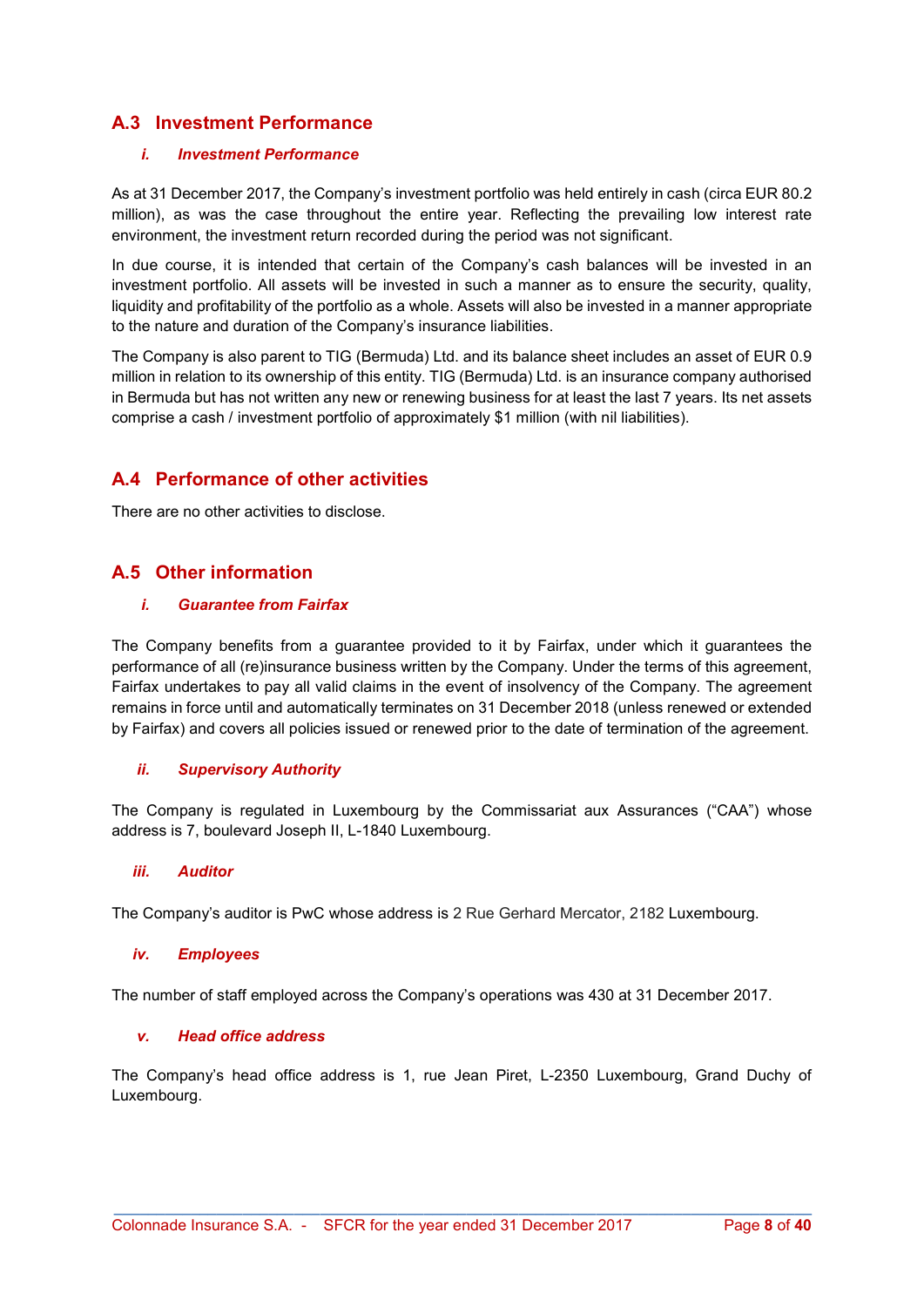# B. System of Governance

### B.1 General information on the system of governance

#### i. Introduction

The Company has implemented a system of governance which provides for sound and prudent management. Risk management, compliance, internal audit and actuarial functions which are consistent with the needs of Company's operations have been established. The Company's staff and directors have the skills, knowledge and expertise to fulfil their allocated responsibilities. The system of governance is therefore considered proportionate to the nature, scale and complexity of the Company's business.

#### ii. Management and Governance Structure

The Company has a Board of Directors and, currently, six board committees being the Reserving Committee, Risk Management Committee, Management Committee, Underwriting Committee, Investment & Foreign Exchange Committee as well as an Audit Committee.

The following diagram summarises the Company's governance structure.



The Board of Directors currently comprises six Directors: an executive Chairman, two executive Directors and three independent non–executive Directors.

\_\_\_\_\_\_\_\_\_\_\_\_\_\_\_\_\_\_\_\_\_\_\_\_\_\_\_\_\_\_\_\_\_\_\_\_\_\_\_\_\_\_\_\_\_\_\_\_\_\_\_\_\_\_\_\_\_\_\_\_\_\_\_\_\_\_\_\_\_\_\_\_\_\_\_\_\_\_\_\_\_

The Board of Directors are:

- Mr. Ronald Schokking (Chairman)
- **Mr. Frederick Gabriel (Independent)**
- **Mr. Marnix Wielenga (Independent)**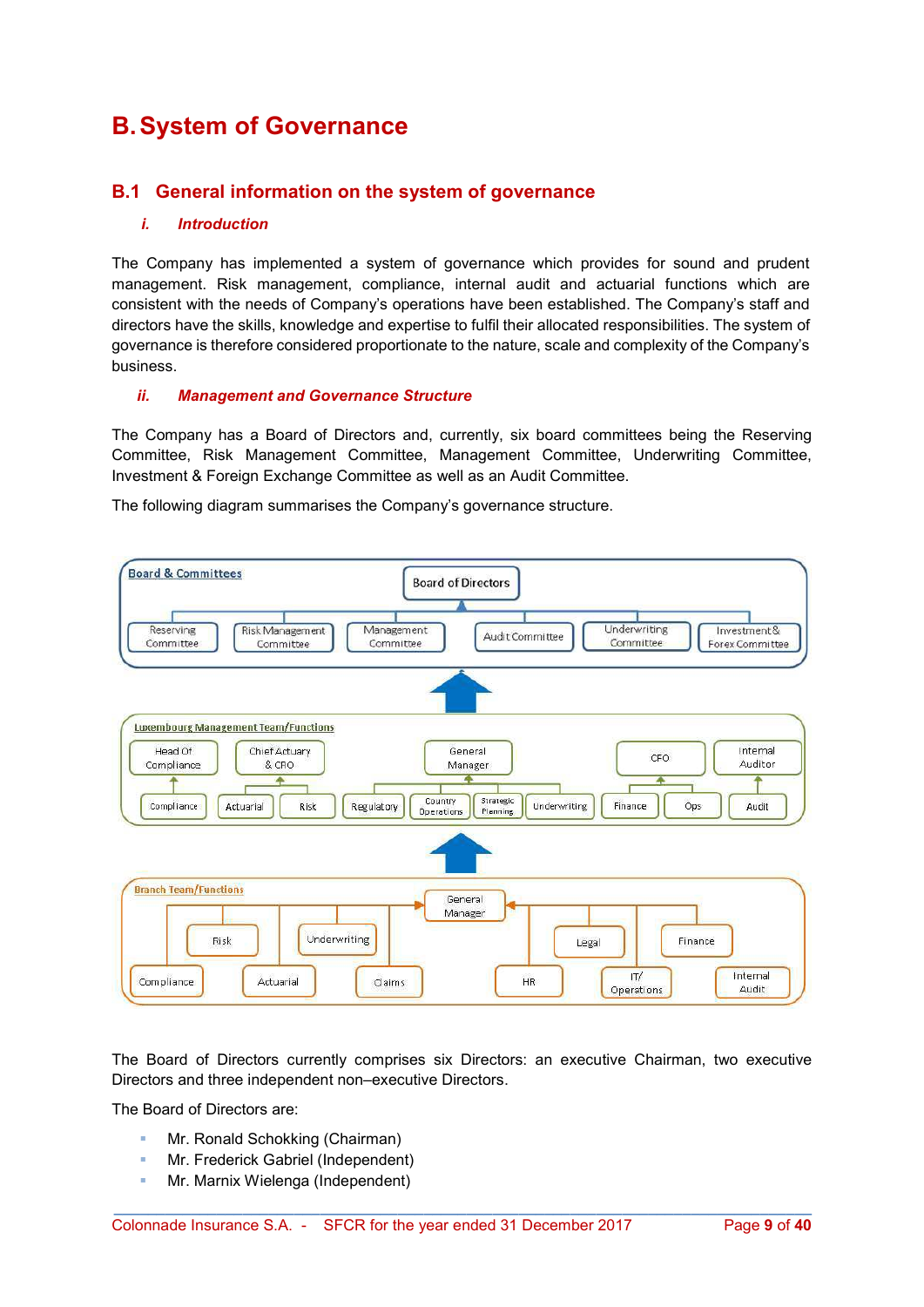- **Mr.** Leo de Waal (Independent)
- **Mr. Jean Cloutier**
- **Mr. Bijan Khosrowshahi**

With the exception of Mr. Khosrowshahi, who was appointed to the Board on 28 September 2017, all of the above have been Directors of the Company since it was licenced as a non-life insurer by the CAA on 24 July 2015. Under the Board's terms of reference, the Board is required to meet at least four times a year.

The responsibilities of the Board, and its committees, are set out below:

- The Board of Directors has ultimate responsibility for the oversight of the business, senior management and setting the strategy and risk appetite. The Board is responsible for ensuring the maintenance of a sound system of internal control and risk management and for the approval of any changes to the capital, corporate and/or management structure of the Company.
- The Reserving Committee oversees the setting of the Company's reserves, liaising closely with the Company's actuarial function.
- The Risk Management Committee's role is to ensure the development and implementation of the Company's Enterprise Risk Management Framework, to ensure that appropriate procedures are in place to identify, assess and manage risk from a strategic and operational perspective and to monitor implementation of risk management procedures.
- The objective of the Management Committee is to take decisions, or to establish the basis on which all decisions are taken, required to execute the strategy determined by the Board, including all major operational decisions.
- The responsibilities of the Audit Committee includes monitoring the Company's financial reporting process; monitoring the effectiveness of the Company's systems of internal control, internal audit and risk management; monitoring the statutory audit of the statutory financial statements; and reviewing and monitoring of the independence of the statutory auditors.
- **The Underwriting Committee** oversees the development of and adherence to the Company's Underwriting Policy, including setting protocols for underwriting authorities, guidelines and rate monitoring.
- **The Investment & Foreign Exchange Committee** oversees the management of the Company's investment portfolio by Hamblin Watsa (a Fairfax company), ensuring compliance with the investment guidelines established by the Board.

The independent, non-executive Directors do not have any executive relationship with the wider Fairfax group. They bring a wide range of experience and expertise from both the insurance and general business sectors.

### iii. Remuneration

The Company's remuneration structures are designed to motivate delivery of the Company's key business strategies, create a strong performance-orientated environment and reward achievement of meaningful targets over the short- and long-term.

Variable elements of executive remuneration (such as discretionary bonuses) packages are subject to a maximum percentage of their fixed annual salary. Further, variable elements of remuneration for staff within controls functions (such as actuarial, risk, compliance and internal audit) are determined independently from the performance of the operational units and areas that are subject to oversight by these functions.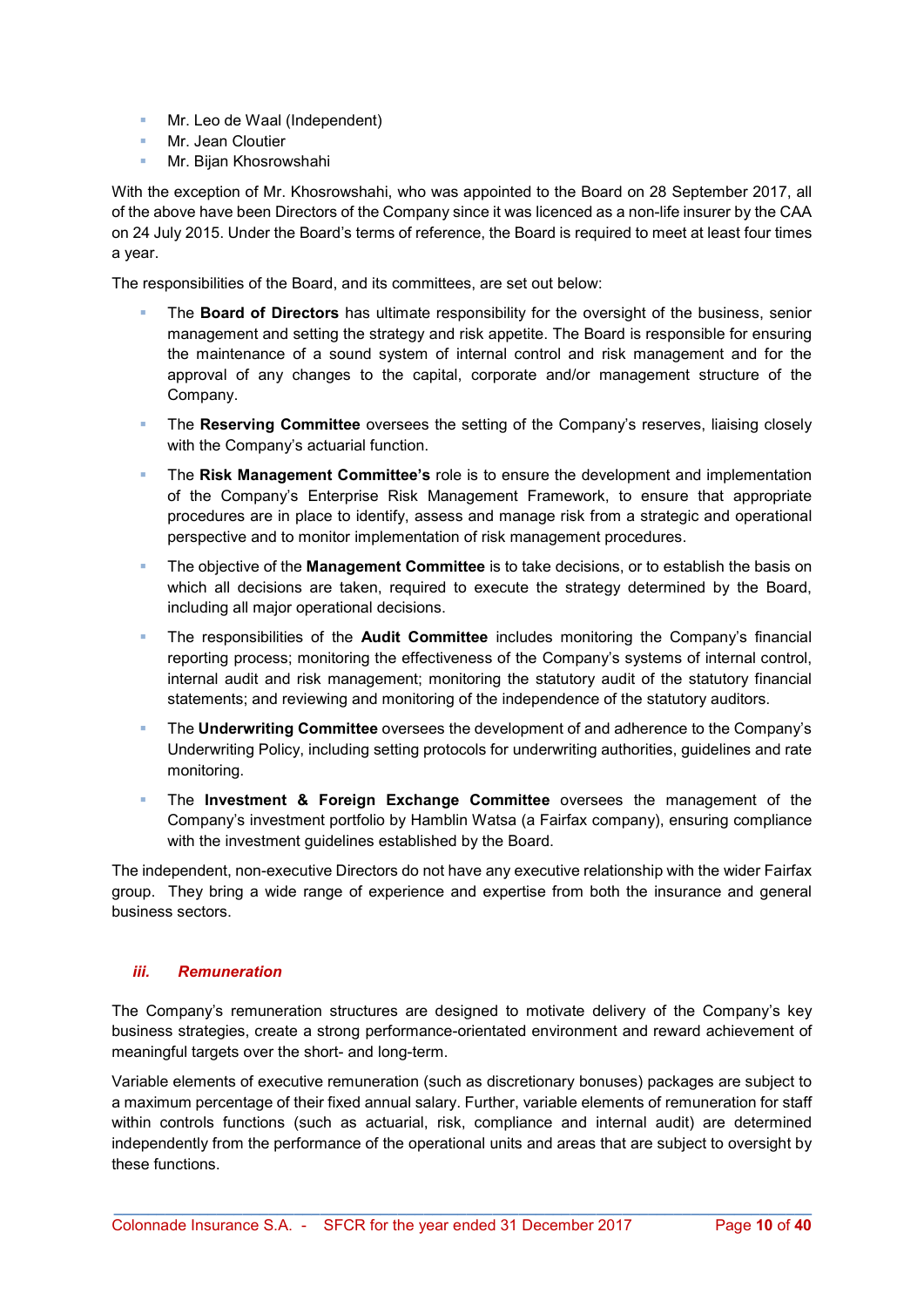### iv. Material transactions during the period

The Company received capital injections amounting to EUR 46 million from its immediate parent during 2017. There were no further material transactions during 2017 between the Company and its immediate and ultimate parent companies, the Board members or management.

### B.2 Fit and proper requirements

The Company has adopted a Fitness and Probity policy to ensure that individuals who effectively run the Company or otherwise exercise control functions have adequate qualifications, knowledge and experience to enable sound and prudent management (fit) and are of good repute and integrity (proper).

The Directors, senior managers and those exercising control functions must meet the following criteria, amongst others, to be deemed fit and proper:

- Possess appropriate experience, educational or professional qualifications;
- **Display a high degree of competency in current and previous roles;**
- Demonstrate at all times good integrity, honesty and sound ethical character;

The ongoing assurance of fitness and propriety of the Directors and senior managers is re-assessed annually. A register of all persons falling within the Fit and Proper regime is maintained by the Compliance function.

### B.3 Risk management system including the own risk and solvency assessment

### i. Risk Management Philosophy

Fairfax is the indirect 100% shareholder and ultimate capital provider to the Company. Fairfax expects its operating divisions, of which Colonnade is one, to act in an autonomous de-centralised way within the guiding principles (the "Guiding Principles") established by the Fairfax group.

Colonnade's corporate risk strategy is, therefore, set in the context of certain elements of the Guiding Principles:

- We always look at opportunities but emphasize downside protection and look for ways to minimize loss of capital.
- We are entrepreneurial. We encourage calculated risk taking. It is alright to fail but we should learn from our mistakes.
- We will never bet the company on any project or acquisition.

The Company's risk management framework is described below.

### ii. Risk Management Framework

The Company's Enterprise Risk Management Framework ("ERM") has been designed to:

- **Provide management and the Board of Directors with reasonable assurance that the** organisation's business objectives will be achieved by aligning risk appetite and strategy, proactively responding to risks, reducing the number of operational incidents and losses, and identifying and managing cross-enterprise risks.
- **Facilitate deployment of capital.**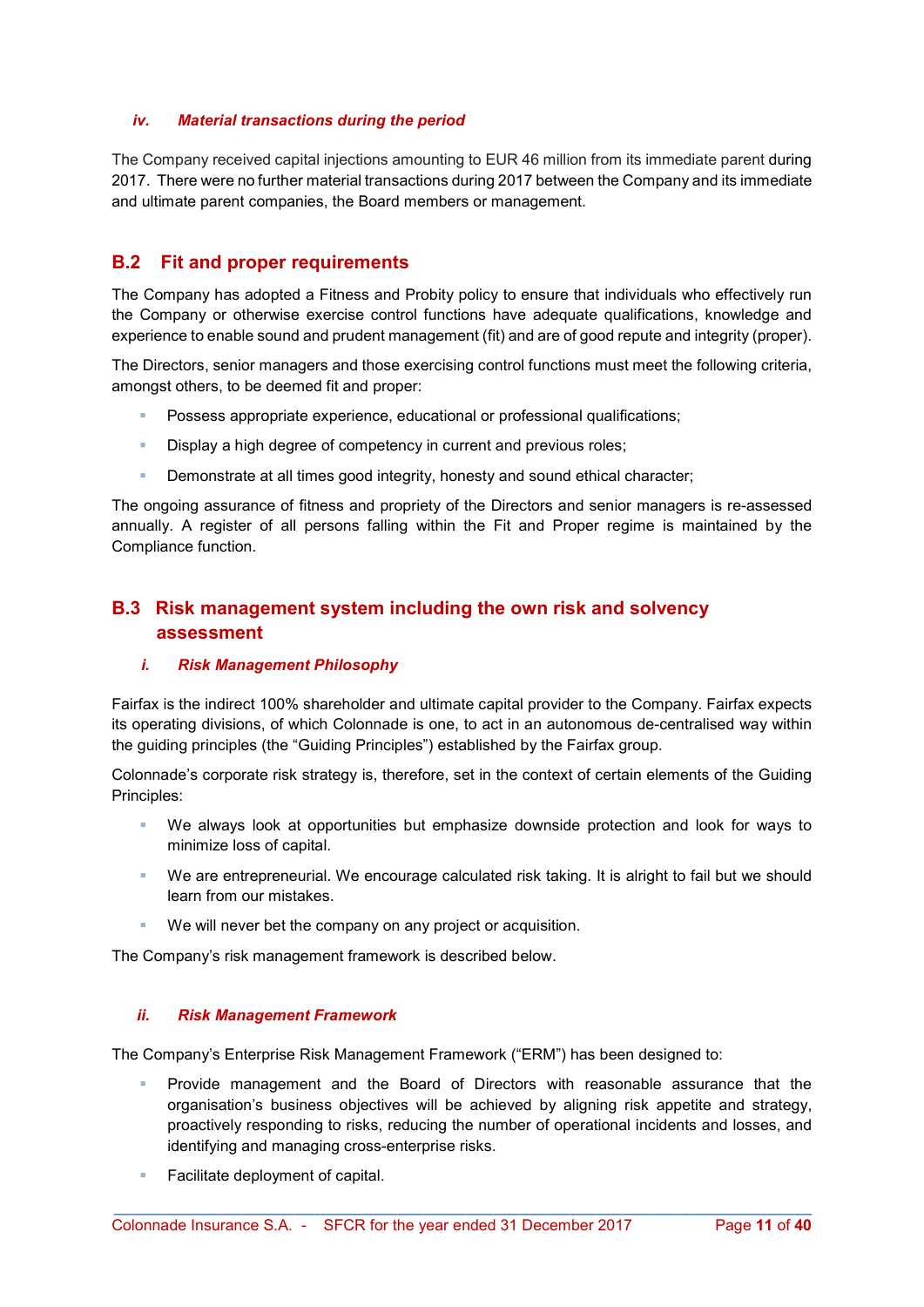- **Ensure appropriate corporate governance practices are in place and successfully respond to a** changing business environment.
- Assist management in implementing a sound and risk-based internal control system and provide the risk reporting tools to be used to identify significant control lapses/weaknesses and monitor corrective action.
- Guide staff in understanding the risk assessment methodology and strengthen their risk awareness and capability to identify, manage and control business risks.
- Assist the internal audit function in implementing a risk-based audit process for their independent review of the Company's processes.

The key elements of the ERM are:

- Identification: Risk events, risks and relevant controls are identified, classified and recorded in the Company's risk register.
- Monitoring: Risks are assessed and controls are evaluated. On a quarterly basis the Risk Register is reviewed for any changes in the risk assessment (both inherent and residual).
- **Management:** The information resulting from risk identification and measurement is used to improve how the business is managed. For example, key risk indicators (KRIs) are monitored quarterly to provide early warning of any changes in the entities risk profile.

The key categories of risk facing the Company include: insurance, market, credit, liquidity and operational risks.

The Company's strategy for managing its risks includes:

- Identifying and analysing risk through a disciplined risk management process;
- Mitigating, transferring or avoiding risks that do not fit our business objectives; and
- Retaining risk within an agreed risk appetite with appropriate levels of capital.

#### Risk appetite

The Board sets the Company's risk appetite at an overall level and each of the key categories of risk.

As the strategy and associated strategic objectives evolve, risk appetite is re-evaluated and updated as appropriate. Should a material change to the risk appetite be required outside of the normal annual review process, an evaluation of proposed changes is presented to senior management and then to the Risk Management Committee and the Board for approval.

Risk appetite for each of the key risks, being insurance risk, market risk, liquidity risk, credit risk, operational risk, reinsurance risk and strategic risk, is aligned with the Company's overall risk appetite.

Business decisions are made based on the impact of a decision on the overall risk appetite. Committee reporting at all levels is aligned to risk appetite measures.

The Board receives a quarterly update on performance against the risk appetites. Regular management team meetings and committee meetings taken place that monitor limits and implement remedial actions as required.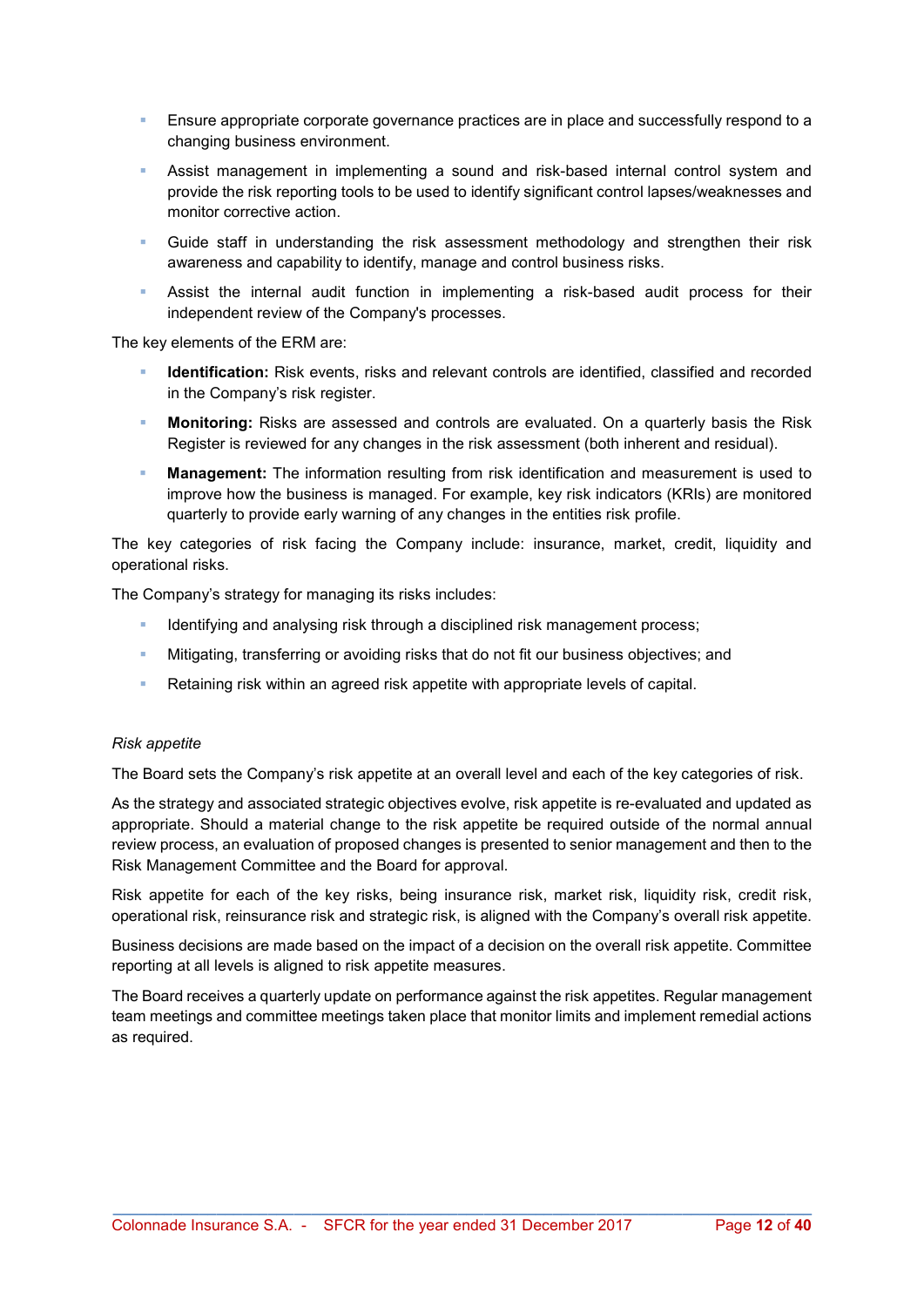#### iii. Risk Management processes

This section summarises the Company's processes and tools to identify, measure, monitor, manage and report the risks to which the Company is exposed.

#### Risk identification

The following tools and processes are used in the risk identification process:

- Risk Register: The Chief Risk Officer maintains a Risk Register which ensures all risks and controls are recorded and categorised.
- **Monitoring of risk events**: All employees are required to report all actual and near-miss risk events to the Chief Risk Officer.
- Emerging risk analysis: The Board and senior management periodically review the potential for risks not yet on the register to adversely impact the Company. These risks are reviewed and monitored in the business, and then added to the Risk Register if material enough.

#### Risk measurement

The following tools and processes are used to quantify the risks faced by the Company:

- Stress testing: The Company performs stress testing as part of its ORSA process, and reports the results to the Risk Committee.
- **Qualitative assessments:** where identified risks are not quantifiable, a view on the likely materiality and nature of such risks is undertaken by the Chief Risk Officer. These risks are reported to the Risk Committee in the same way as quantifiable risks.

#### Risk management, monitoring and reporting

One of the key objectives of the RMF is to provide senior management and the Board with relevant risk information. The following processes and tools are in place to ensure risks are effectively monitored and escalated:

- Risk policies: The Company has developed policies for each of the key risk categories which set out the roles of each committee and the process to be followed to monitor and report risks.
- Oversight by the Risk, Investment & Foreign Exchange, Reserving and Underwriting committees: These Board-level committees, which meet quarterly, receive periodic updates from the Chief Risk Officer to ensure that risks are effectively monitored and reported.
- Chief Risk Officer updates to Board: A quarterly update from the Company's Chief Risk Officer is provided which sets out the key changes to the Company's key risk indicators ("KRIs") and a summary of the key risk activities since the last update.

### iv. Own Risk and Solvency Assessment ("ORSA")

The ORSA is defined as the series of processes used to:

- If Identify and assess the risks to which Colonnade is or could be exposed to in the short and long term.
- Determine the own funds necessary to ensure that overall solvency needs are met at all times.

The ORSA process undertaken by the Colonnade's Board of Directors (the "Board") and management involved:

- Establishing an appropriate risk management framework;
- $\blacksquare$  Establishing the business strategy;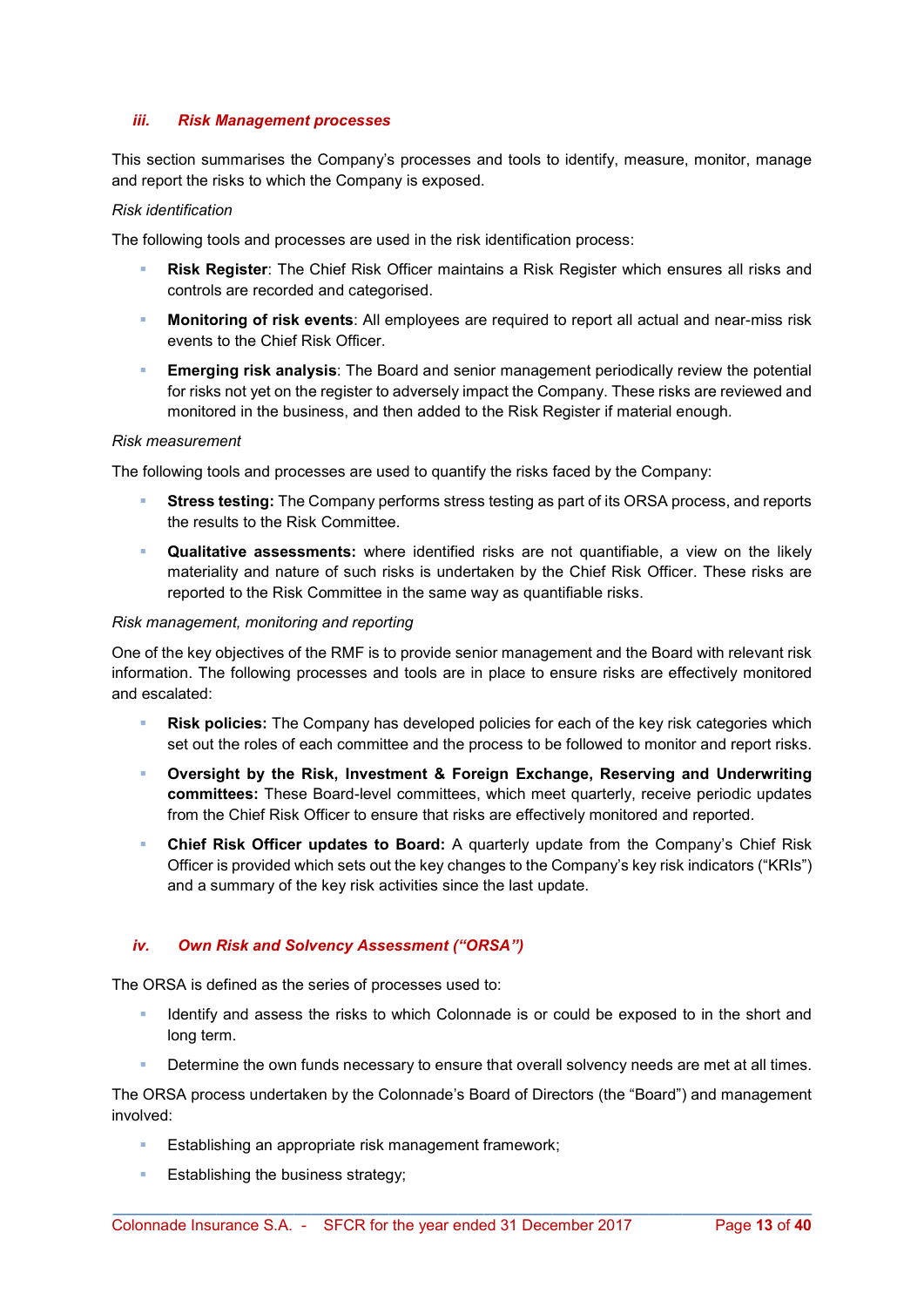- **Determining the maximum level of risk that Colonnade is willing to tolerate in pursuit of its** business strategy;
- Comparing these risk tolerances for individual risks to the risk appetite, and establishing the risk management policies and procedures to manage such risks;
- Identifying risks that may prevent Colonnade from achieving its strategic objectives;
- **Performing a forward-looking assessment of solvency needs with a medium or long-term** perspective; and
- Stress testing the Company's capital levels for key risks over the business planning period.

A report was prepared which summarised the outputs of the ORSA process and which covered the three-year period to 31 December 2020. This report was approved by the Board of Directors and was submitted to the CAA in December 2017.

The ORSA process is proportionate to the nature, scale and complexity of risks at Colonnade and is an integral part of the business decision making process.

### v. Summary and Effectiveness of the Risk Management Process

On a quarterly basis, the Risk Management Committee and Board of Directors will monitor the business against the various tolerances and appetites as set out in the Enterprise Risk Management Framework and as agreed by the Board of Directors. This is a key part of the ongoing management of the company that contributes to an effective ORSA process.

Accountability for risk management responsibilities is set forth in the Company's ERM framework and risk management policies. The governance hierarchy of risk management is illustrated in the chart set out in section B.1.ii ("Management and Governance Structure").

This structure leads to an effective Risk Management structure as:

- Sufficient oversight is provided to the Board of Directors.
- **The assessment of the effectiveness of controls is documented in the risk register and approved** by the Board.
- **The Luxembourg based management team have sufficient oversight around the management** of risk in the company and risks which must be managed holistically.
- Sufficient ownership and accountability is delegated to the branches where many of the day to day risks are taken.

Risk management is implemented through the branches via a number of ways:

- General Managers are responsible for embedding good risk management practices in their branches.
- All employees are required to practice risk awareness and risk management as part of the working culture of the Company.
- Each branch has a Risk Manager who oversees risk management at a branch level. This is overseen by the Chief Risk Officer.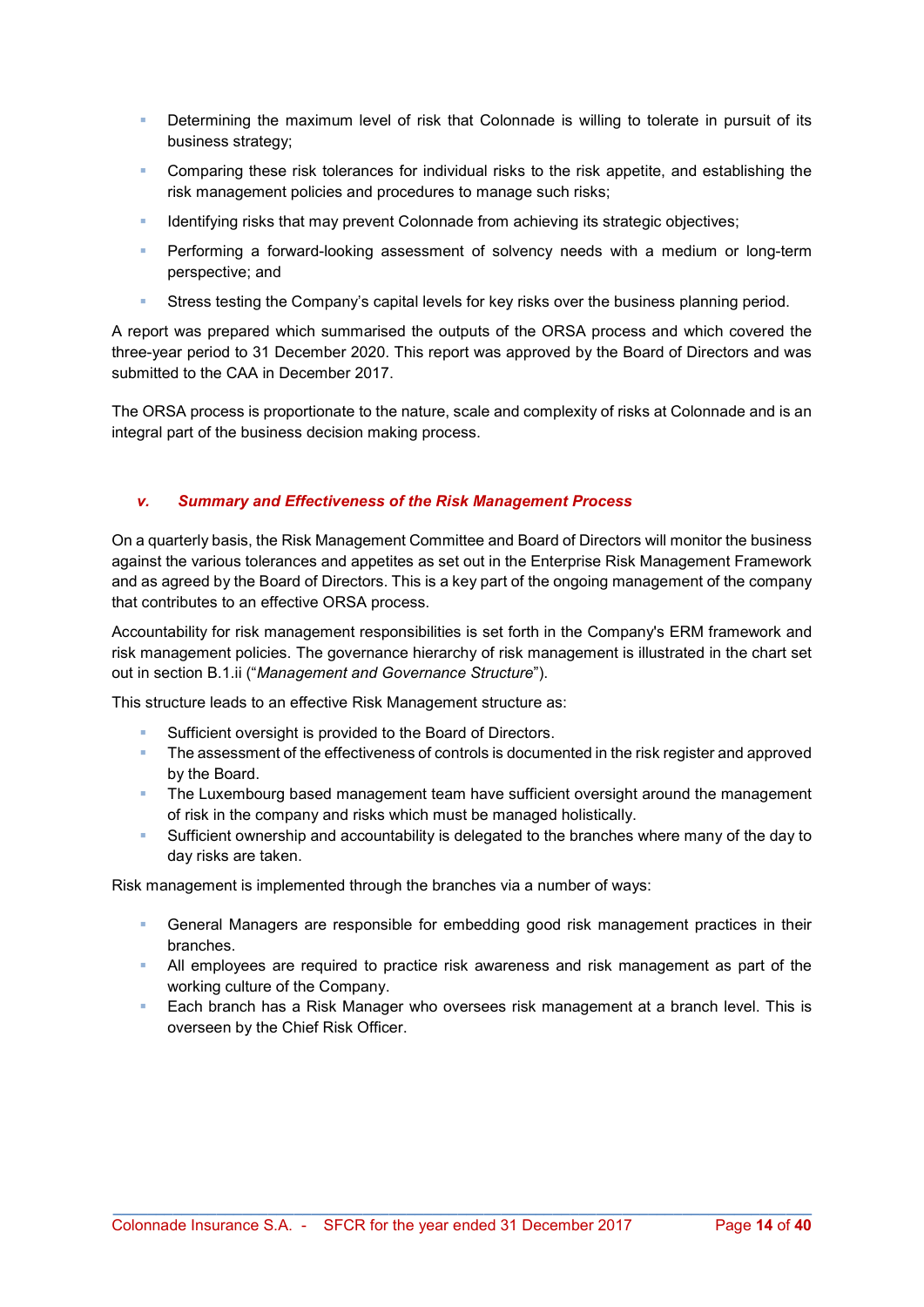### B.4 Internal control system

### i. Overview

The Company's internal controls framework is made up of:

- The control environment the culture and organisational structures that support sound internal control;
- Risk assessment to determine controls that should be implemented to manage identified risks to within tolerance levels;
- Control activities the elements of effective control design and operation;
- Information and communication reporting lines to report achievement of goals and adverse reporting to the Board and its sub-committees; and
- Monitoring and oversight supporting the oversight and governance of internal control.

In order to ensure the ongoing effectiveness and efficiency of the control framework, the Company operates a "three lines of defence model". Each of these three "lines" plays a distinct role within the Company's wider governance framework, as described overleaf.

- Controls are the responsibility of the business and relevant line management, i.e. the 'first line of defence'. As the first line of defence, line management is responsible for monitoring day to day adherence to this framework within its area of jurisdiction. There is close interaction between management based in Luxembourg and those located in the Company's branch offices.
- Assurance, or the 'second line of defence', is provided by employees who are independent from business line management. Assurance functions include Risk Management and Compliance. Second line of defence assurance functions monitor compliance to the control framework. Breaches are reported to the Board and the Risk Committee on an exceptionsbasis as appropriate.
- The 'third line of defence' is provided by Internal Audit and the Audit Committee. Independent non-executive directors comprise the majority of the Audit Committee.

Ultimate responsibility for implementing and monitoring the Internal Control Framework resides with the Board. The Internal Control Framework is reviewed and approved by management and the Board on an annual basis.

### B.5 Compliance

The Company's Head of Compliance has overall responsibility for overseeing compliance related activities across the Company and reports directly to the Board on compliance related matters and activities of relevance to the Company.

In executing the Company's risk-based compliance monitoring programme, the Head of Compliance works closely with local branch compliance officers appointed by the branch managers. The branch compliance officers are responsible for carrying out compliance monitoring activities within their respective branch. They are also responsible for ensuring their branch complies with applicable local legal and regulatory requirements. Each branch compliance officer reports directly to their branch manager and the head of compliance in respect of their duties.

In the event that any compliance breaches or deficiencies are identified, the Head of Compliance will report these to the Board together with corrective measures recommended to address them, and on corrective measures already taken.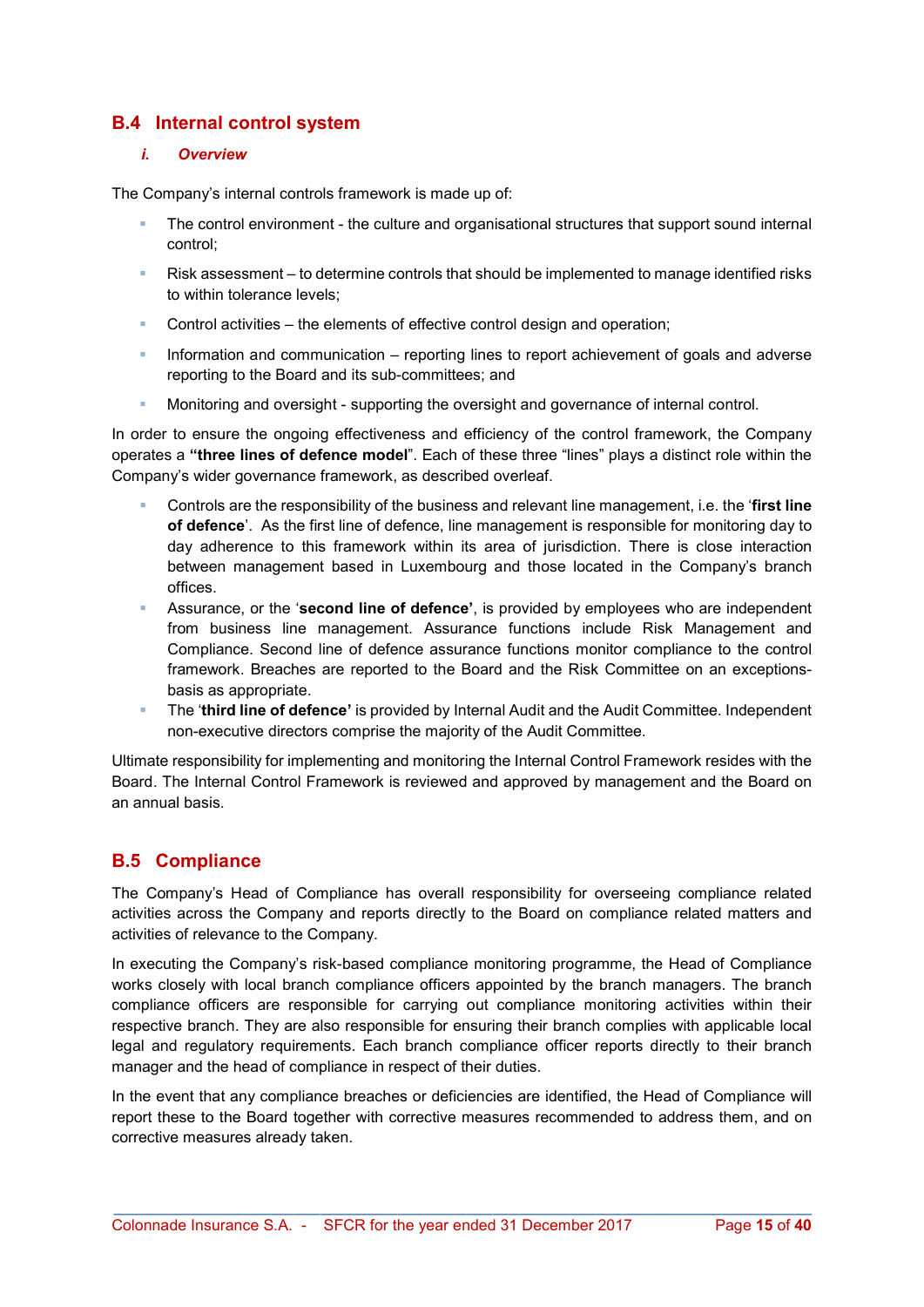### B.6 Internal audit function

The Company's Internal Auditor is based in its head office in Luxembourg, with a remit extending to the Company's branch operations. The Internal Auditor is responsible for evaluating the effectiveness and adequacy of the internal control system and other areas of governance within the Company.

Internal Audit activity is driven by a three year Internal Audit planning cycle which covers all areas of the Company's activities. A "rolling" three year Internal Audit plan, together with the proposed internal audit activities for the coming year, is approved by the Board annually. This utilises a risk based approach to ensure that the internal audit plan provides adequate coverage of business activities with a particular focus on the higher risk areas of the business and taking into account the specificities of the Company.

The Internal Auditor is supported, as required, by *ffh* Management Services (based in Dublin). *ffh* Management Services, a Fairfax subsidiary, has extensive internal audit experience and provides internal audit services to a number of Fairfax subsidiaries.

The Internal Auditor does not assume any other key functions within the Company.

### B.7 Actuarial function

The Company's Luxembourg based Chief Actuary is responsible for setting the Company's technical provisions, which are developed in accordance with Fairfax Group reserving policies and local requirements (including Solvency II). The Chief Actuary is also a member of the Company's Reserving Committee and Underwriting Committee. Additionally, amongst other duties, the Chief Actuary is responsible for preparing an opinion on the Company's underwriting policy and the adequacy of the reinsurance arrangements in place as well as contributing to the effective implementation of the risk management system.

In discharging these duties, the Chief Actuary works closely with actuarial resources located in the Company's branches as well as other business functions; namely Underwriting, Finance, Risk Management, Claims and Operations.

### B.8 Outsourcing

The Board of Directors are responsible for all of Colonnade's activities, irrespective of whether the function is outsourced or not.

Intra company outsourcing arrangements are subject to the same level of diligence and monitoring as third-party service providers. Terms are negotiated on an arm's length basis.

A Fairfax group company, ffh Management Services, located in Ireland, provides IT Administration & Support services, including Business Continuity Management, to the Company and provides financial reporting, risk management (supporting the CRO in Luxembourg) and internal audit (supporting the Internal Auditor in Luxembourg) support as may be required.

At year end December 2017, the Company was solely invested in cash. However, any investment portfolio that the Company may hold in future periods will be managed by Hamblin Watsa Investment Counsel Ltd, a wholly owned subsidiary of Fairfax.

Furthermore, Fairfax's head office (in Toronto) provides legal, tax and tax planning, actuarial (as may be required) support to the Company.

Responsibility for overseeing each of the outsourced activities is assigned to an individual within the Company who has the requisite knowledge and experience.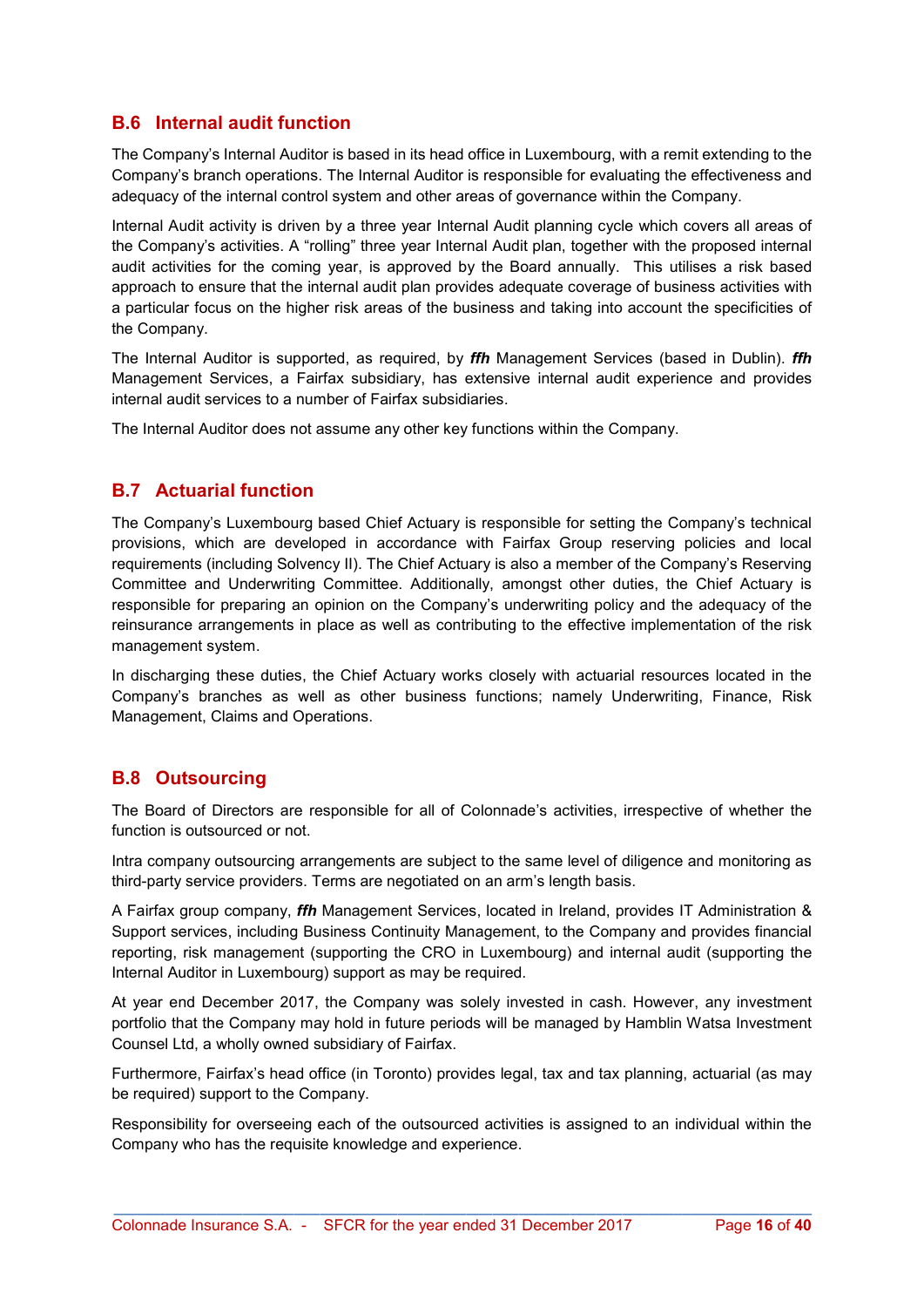The Company's outsourcing policy is reviewed and approved by both management and the Board each year and more frequently, if required.

### B.9 Other information

All relevant information regarding the Company's governance and control structures is considered to be included in sections B1-B7 above.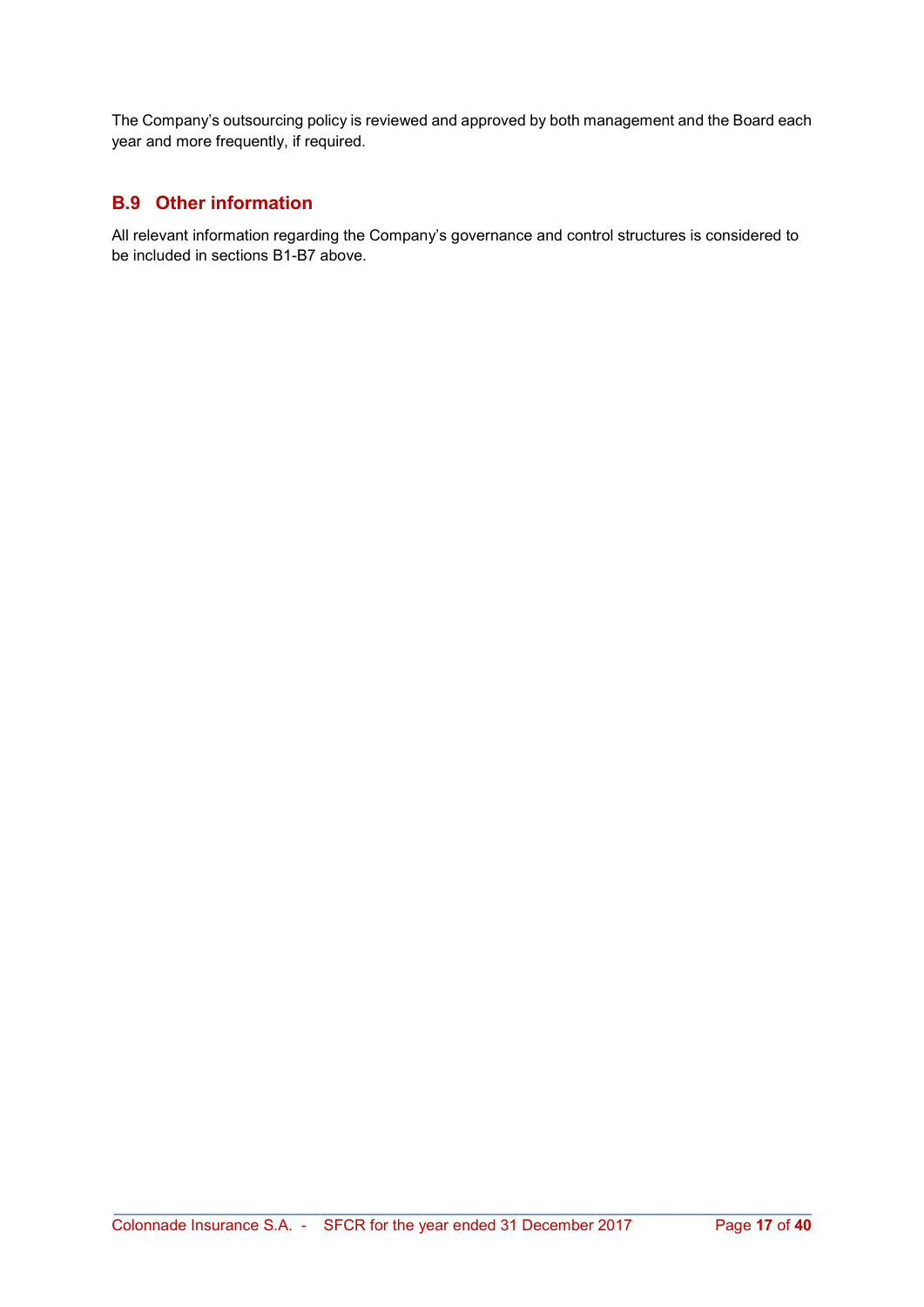# C. Risk profile

The Company's activities expose it to a number of key risks which have the potential to affect its ability to achieve its business objectives. The main risks facing the Company's business include insurance (underwriting and reserving), market, credit, liquidity and operational risks. The Company's approach to managing these risks is as follows:

### C.1 Insurance risk

### i. Underwriting risk

Underwriting risk includes both the risk of inappropriate underwriting and inadequate pricing.

The insurance risk management policy covers the underwriting, claims and actuarial department and addresses risks such as inappropriate or unauthorised underwriting and pricing and inadequate controls around recording and reporting of underwriting results and exposures. Metrics have been developed for the ongoing monitoring of insurance risks.

Control structures are in place to mitigate the risk of accumulations of loss from catastrophic events and the Company is further protected by the reinsurance programme comprising a range of quota share and excess of loss contracts that cover the different lines of business written by the Company (for example, the Company's net exposure to a natural catastrophe event is limited to EUR 2 million).

### ii. Reserving risk

This is the risk that unpaid loss reserves prove to be inadequate. The Company has recorded gross reserves for unpaid losses of EUR 32.0 million (which are in addition to a gross unearned premium reserve amounting to EUR 54.2 million) in the Luxembourg GAAP financial statements at 31 December 2017.

Colonnade has an Actuarial Function, to assess reserving levels, working in close cooperation with underwriting and claims staff within each of the branches. Oversight and reserve setting and compliance with the reserving policy (as established by the Board of Colonnade) are the responsibility of the Reserving Committee which meets at least three times per year. Fairfax's actuarial team will also periodically review final reserve selections as part of the independent peer review process.

### C.2 Market risk

At 31 December 2017, the Company's investment portfolio was comprised solely of cash (EUR 80.2 million), with the exception of an investment in a subsidiary, TIG (Bermuda) Ltd., recorded at EUR 0.9 million. Therefore, the Company's market risk exposure is not significant (and predominately results from currency risk exposure given that the Company undertakes business in multiple currencies).

The market risk management policy covers interest rate risk, currency exchange rate risk, commodity price risk and equity price risk. The Company has established limits for each asset class and for net unhedged foreign currency exposure. Key risk indicators such as interest rates and current price / earnings ratio of the equity portfolio compared to historical averages, will be monitored to assess the appropriateness and riskiness of market exposures.

The Investment and Foreign Exchange Committee reviews and oversees currency risk. The net exposure to currencies is measured in the KRIs and reported regularly to the Risk Management **Committee**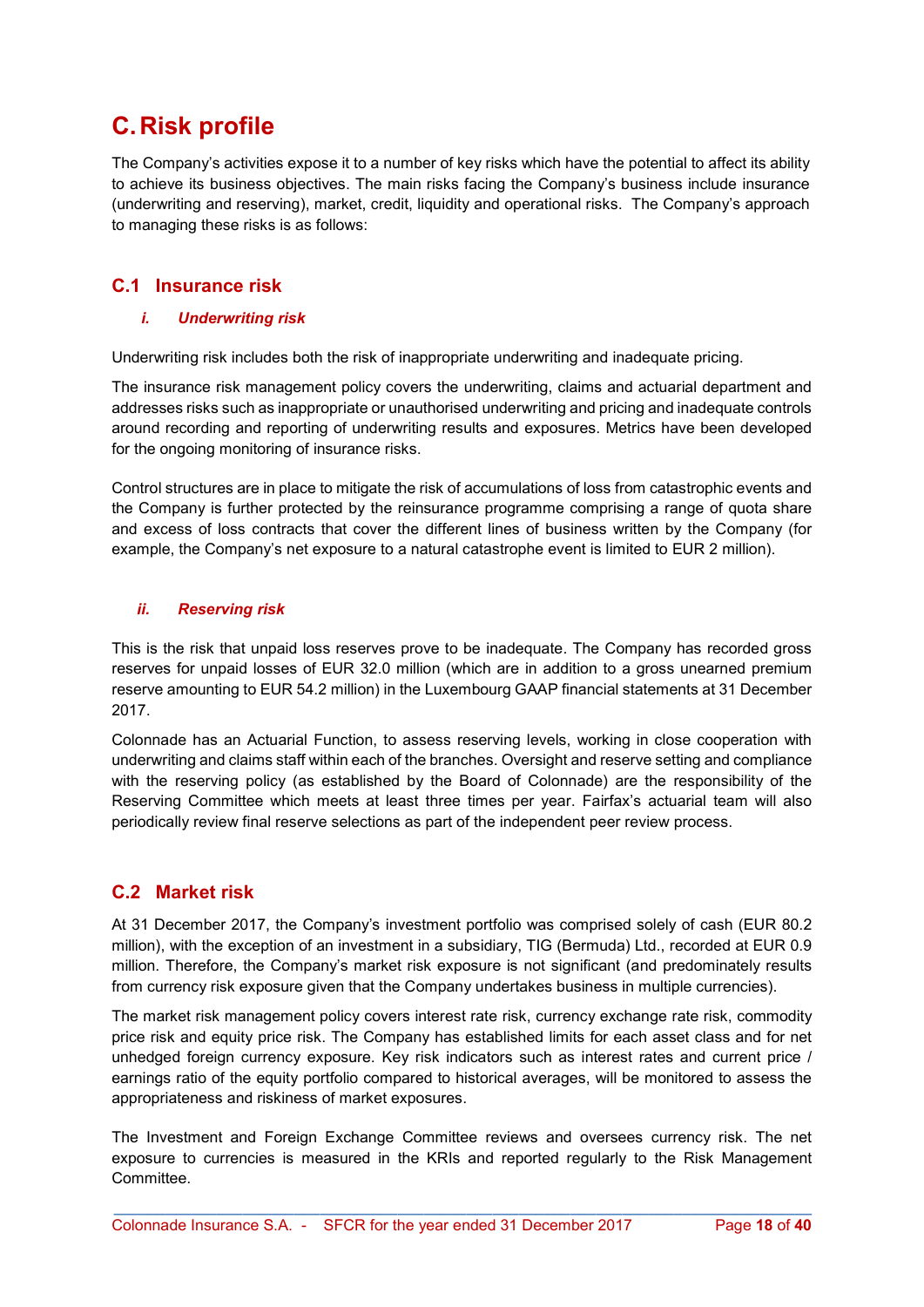### C.3 Credit risk

This is the risk that one party to a financial arrangement will fail to discharge an obligation and cause the other party to incur a financial loss. The main sources of credit risk relate to:

- Reinsurers: through the failure to pay valid claims against a reinsurance contract held by the Company.
- **Premium debtors**: where a broker, intermediary or policyholder fails to pass on premiums or claims collected or paid on behalf of the Company.
- **Investments:** through the issuer default of all or part of the value of a financial instrument or the market value of that instrument.

#### Reinsurance credit risk

Credit risk from reinsurers is controlled through only transacting with reinsurers that meet certain minimum requirements and that have been approved by the Fairfax Reinsurance Security Committee in advance.

At 31 December 2017, the Company's largest balance sheet exposure to reinsurers is with Polish Re, another wholly owned subsidiary of Fairfax, A- rated by AM Best, and who provide a quota share on the Part VII transfer from QBE, was EUR 18.1 million.

#### Premium debtors credit risk

The Company's premium debtors arising from direct insurance and reinsurance operations are EUR 25.3 million and EUR 14.6 million respectively as at 31 December 2017. Debtors are valued at the lower of their nominal or estimated realisable value. The credit risk associated with these receivables is considered low.

#### Investment credit risk

Credit risk relating to financial investments and cash and cash equivalents is monitored by the Investment & Foreign Exchange Committee, which is responsible for the management of investment credit risk.

At 31 December 2017, the Company has an exposure to credit risk in relation to cash held with credit institutions (EUR 80.2 million). Cash is placed, in accordance with established policy, with credit institutions having a rating of at least A-, except for immaterial exposures approved by the Risk Management Committee.

### C.4 Liquidity risk

This is the risk the Company, though solvent, may encounter difficulty in meeting obligations associated with financial liabilities as they fall due.

The Company monitors the levels of cash and investments to ensure liquidity requirements are addressed. The Company's exposure to liquidity risk is considered low, given the significant cash balances held at 31 December 2017 (EUR 80.2 million) and throughout the reporting period.

The Expected Profit in Future Premiums (EPIFP) is the profit relating to existing contracts with premium due in the future but not yet received at the valuation date. The EPIFP amounts to EUR 8.2 million at 31 December 2017.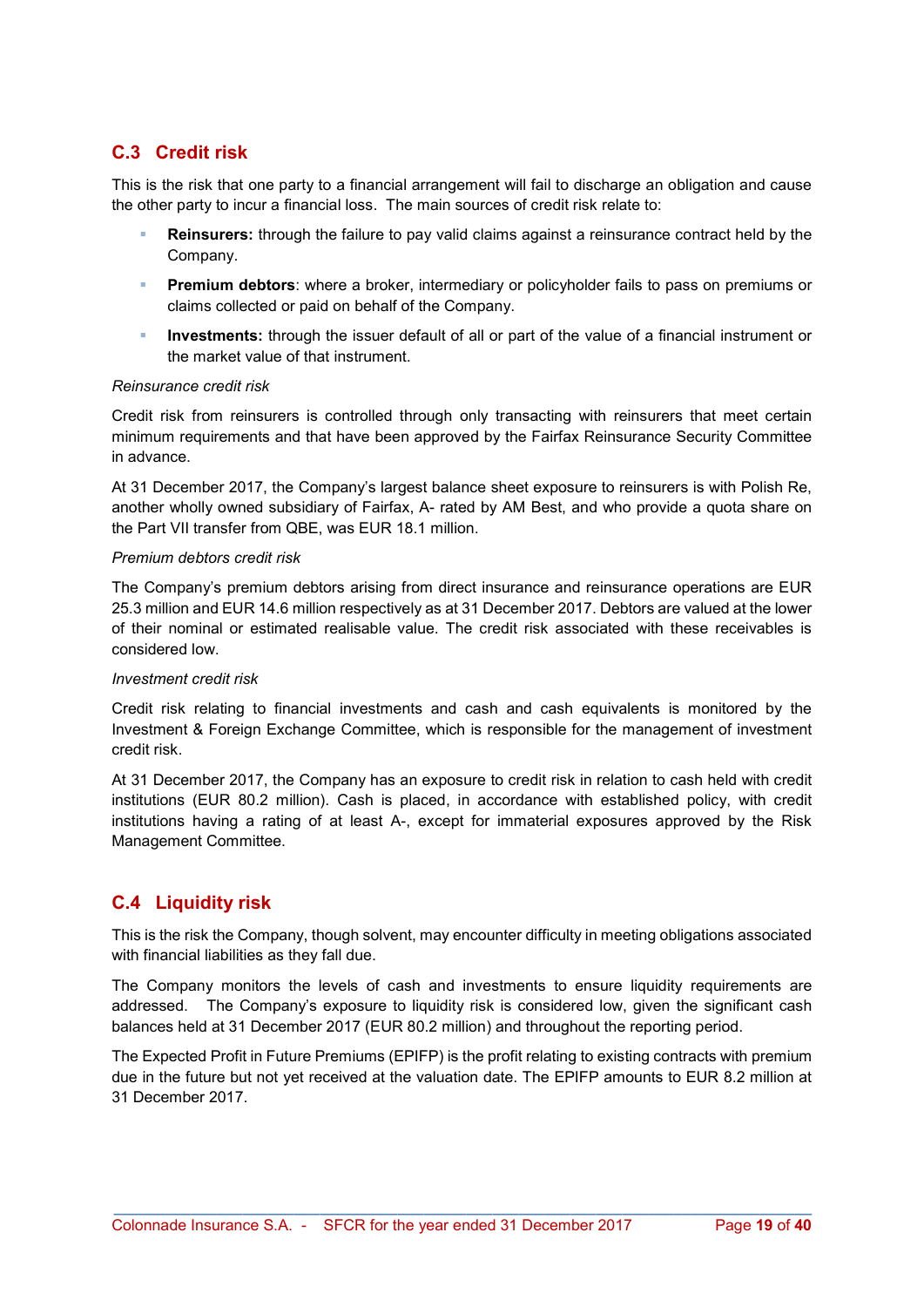### C.5 Operational risk

Operational risk is defined as the risk of loss resulting from inadequate or failed internal processes, people, and systems, or from external events.

Managing day-to-day operational risk is the responsibility of the line managers, both within Luxembourg and the branch offices. This includes responsibility for managing claims risks through policies and procedures including defining authority levels, protocols for management oversight, an automated system to support and report on major claims activity and a formal review process for major claims. The Company's investment managers are responsible for establishing processes and controls to ensure an effective risk management framework with regard to investments. Operational risks through exposures to key counterparties like banks are managed by the Luxembourg management team whereas risks arising from relationships with brokers and other local counterparties are the responsibility of local branch managers.

### C.6 Other Material Risks and Stress and Scenario testing

As at 31 December 2016, the execution risk associated with the acquisition of the renewal rights to the AIG businesses (as described in section A.1) was significant. However, an extensive programme of work was undertaken, which commenced in 2016 and continued into 2017, to ensure the Company's readiness to on-board the AIG business, employees and assets by the transaction closing date in each of the relevant countries. This process was successfully concluded in each territory over the course of 2017.

#### Stress and Scenario testing

As part of the ORSA process, stress and scenario testing was undertaken to ensure the key risks identified were modelled to assess their impact on the SCR, income statement and resulting solvency ratio. This considered events considerably more severe than the Company's experience to date. The results of the testing are summarised in the annual ORSA report reviewed by the Board and submitted to the CAA. The latest exercise confirms that the Company has sufficient capital and liquidity to absorb the losses under each scenario considered and remain viable.

### C.7 Other information

The implementation of risk management on a day-to-day in the business is an ongoing process that will continue into 2018, especially for the acquired AIG business operations.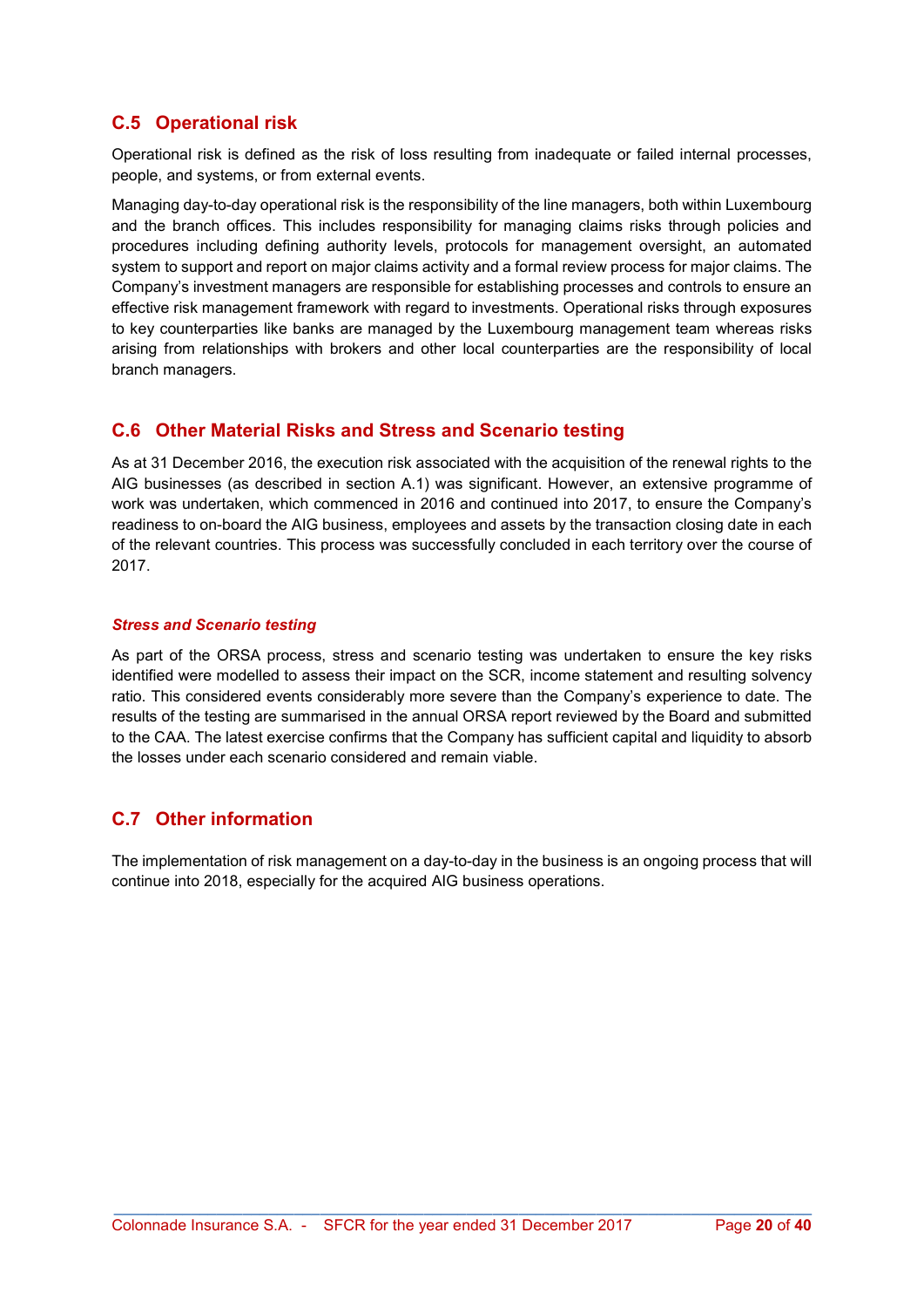# D. Valuation for solvency purposes

The Company prepares its financial statements on a going concern basis and in accordance with Luxembourg GAAP ("Lux GAAP").

The table below summarises the Company's balance sheet under Lux GAAP and Solvency II bases:

| Balance sheet as at 31 December 2017 (EUR'000)             |           | Lux GAAP Solvency II Difference |                      |
|------------------------------------------------------------|-----------|---------------------------------|----------------------|
| <b>Assets</b>                                              |           |                                 |                      |
| Subscribed, uncalled and unpaid capital                    | 7,000.0   |                                 | (7,000.0)            |
| Deferred acquisition costs                                 | 13,009.1  |                                 | (13,009.1)           |
| Intangible assets                                          | 5,662.9   |                                 | (5,662.9)            |
| Deferred tax assets                                        |           | 2,404.4                         | 2,404.4              |
| Holdings in related undertakings, including participations | 909.3     | 909.3                           |                      |
| Reinsurance recoverables                                   | 34,090.1  | (6,327.4)                       | (40, 417.5)          |
| Insurance and intermediaries receivables                   | 39,898.5  |                                 | (39, 898.5)          |
| Cash and cash equivalents                                  | 80,186.2  | 80,186.2                        |                      |
| Other assets, not elsewhere shown                          | 5,717.2   | 5,717.2                         |                      |
| <b>Total Assets</b>                                        | 186,473.3 |                                 | 82,889.7 (103,583.6) |
| <b>Liabilities</b>                                         |           |                                 |                      |
| <b>Technical Provisions</b>                                | 86,215.6  | 13,250.2                        | (72, 965.4)          |
| Insurance & intermediaries payables                        | 9,046.7   |                                 | (9,046.7)            |
| Reinsurance payables                                       | 19,611.1  |                                 | (19,611.1)           |
| Deferred tax liabilities                                   |           | 22.8                            | 22.8                 |
| Payables (trade, not insurance)                            | 14,339.7  | 14,339.7                        |                      |
| <b>Total Liabilities</b>                                   | 129,213.2 |                                 | 27,612.7 (101,600.4) |
| <b>Excess of assets over liabilities</b>                   | 57,260.1  | 55,276.9                        | (1,983.2)            |

The difference between the the shareholder equity in the Lux GAAP financial statements (EUR 57.3 million) and the excess of assets over liabilities on the Solvency II balance sheet (EUR 55.3 million) amounts to EUR 2.0 million and results from the differing valuation / balance sheet treatment of certain assets and liabilities, such as technical provisions, under Lux GAAP and Solvency II. These are described below.

### D.1 Assets

The differences in valuation between Lux GAAP and Solvency II are discussed below.

### i. Subscribed, uncalled and unpaid share capital

Subscribed, uncalled and unpaid share capital is shown as an asset and included within shareholder's funds on the Lux GAAP balance sheet.

Under Solvency II rules, uncalled and unpaid share capital is considered "ancillary own funds" (an off balance sheet item) and, subject to the approval of the regulator, may be used to meet a company's solvency capital requirement (subject to certain limits). The CAA has given its approval to the Company for its use of the EUR 7 million subscribed, uncalled and unpaid share capital as Tier 2 ancillary own funds.

### ii. Deferred Acquisition Costs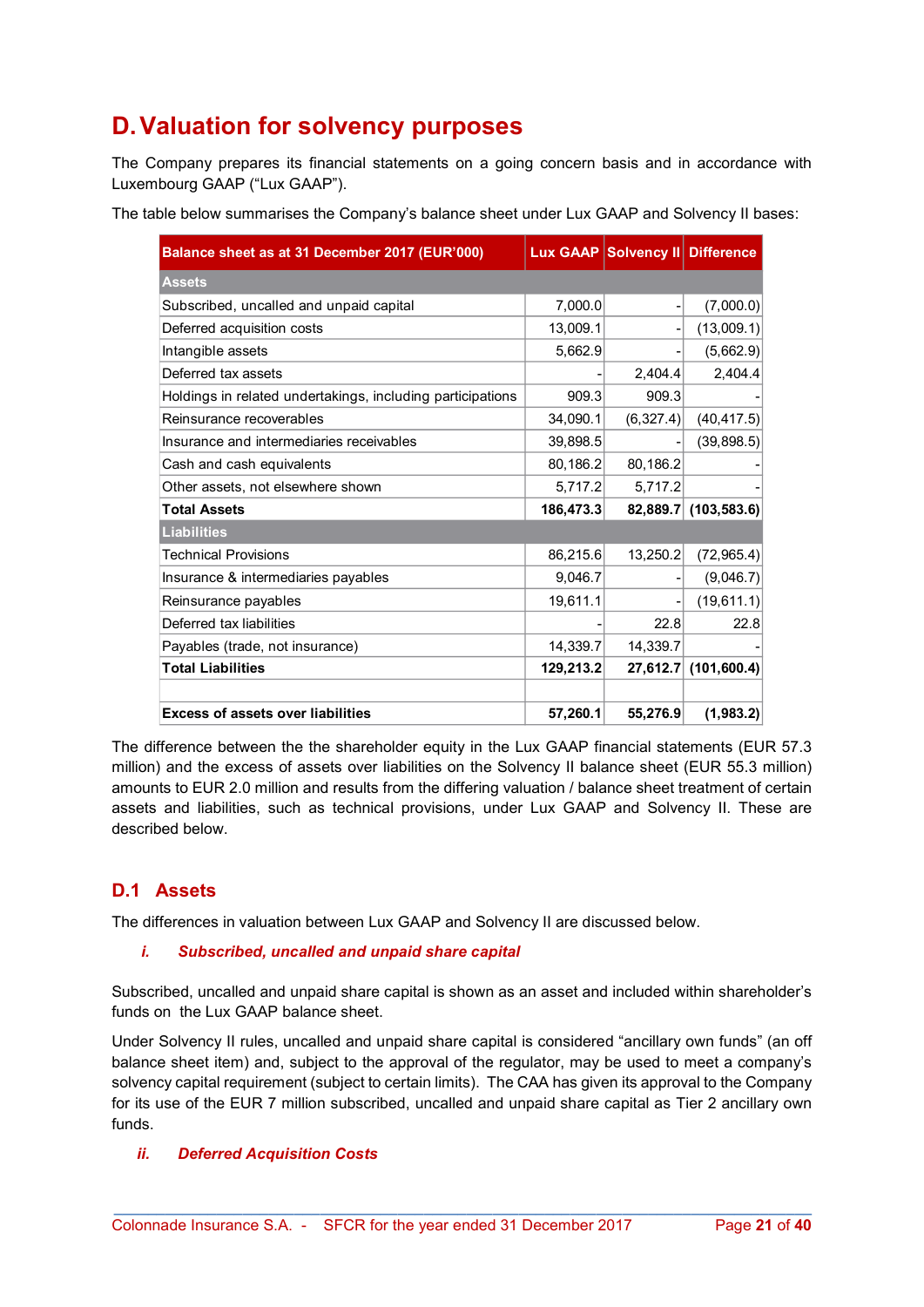Deferred Acquisition Costs on the Lux GAAP balance sheet are recognised under Solvency II rules, in line with the recognition of the best-estimate cashflows associated with the gross Unearned Premium reserve.

### iii. Intangible assets

In accordance with Solvency II requirements, intangible assets recognised in the Lux GAAP financial statements (being policy data rights; software; and concessions, patents, licences and trademarks) have been ascribed a nil value.

#### iv. Deferred Tax Assets

The Solvency II balance sheet includes a deferred tax asset of EUR 2.4 million, which largely results from trading losses incurred at the level of the Company's branches, which is not recognised under Lux GAAP.

#### v. Reinsurance recoverables

The reinsurance recoverables have been determined on a best estimate basis and consider those associated with the premium provision and claims provision, in line with the Solvency II rules.

#### vi. Insurance and intermediaries recoverables

Consistent with the Solvency II regulations, the technical provisions include claims expenses and premium cash flows. Therefore, insurance and intermediary recoverables are incorporated within the Solvency II technical provisions whereas they are shown separately on the Lux GAAP balance sheet.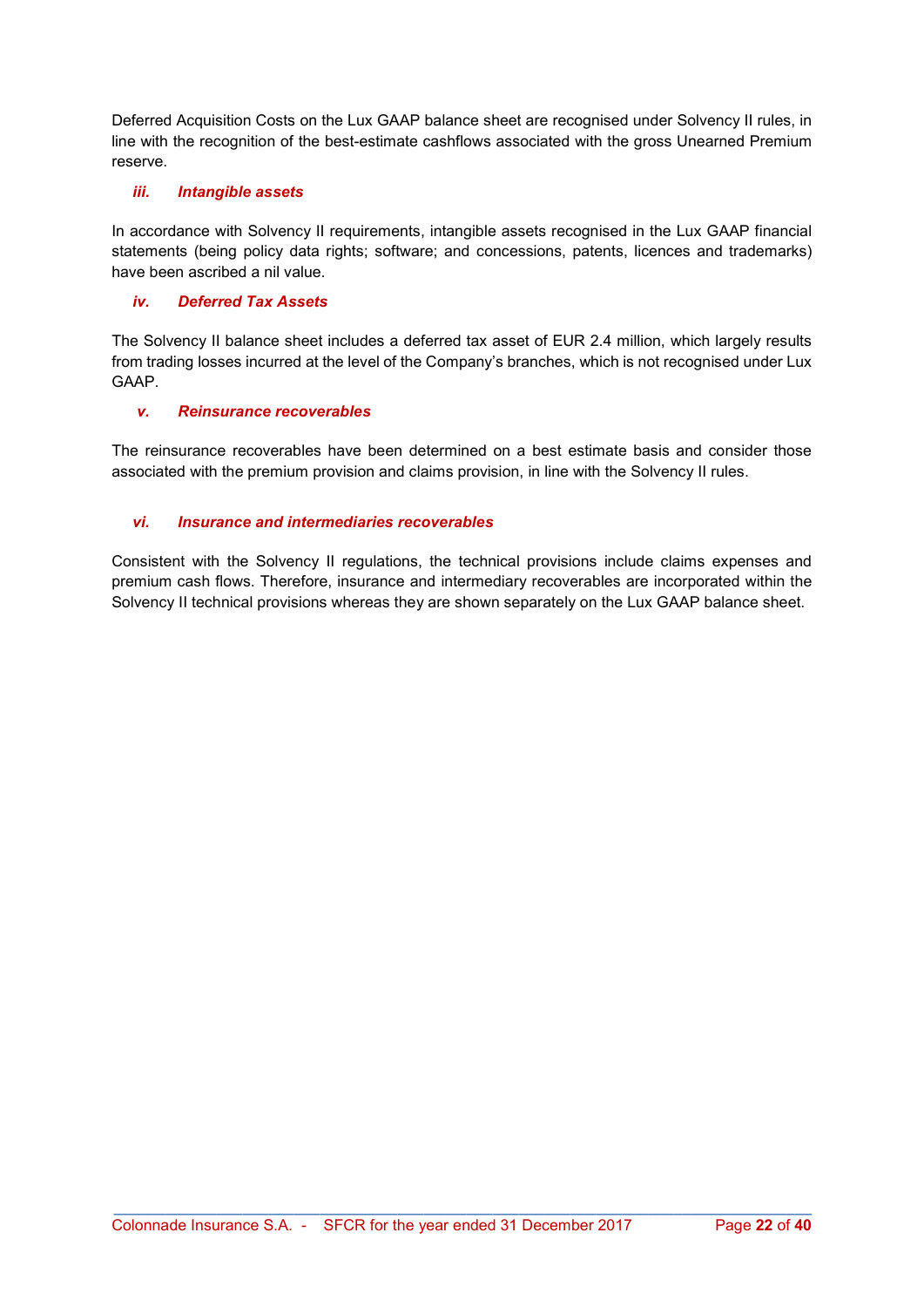### D.2 Technical provisions

### i. Solvency II Technical Provisions as at 31 December 2017

A breakdown of the Solvency II technical provisions as at 31 December 2017 is provided below (amounts in EUR'000):

| <b>EUR'000</b>    | <b>Best</b><br><b>Estimate</b> | <b>Risk</b><br><b>Margin</b> | <b>Total</b> |
|-------------------|--------------------------------|------------------------------|--------------|
| <b>Gross</b>      | 8.220                          | 5,031                        | 13,250       |
| Reinsurers' share | 6.327                          |                              | 6,327        |
| <b>Net</b>        | 14.547                         | 5,031                        | 19,578       |

The reinsurer's share results in an increase in technical provisions as cashflows out (e.g. premiums ceded but not yet paid) are expected to exceed recoveries from reinsurers.

Details of the net technical provisions by Solvency II LoB as at 31 December 2017 are as follows (amounts in EUR'000s):

| <b>Solvency II LoB</b>                      | <b>Net Best</b><br><b>Estimate</b> | <b>Risk</b><br><b>Margin</b> | <b>Total</b> |
|---------------------------------------------|------------------------------------|------------------------------|--------------|
| Medical Expense Insurance                   | 1,173                              | 406                          | 1,579        |
| <b>Other Motor Insurance</b>                | 1.989                              | 688                          | 2,677        |
| Marine, Aviation and Transport Insurance    | 1,239                              | 428                          | 1,667        |
| Fire and Other Damage to Property Insurance | 4,533                              | 1,568                        | 6,100        |
| <b>General Liability Insurance</b>          | 5,351                              | 1,851                        | 7,202        |
| Credit and Suretyship Insurance             | 185                                | 64                           | 249          |
| Miscellaneous Financial Loss                | 77                                 | 27                           | 103          |
| Total                                       | 14,547                             | 5.031                        | 19.578       |

An analysis of the difference between the technical provisions on a Lux GAAP and Solvency II basis by Solvency II Line of Business as at 31 December 2017 is shown below (amounts in EUR'000s):

| <b>Solvency II LoB</b>                         | <b>Lux GAAP</b><br><b>Net Insurance</b><br><b>Liabilities</b> | <b>Reclassification</b><br><b>Adjustments</b> | <b>Solvency II</b><br><b>Basis</b><br><b>Change</b> | <b>Solvency</b><br>II TPs |
|------------------------------------------------|---------------------------------------------------------------|-----------------------------------------------|-----------------------------------------------------|---------------------------|
| <b>Medical Expense Insurance</b>               | 8,793                                                         | $-3,790$                                      | $-3,424$                                            | 1,579                     |
| Other Motor Insurance                          | 16,610                                                        | $-10,083$                                     | $-3,850$                                            | 2,677                     |
| Marine, Aviation and Transport<br>Insurance    | 2.183                                                         | $-731$                                        | 216                                                 | 1,667                     |
| Fire and Other Damage to<br>Property Insurance | 15.146                                                        | $-9.419$                                      | 373                                                 | 6,100                     |
| <b>General Liability Insurance</b>             | 14,561                                                        | $-5,963$                                      | $-1,396$                                            | 7,202                     |
| Credit and Suretyship Insurance                | 121                                                           | 190                                           | $-62$                                               | 249                       |
| Miscellaneous Financial Loss                   | 3,758                                                         | $-3.499$                                      | $-155$                                              | 103                       |
| <b>Total</b>                                   | 61,172                                                        | $-33,297$                                     | $-8,298$                                            | 19,578                    |

The 'Net Insurance Liabilities' include earned reserves and UPR net of reinsurance and commissions.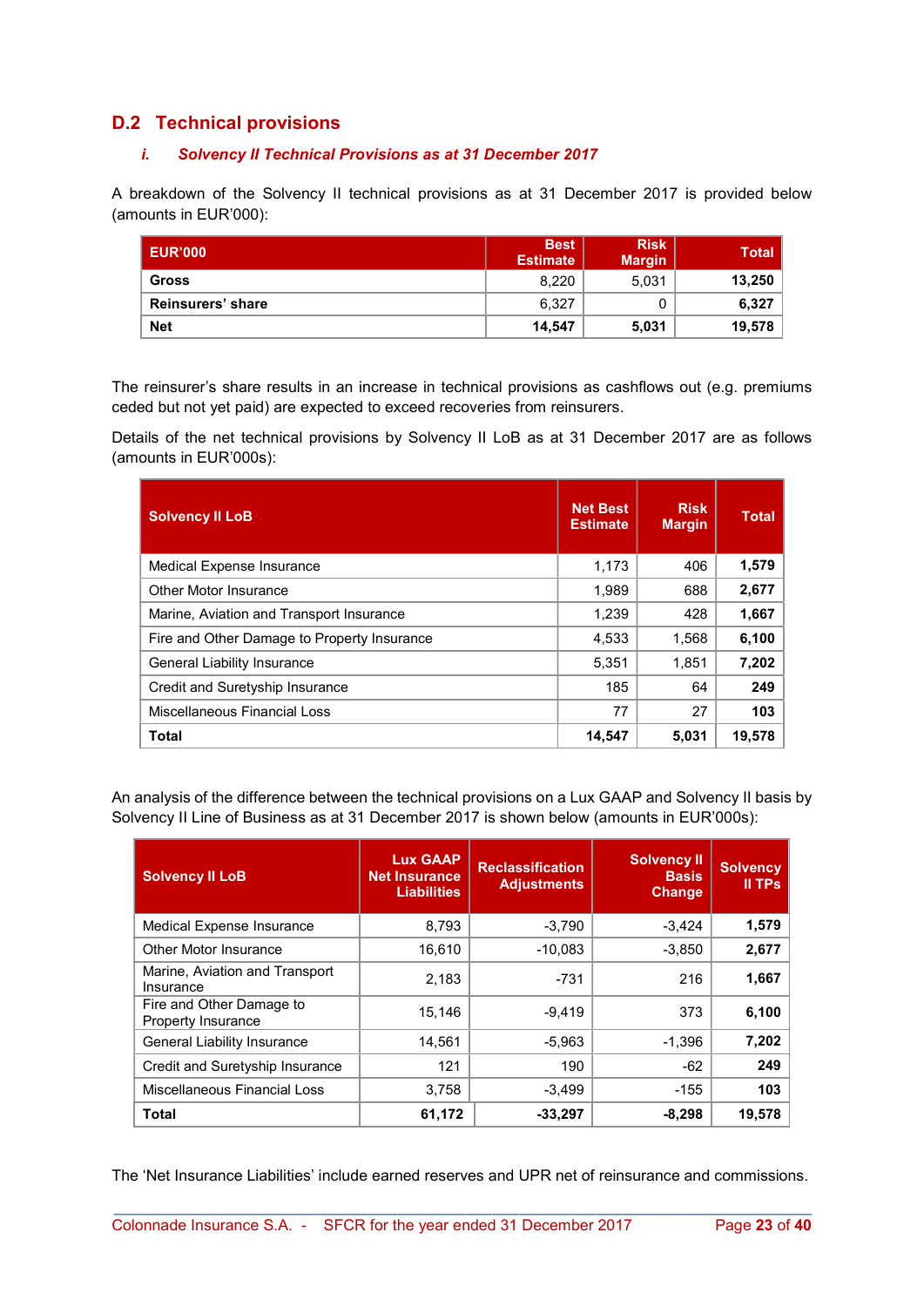The reclassification adjustments reflect where cash flows in (such as insurance balances receivable) are offset against cash flows out (such as future claims payments) in the Solvency II balance sheet and do not result in a difference in the valuation of balance sheet equity. The differences in basis that impacts the equity are discussed further below (see sub-section vii).

### ii. Reserving Process and Governance

The Company's reserving process to determine the technical provisions on GAAP and Solvency II bases broadly comprises the following steps, as part of a robust and rigorous process for setting reserves:

- **Determination and recommendation of ultimate claims by the Actuarial Function:**
- **Review/validation by the branches;**
- **Determination of the technical provisions to adopt in the GAAP/Solvency II technical provisions;** and
- Review and approval by the Reserving Committee / Board.

### iii. Key methodology and assumptions used to determine ultimate premiums and claims

To determine the estimate for ultimate premiums and claims, analysis is undertaken separately for each line of business.

For the majority of the classes of business, the following standard actuarial projection techniques are used to calculate ultimate premiums and claims:

- Basic Chain Ladder (based on paid and incurred claims)
- **Bornhuetter-Ferguson (based on paid and incurred claims)**
- **Initial Expected Loss Ratio**

Claim experience on the most recent years of account is relatively immature. As a result, the Basic Chain Ladder methods produce estimates with a relatively higher level of uncertainty. When projecting estimates for these years of account, the Bornhuetter-Ferguson and Initial Expected Loss Ratio methods are used instead.

Specific adjustments may be made to projected ultimate claims at either a class or an individual claim level. This may be due to a known large loss and/or loss experience on a particular contract.

When choosing between methods, the maturity of each year of account, volume of data, benchmark information and other business-specific issues that are known about at the time of valuation are taken into account.

### iv. Key methodologies and assumptions used to determine best estimate technical provisions on a GAAP and Solvency II basis

Having determined the ultimate premiums and claims to form the basis for the technical provisions, a number of additional material assumptions are required to determine the technical provisions on a GAAP and Solvency II basis:

 Writing and earnings patterns – used to determine the level of earned and unearned premiums. These are based on the inception and expiry dates of the underlying contracts.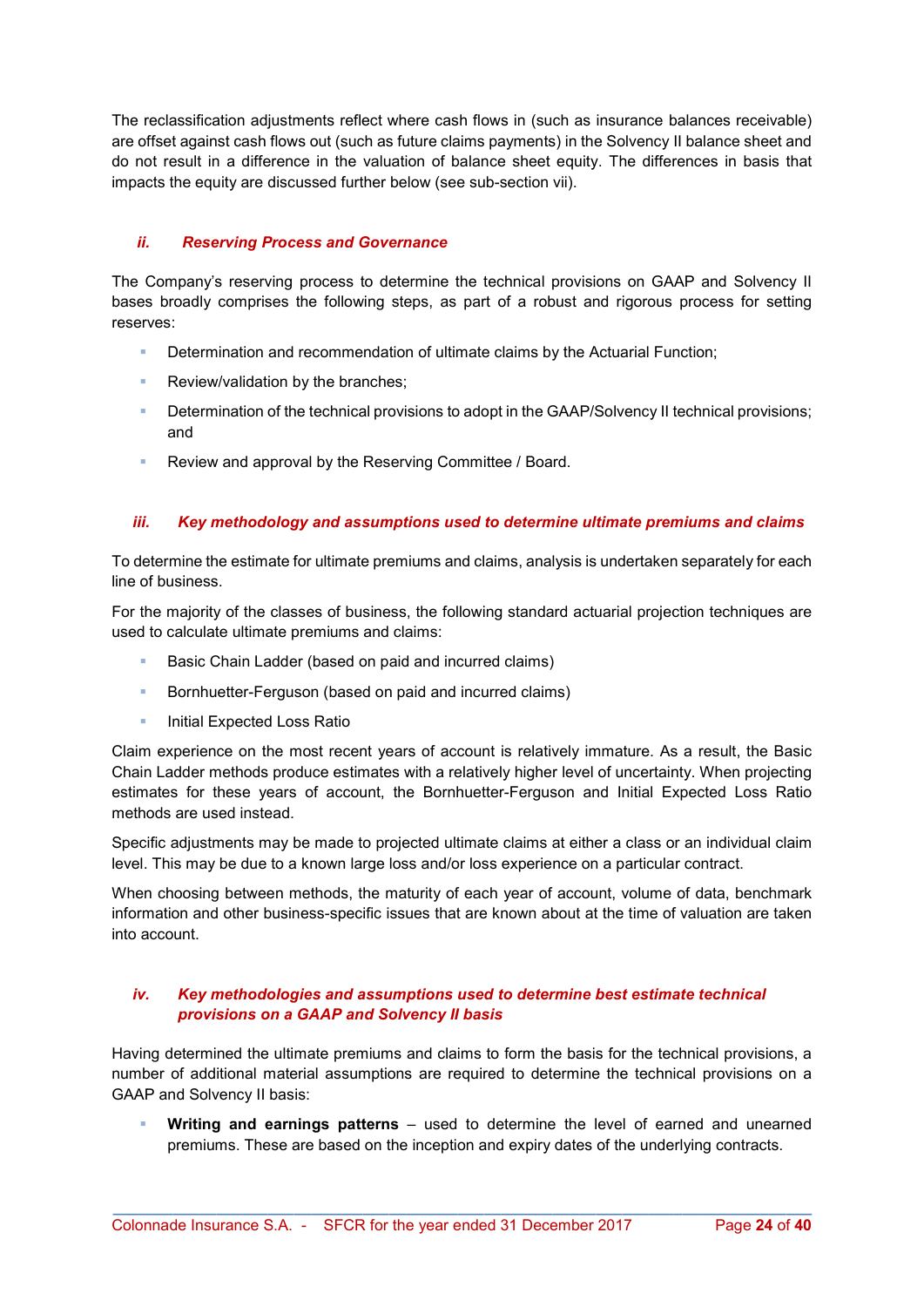- Expense provisions an Unallocated Loss Adjustment Expenses (ULAE) provision is held within the GAAP technical provisions. In addition, expense provisions are required within the Solvency II technical provisions in respect of premiums, claims and investments which represent the on-going servicing of the business included in the valuation.
- **Payment patterns** used to determine the cash flow profiles. When calculating technical provisions to demonstrate solvency on a Solvency II basis, the time-value of money must be allowed for. This requires the estimation of timing and quantum of future cash flows associated with the technical provisions. These cash flows are then discounted back to present value using risk-free yield curves.
- **Risk free yield curves** by currency and based on those set by  $EIOPA$ .

A Risk Margin, being the expected cost of capital to support the run-off of the technical provisions, is also added and is calculated based on the standard formula and discounted using a yield of 6% as set by EIOPA.

### v. Reserve Uncertainty

The key uncertainties surrounding the technical provisions relate to the ultimate unpaid claims reserves. These uncertainties are present on both a financial accounting and Solvency II basis. However, in determining the ultimate unpaid claims reserves, it was established that the Company was not exposed to any individual or aggregation of large losses which increased the uncertainty of the Company's reserves beyond the normal range of uncertainty for insurance liabilities at this stage of development.

### vi. Impact of Reinsurance

The impact of reinsurance on the Solvency II technical provisions is quantified above. This includes the impact of the Part VII transfer which is ceded 100% to Polish Re, a Fairfax subsidiary.

### vii. Material differences between technical provisions on GAAP and Solvency II bases

The key differences between the GAAP and Solvency II technical provisions are:

- Profit on Unearned Premiums the UPR is based on 100% of unearned premium on a GAAP basis, whereas under Solvency II, profit relating to the unearned premium is recognised at the relevant expected loss ratio plus an allowance for expenses.
- **Additional Solvency II loads** in addition to the Unallocated Loss Adjustment Expenses (ULAE) and bad debt held on a GAAP basis, provisions are required in respect of premiums, claims and investment expenses.
- **Discounting** the impact of discounting using yield curves provided by EIOPA as at 31 December 2017.
- Risk Margin the load required for the Risk Margin as at 31 December 2017.

In valuing the Solvency II technical provisions:

- There are no matching adjustments applied.
- **There are no volatility adjustments used.**
- **There are no transitional risk-free interest term structures applied.**
- **There are no transitional deductions applied.**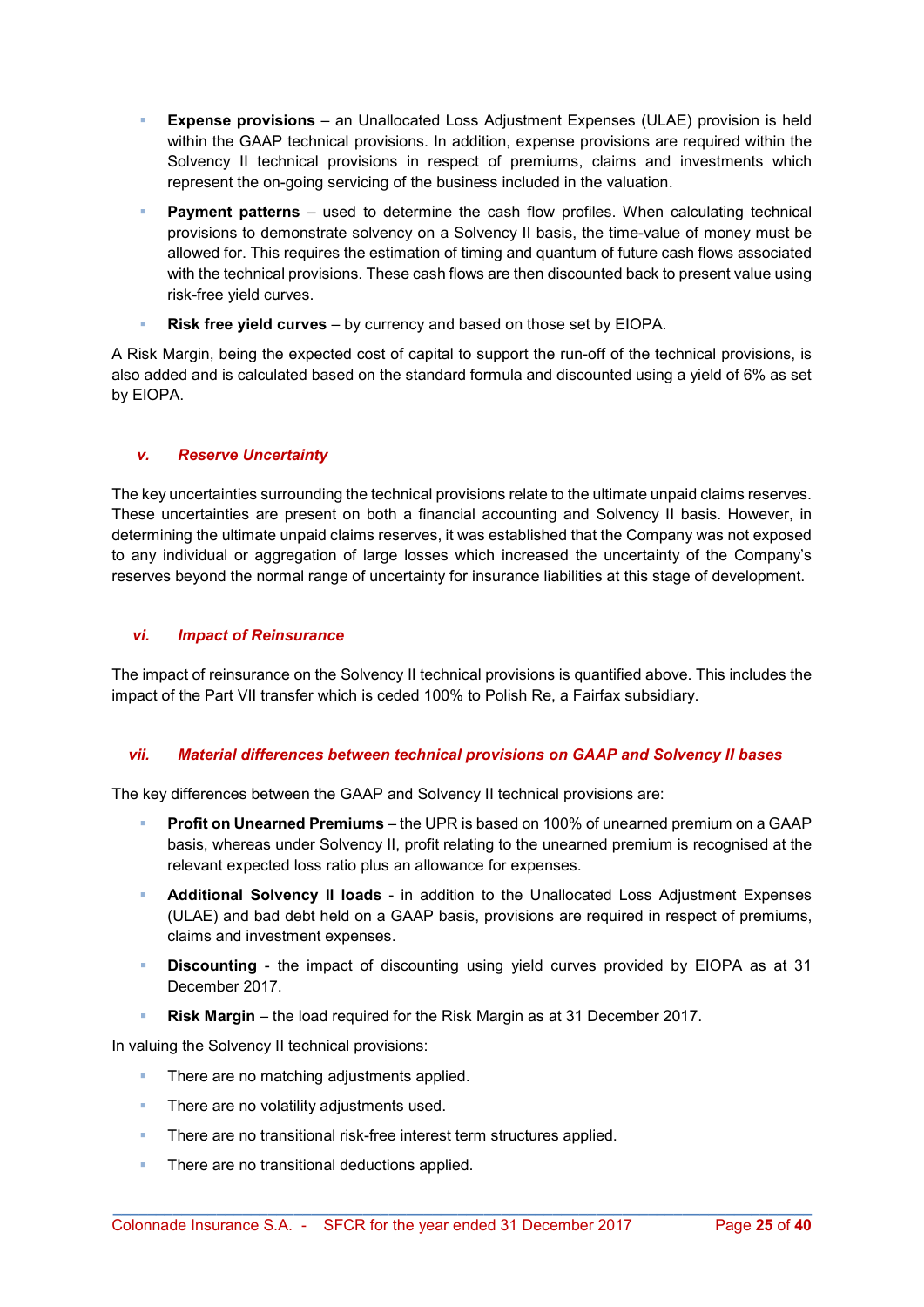### D.3 Other liabilities

For all liabilities other than the technical provisions, there are no valuation differences between the GAAP and Solvency II bases.

### D.4 Alternative methods for valuation

There are no alternative valuation methods to disclose.

### D.5 Other information

All relevant information regarding the Company's valuation methodologies is considered to be included in sections D1-D4 above.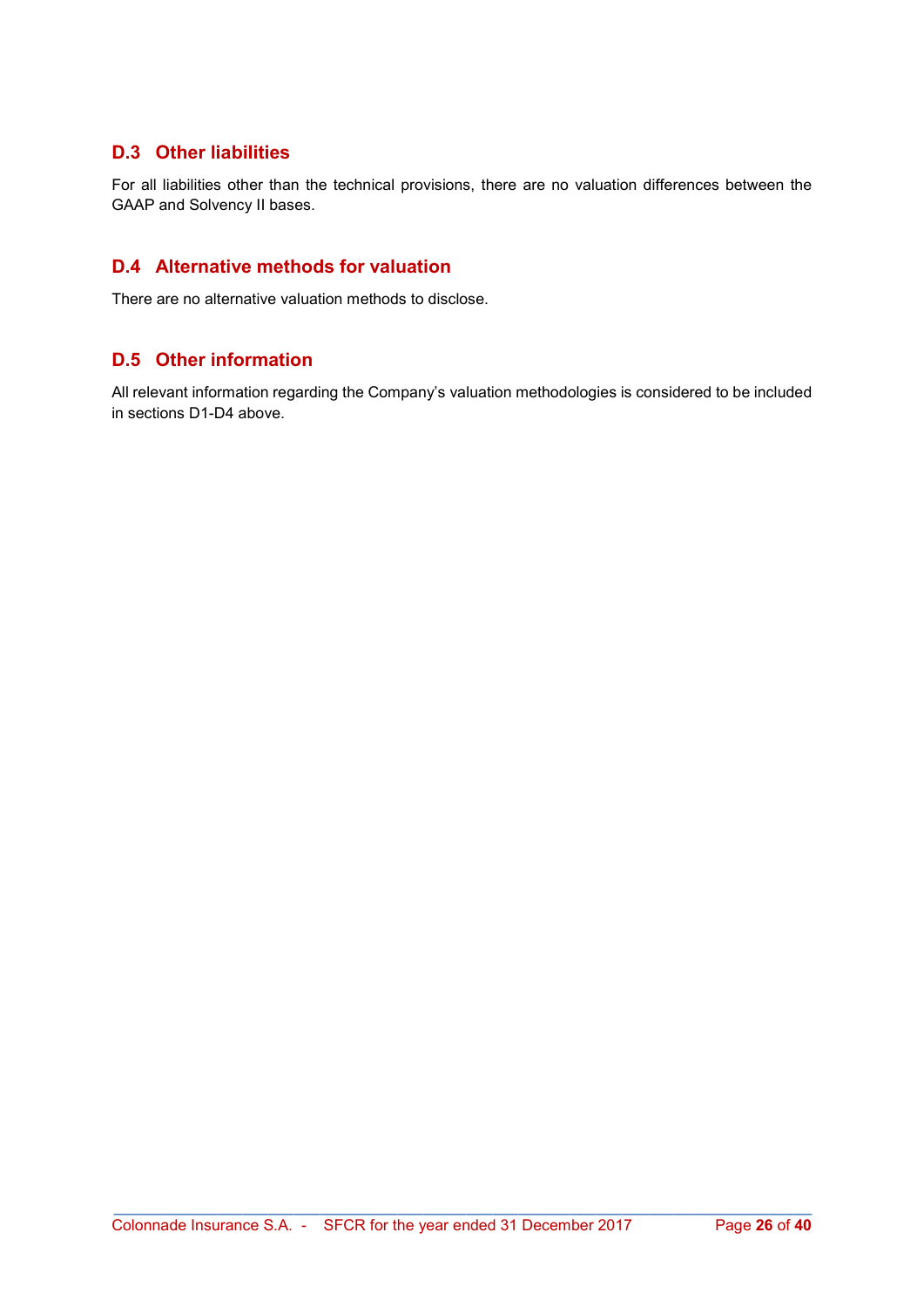# E. Capital management

### E.1 Own funds

### i. Policy

The Company's capital policy sets out capital requirements and principles of funding and states the importance of ensuring that the Company is sufficiently capitalised at all times and complies with the Solvency II requirements. Responsibility for ensuring compliance with this policy rests with the Board.

### ii. Capital requirements

With effect from 1 January 2016, the regulatory and solvency requirements for most insurers and reinsurers underwent a major change with the introduction of Solvency II, which provides for the valuation of both assets and liabilities on a market consistent basis.

The Solvency Capital Requirement ("SCR") is the amount of capital required to ensure continued solvency over a one year time frame with a probability of 99.5%. The Company calculates its SCR using the standard formula specified in detail in the Solvency II legislation.

The absolute minimum level of capital required under Solvency II is the Minimum Capital Requirement (MCR). This amount is lower than the SCR and defines the point of intensive regulatory intervention.

Under Solvency II, capital is referred to as Own Funds and a distinction is made between Basic Own Funds (BOF) and Ancillary Own Funds (AOF). Capital starts with the excess of assets over liabilities on the Solvency II balance sheet (EUR 55.3 million at year end 2017) to which qualifying subordinated debt are added (the Company has no subordinated debt) to arrive at Basic Own Funds. Off balance sheet items that may absorb losses are known as Ancillary Own Funds (the Company has EUR 7 million of unpaid, uncalled share capital which is classified as Ancillary Own Funds).

The Own Funds are classified into tiers of Own Funds and restrictions are applied to limit the extent to which the components of Own Funds can be used to meet the capital requirements (SCR and MCR).

### iii. Reconciliation of Lux GAAP Net Equity to Solvency II Own Funds

The following table compares shareholders' equity as set out in the Company's Lux GAAP financial statements to the Solvency II Available Own Funds at 31 December 2017.

|                                  | <b>EUR'000</b> |
|----------------------------------|----------------|
| Lux GAAP shareholders' equity    | 57,260         |
| Intangibles                      | (5,663)        |
| Net Deferred Tax Assets          | 2,382          |
| Revaluation of Non-Life reserves | 8,298          |
| Solvency II Available Own Funds  | 62.277         |

The composition of the Company's Solvency II Available Own Funds at 31 December 2017 is set out in the following section.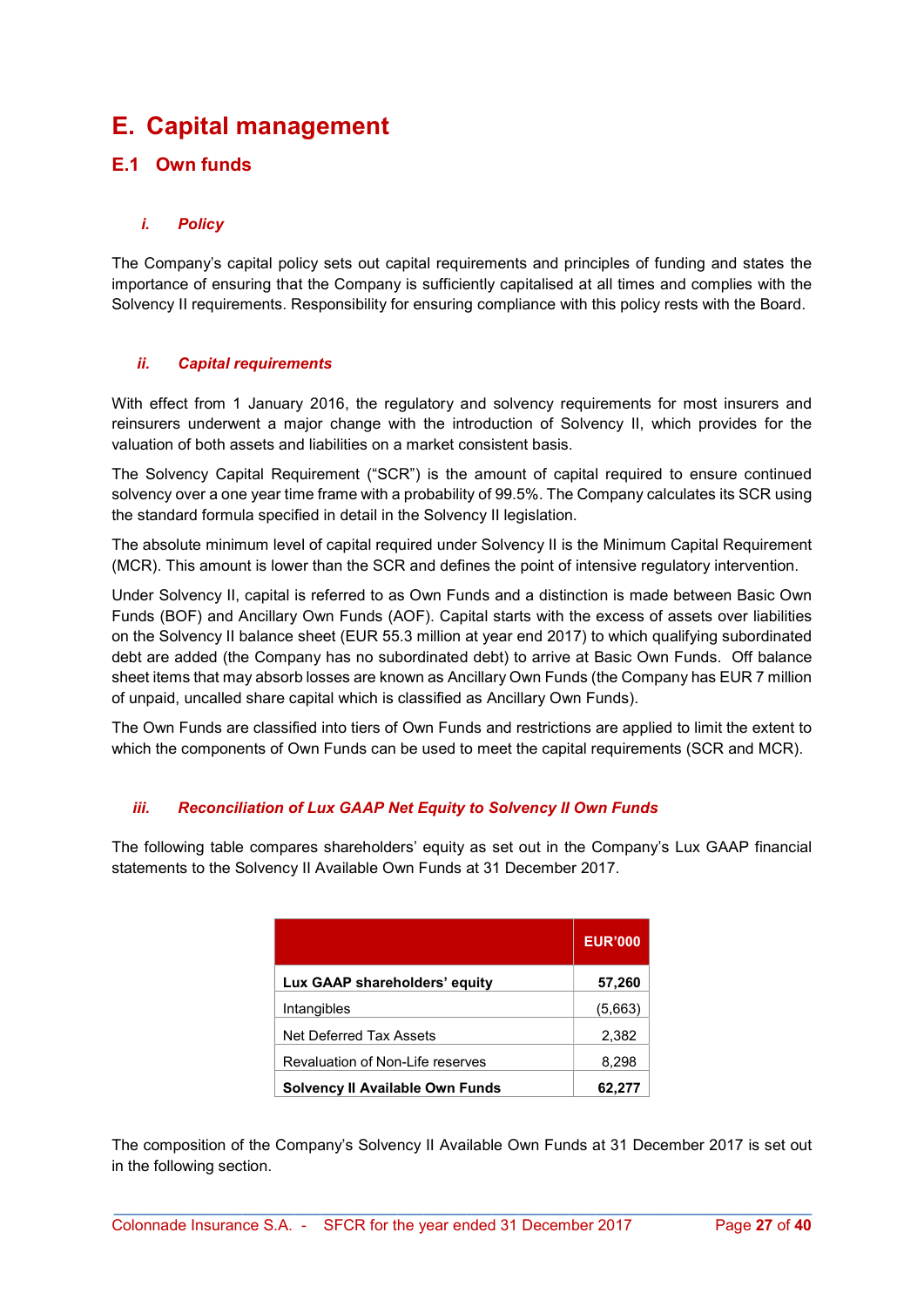### iv. Own Funds structure as at 31 December 2017

Whilst Basic Own Funds may fall within one of three tiers, Ancillary Own Funds are only permitted to form part of Tier 2 or 3 reflecting the fact they are not on the balance sheet.

| <b>EUR'000</b>                    | Tier 1<br><b>Unrestricted</b><br><b>BOF</b> | Tier 2<br><b>Ancillary</b> | Tier 3<br><b>BOF</b> | <b>Total</b> |
|-----------------------------------|---------------------------------------------|----------------------------|----------------------|--------------|
| Paid up share capital             | 2,500                                       |                            |                      | 2,500        |
| Uncalled and unpaid share capital |                                             | 7.000                      |                      | 7,000        |
| <b>Share Premium</b>              | 73,876                                      |                            |                      | 73,876       |
| Legal reserve                     | 950                                         |                            |                      | 950          |
| Net Deferred Tax Assets           |                                             |                            | 2,382                | 2,382        |
| Reconciliation reserve            | (24,431)                                    |                            |                      | (24,431)     |
| <b>Total Own Funds</b>            | 52,895                                      | 7.000                      | 2,382                | 62,277       |

The Company's paid up share capital, share premium and legal reserve have each been classified as Tier 1 capital. The reconciliation reserve is also classified as Tier 1 capital in accordance with the Solvency II guidelines.

The Company has also accounted for EUR 7 million of unpaid share capital in its eligible own funds at 31 December 2017. Under Solvency II rules, unpaid share capital is considered "ancillary own funds" and is eligible (subject to certain limits) given the approval of the regulator. The CAA has given its approval to the Company for its use of the EUR 7 million of unpaid share capital as ancillary own funds. The unpaid share capital is classified as a Tier 2 ancillary own funds item and is eligible to cover the Company's SCR, but not MCR, at 31 December 2017.

The reconciliation reserve has been calculated as follows:

| <b>Reconciliation reserve</b>     | <b>EUR'000</b> |
|-----------------------------------|----------------|
| Excess of assets over liabilities | 55,277         |
| Less:                             |                |
| Paid up Ordinary Share Capital    | (2,500)        |
| <b>Share Premium</b>              | (73, 876)      |
| Legal Reserve                     | (950           |
| <b>Net Deferred Tax Assets</b>    | (2,382)        |
| <b>Reconciliation Reserve</b>     | (24, 431)      |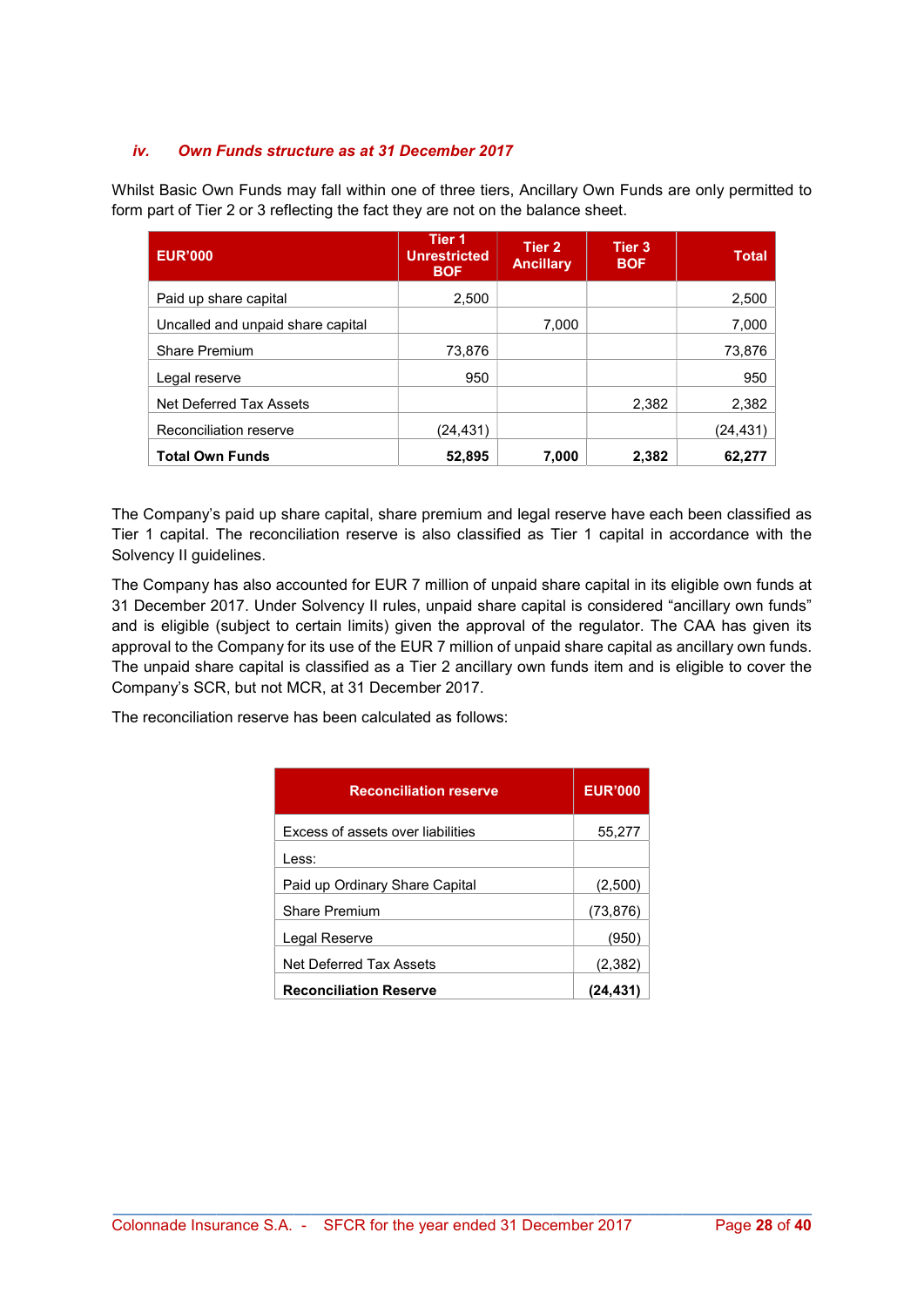### v. Eligible Own Funds at 31 December 2017

The classification into tiers is relevant to the determination of eligible own funds – being the own funds that are eligible to cover the MCR and SCR.

The MCR may only be covered by Tier 1 and Tier 2 basic own funds (Tier 2 ancillary own funds and Tier 3 basic own funds are not eligible to cover the MCR).

The table below shows the amount of eligible own funds to cover the SCR and MCR by tier:

| <b>EUR'000</b>                                  | Total<br>eligible<br>own funds | <b>Tier 1</b><br><b>Unrestricted</b><br><b>BOF</b> | Tier 2<br><b>Ancillary</b> | Tier 3<br><b>BOF</b> |
|-------------------------------------------------|--------------------------------|----------------------------------------------------|----------------------------|----------------------|
| Total eligible own funds to meet the <b>SCR</b> | 62.277                         | 52.895                                             | 7.000                      | 2,382                |
| Total eligible own funds to meet the MCR        | 52,895                         | 52.895                                             |                            |                      |

EUR 52.9 million (84.9%) of the company's eligible own funds are unrestricted tier 1 capital. This consists of the Company's paid up share capital, share premium, legal reserve and the reconciliation reserve.

### vi. Eligible Own Funds to cover capital requirements (SCR and MCR)

The table below presents the ratio of eligible own funds that the Company holds to cover its capital requirements at 31 December 2017.

| <b>EUR'000</b>                   | 2017   |
|----------------------------------|--------|
| <b>SCR</b>                       | 35,616 |
| <b>MCR</b>                       | 8,904  |
| <b>Capital available for SCR</b> | 62,277 |
| <b>Capital available for MCR</b> | 52,895 |
| <b>Ratio SCR</b>                 | 175%   |
| <b>Ratio MCR</b>                 | 594%   |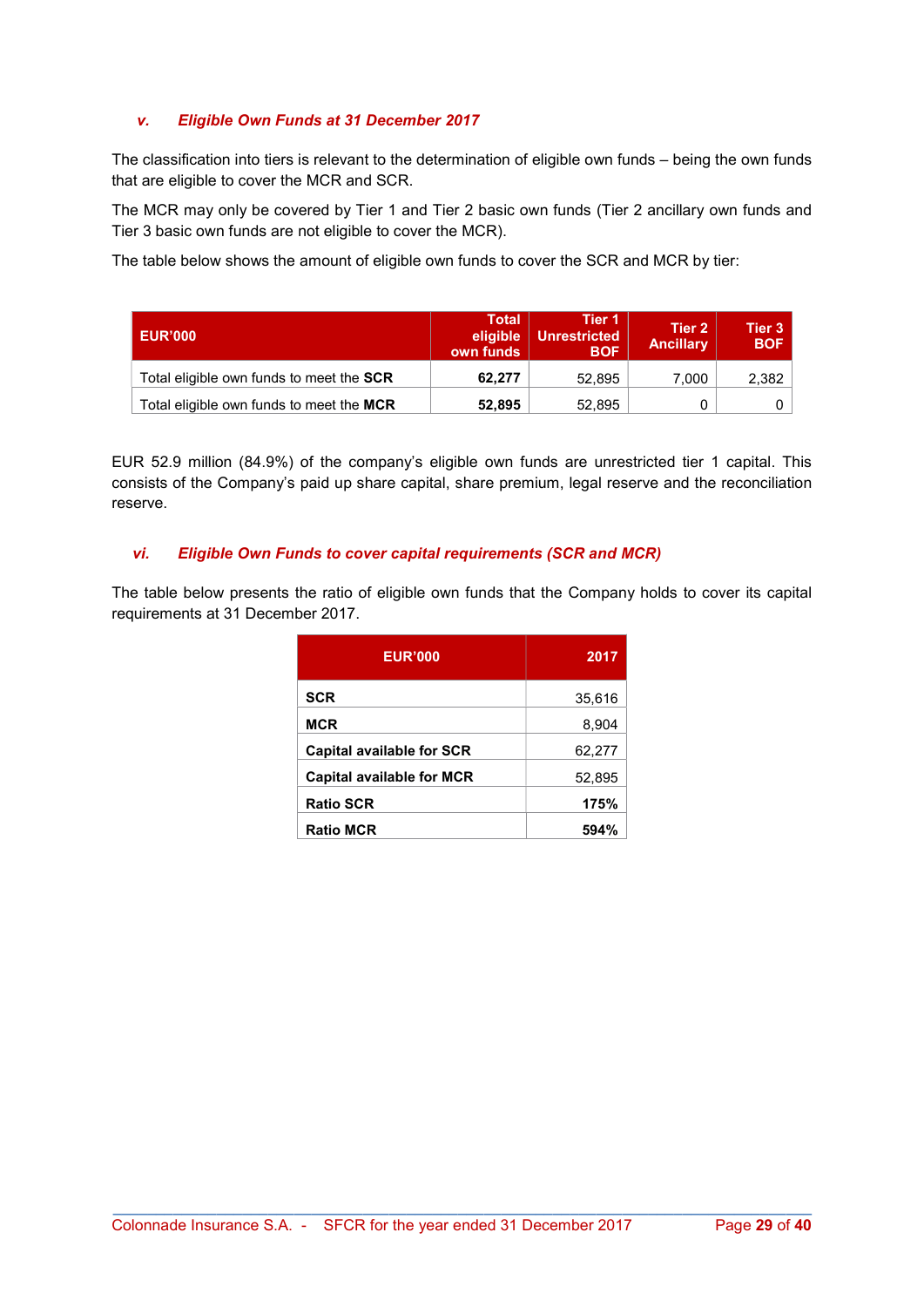### E.2 Solvency capital requirement and Minimum capital requirement

The Company uses EIOPA's Solvency II Standard Formula to calculate its SCR. It does not use Company specific parameters and does not use simplified calculations in its computation. The table below sets out the capital requirements for each risk module of the Standard Formula.

| <b>Capital requirement for each risk module</b><br>(EUR'000) | <b>Net</b><br>solvency<br>capital<br>requirement |
|--------------------------------------------------------------|--------------------------------------------------|
| Non-life underwriting risk                                   | 21,163                                           |
| Life underwriting risk                                       | 0                                                |
| Health underwriting risk                                     | 5,805                                            |
| Market risk                                                  | 1.921                                            |
| Counterparty default risk                                    | 13,641                                           |
| Diversification                                              | (10, 302)                                        |
| <b>Basic Solvency Capital Requirement</b>                    | 32,228                                           |
| Operational risk                                             | 3,388                                            |
| <b>Solvency Capital Requirement ("SCR")</b>                  | 35,616                                           |

As at 31 December 2017, the main component of the Company's SCR is non-life underwriting risk, particularly premium risk, in expectation of the significantly increased premiums to be earned in 2018. Also included within non-life underwriting risk is a catastrophe risk charge which relates primarily to flood and earthquake exposures.

The next most significant component is counterparty default risk which includes risks associated with reinsurance, insurance balances receivable and cash at bank.

The other components of Colonnade's SCR as at 31 December 2017 are market risk, which is predominantly currency risk related, health underwriting risk, related to the medical expenses Solvency II line of business, and operational risk.

The Minimum Capital Requirement at 31 December 2017 is EUR 8.9 million which is the minimum calculated from the formula.

### E.3 Use of the duration-based equity sub-module in the calculation of the Solvency capital requirement

As the Company does not write life insurance business, the duration-based equity risk sub-module set out in Article 304 is not relevant for the Company.

### E.4 Difference between the standard formula and any internal model used

As the Company does not utilise an internal capital model, this is not relevant.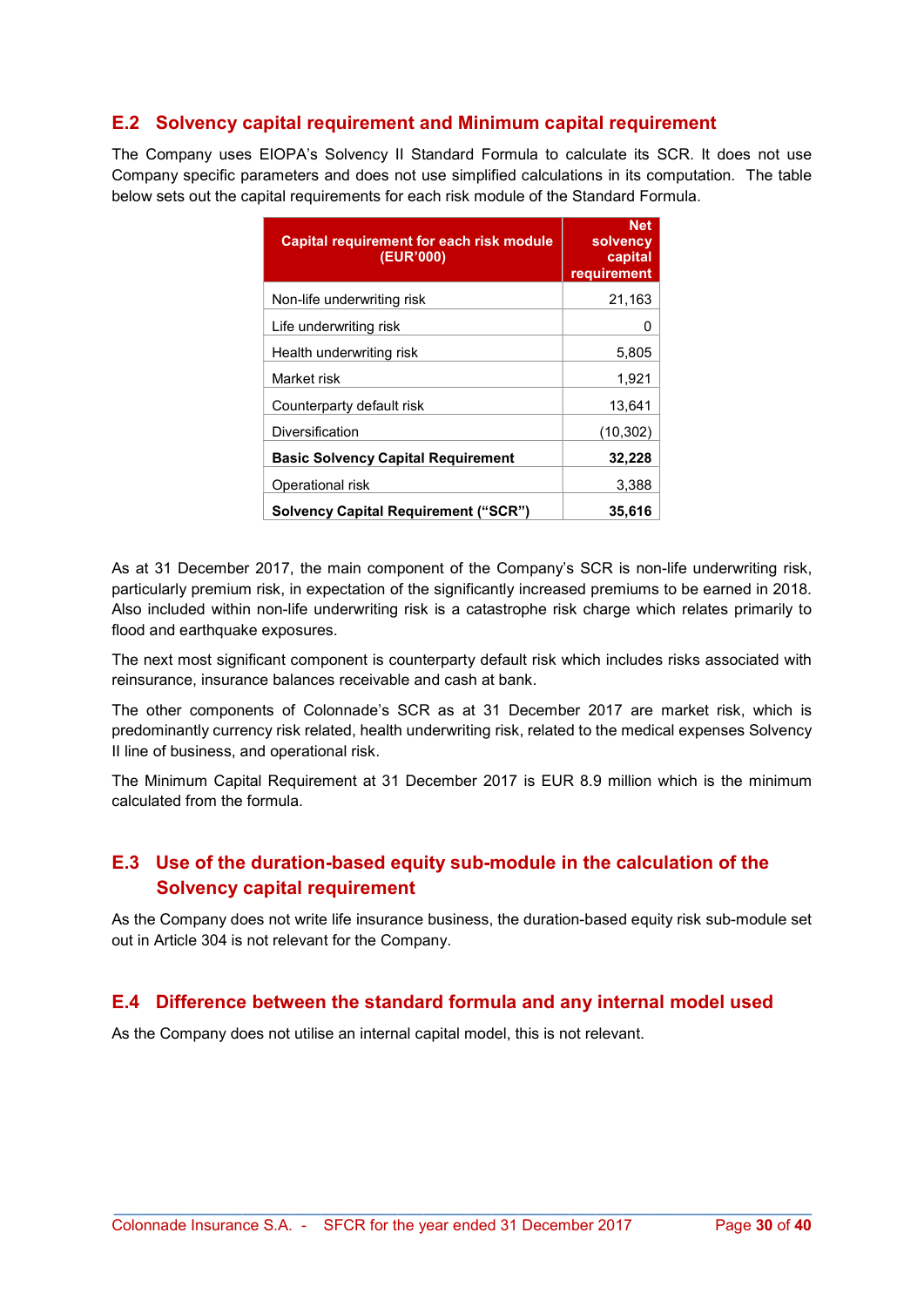### E.5 Non-compliance with the Minimum Capital requirement with the Solvency Capital requirement

There has been no non-compliance with the MCR or SCR during the reporting period, and the Company is expected to remain compliant going forward.

### E.6 Other information

The Company received a further capital injection of EUR 3 million from its parent in March 2018.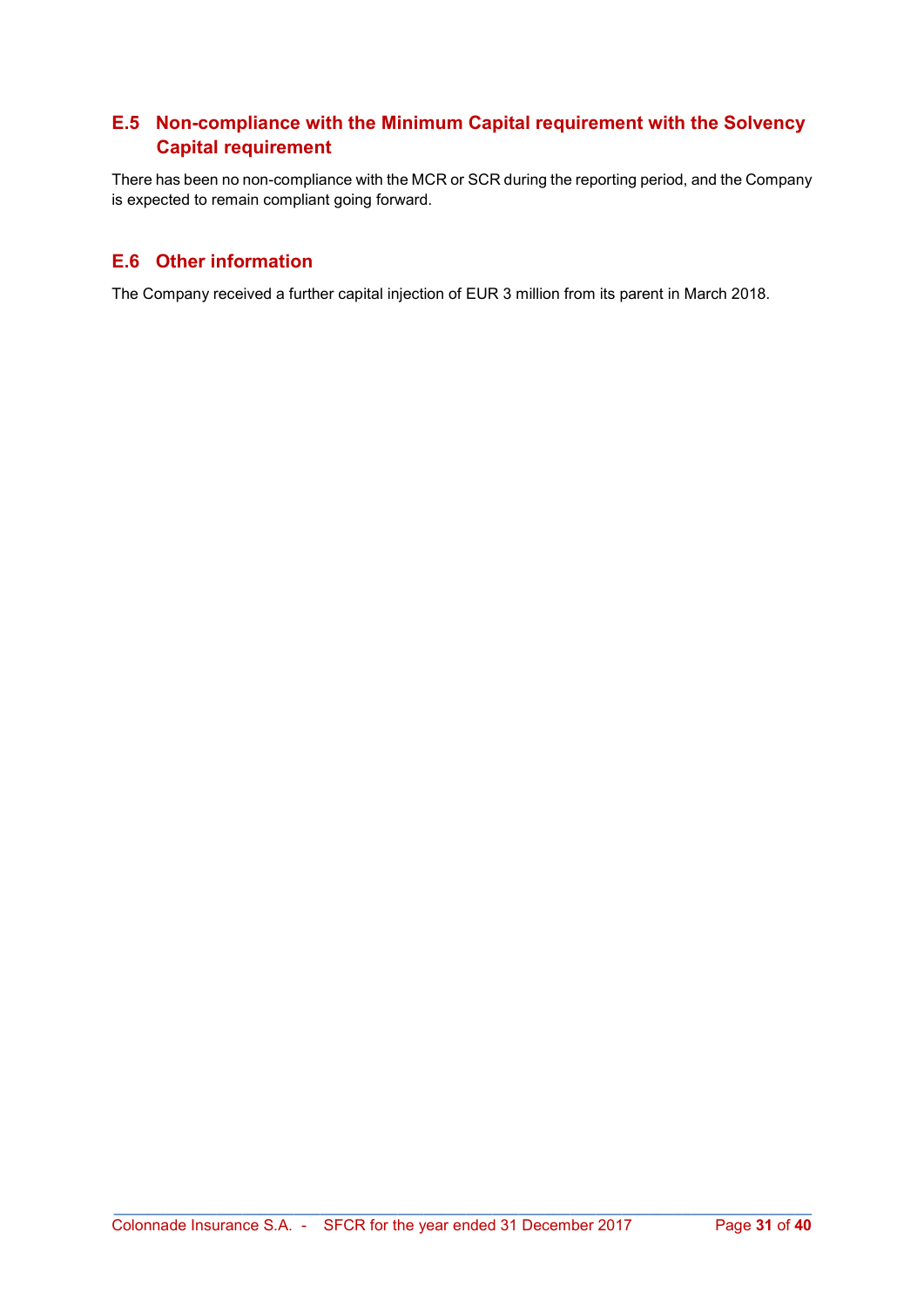# APPENDICES

The following QRTs are included as appendices:

S.02.01 - Balance Sheet

S.05.01 - Premiums, claims and expenses by line of business

S.05.02 - Premiums, claims and expenses by Country

S.17.01 - Non-Life Technical Provisions

S.19.01 - Non-Life Insurance Claims Information

S.23.01 - Own Funds

S.25.01 - Solvency Capital Requirement – for undertakings on Standard Formula

S.28.01 - Minimum Capital Requirement – only life or non-life insurance or reinsurance activity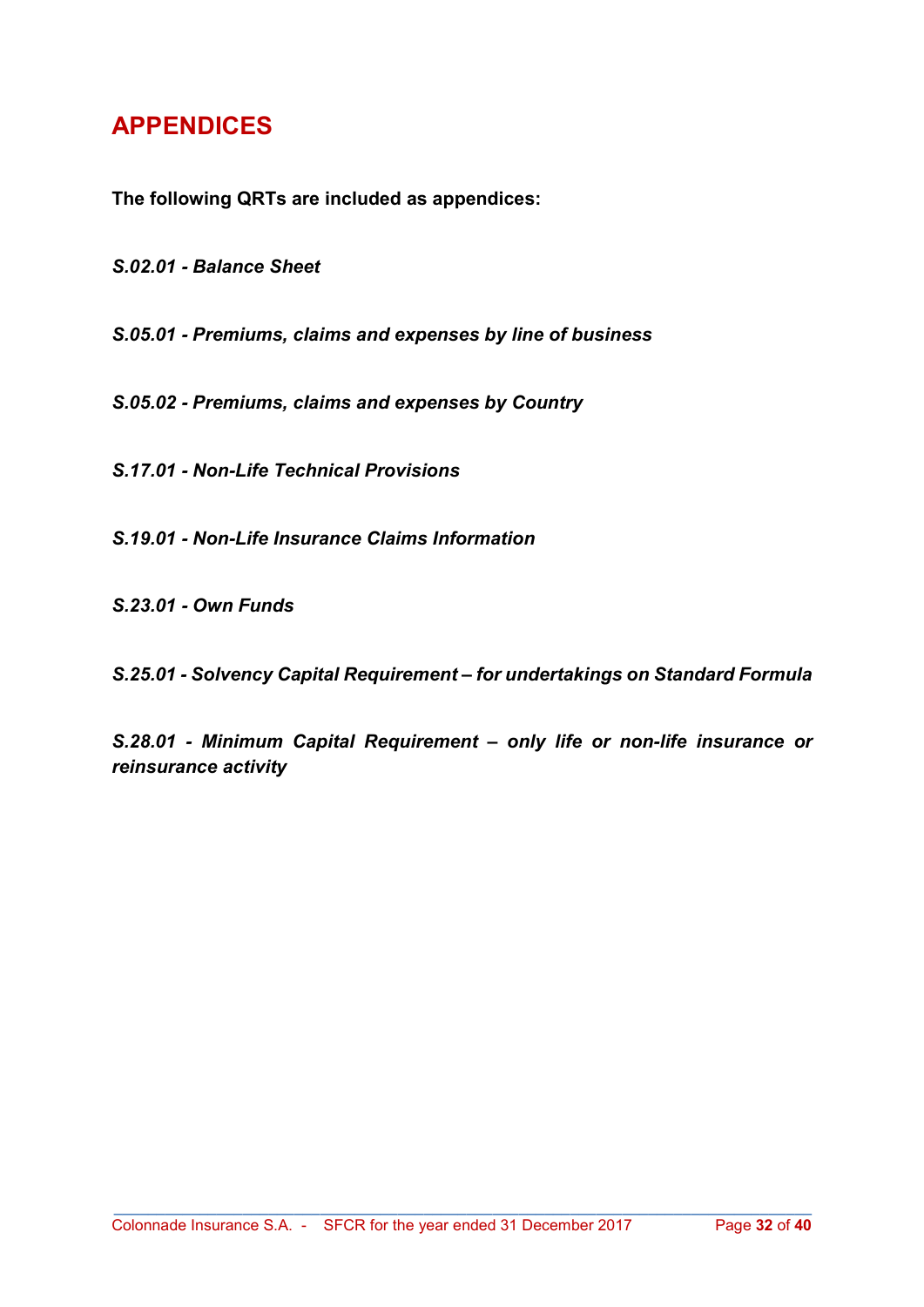### S.02.01 - Balance Sheet

### As at 31 December 2017, amounts in €000 unless stated

|                                                                                                                         |                | Solvency II<br>value | <b>Statutory</b><br>accounts |
|-------------------------------------------------------------------------------------------------------------------------|----------------|----------------------|------------------------------|
|                                                                                                                         | Column         | C0010                | value<br>C0020               |
| Assets                                                                                                                  | Row            |                      |                              |
| Goodwill                                                                                                                | R0010          |                      |                              |
| Deferred acquisition costs                                                                                              | R0020<br>R0030 |                      | 13,009.1<br>5,662.9          |
| Intangible assets<br>Deferred tax assets                                                                                | R0040          | 2,404.4              |                              |
| Pension benefit surplus                                                                                                 | R0050          |                      |                              |
| Property, plant & equipment held for own use                                                                            | R0060          |                      |                              |
| Investments (other than assets held for index-linked and unit-linked contracts)                                         | R0070          | 909.3                | 909.3                        |
| Property (other than for own use)                                                                                       | R0080<br>R0090 | 909.3                | 909.3                        |
| Holdings in related undertakings, including participations                                                              | R0100          |                      |                              |
| Equities<br>Equities - listed                                                                                           | R0110          |                      |                              |
| Equities - unlisted                                                                                                     | R0120          |                      |                              |
| Bonds                                                                                                                   | R0130          |                      |                              |
| Government Bonds                                                                                                        | R0140          |                      |                              |
| Corporate Bonds                                                                                                         | R0150          |                      |                              |
| Structured notes                                                                                                        | R0160<br>R0170 |                      |                              |
| Collateralised securities<br>Collective Investments Undertakings                                                        | R0180          |                      |                              |
| Derivatives                                                                                                             | R0190          |                      |                              |
| Deposits other than cash equivalents                                                                                    | R0200          |                      |                              |
| Other investments                                                                                                       | R0210          |                      |                              |
| Assets held for index-linked and unit-linked contracts                                                                  | R0220          |                      |                              |
| Loans and mortgages                                                                                                     | R0230<br>R0240 |                      |                              |
| Loans on policies<br>Loans and mortgages to individuals                                                                 | R0250          |                      |                              |
| Other loans and mortgages                                                                                               | R0260          |                      |                              |
| Reinsurance recoverables from:                                                                                          | R0270          | $-6,327.4$           | 34,090.1                     |
| Non-life and health similar to non-life                                                                                 | R0280          | $-6,327.4$           | 34,090.1                     |
| Non-life excluding health                                                                                               | R0290          | $-4,779.2$           | 34,090.1                     |
| Health similar to non-life                                                                                              | R0300          | $-1,548.2$           |                              |
| Life and health similar to life, excluding health and index-linked and unit-linked<br>Health similar to life            | R0310<br>R0320 |                      |                              |
| Life excluding health and index-linked and unit-linked                                                                  | R0330          |                      |                              |
| Life index-linked and unit-linked                                                                                       | R0340          |                      |                              |
| Deposits to cedants                                                                                                     | R0350          |                      |                              |
| Insurance and intermediaries receivables                                                                                | R0360          |                      | 25,340.0                     |
| Reinsurance receivables                                                                                                 | R0370          |                      | 14,558.5                     |
| Receivables (trade, not insurance)                                                                                      | R0380<br>R0390 |                      |                              |
| Own shares (held directly)                                                                                              | R0400          |                      | 7,000.0                      |
| Amounts due in respect of own fund items or initial fund called up but not yet paid in<br>Cash and cash equivalents     | R0410          | 80,186.2             | 80,186.2                     |
| Any other assets, not elsewhere shown                                                                                   | R0420          | 5,717.2              | 5,717.2                      |
| Total assets                                                                                                            | <b>R0500</b>   | 82,889.7             | 186,473.3                    |
| Liabilities                                                                                                             |                |                      |                              |
| Technical provisions - non-life                                                                                         | R0510<br>R0520 | 13.250.2<br>13,219.5 | 86,215.6<br>86,215.6         |
| Technical provisions - non-life (excluding health)<br>Technical provisions calculated as a whole                        | R0530          |                      |                              |
| <b>Best Estimate</b>                                                                                                    | R0540          | 8,594.5              |                              |
| Risk margin                                                                                                             | R0550          | 4,625.0              |                              |
| Technical provisions - health (similar to non-life)                                                                     | R0560          | 30.7                 |                              |
| Technical provisions calculated as a whole                                                                              | R0570          |                      |                              |
| <b>Best Estimate</b>                                                                                                    | R0580<br>R0590 | $-375.0$<br>405.7    |                              |
| Risk margin                                                                                                             | R0600          |                      |                              |
| Technical provisions - life (excluding index-linked and unit-linked)<br>Technical provisions - health (similar to life) | R0610          |                      |                              |
| Technical provisions calculated as a whole                                                                              | R0620          |                      |                              |
| <b>Best Estimat</b>                                                                                                     | R0630          |                      |                              |
| Risk margin                                                                                                             | R0640          |                      |                              |
| Technical provisions - life (excluding health and index-linked and unit-linked)                                         | R0650          |                      |                              |
| Technical provisions calculated as a whole                                                                              | R0660<br>R0670 |                      |                              |
| <b>Best Estimate</b><br>Risk margin                                                                                     | R0680          |                      |                              |
| Technical provisions - index-linked and unit-linked                                                                     | R0690          |                      |                              |
| Technical provisions calculated as a whole                                                                              | R0700          |                      |                              |
| <b>Best Estimate</b>                                                                                                    | R0710          |                      |                              |
| Risk margin                                                                                                             | R0720          |                      |                              |
| Other technical provisions                                                                                              | R0730<br>R0740 |                      |                              |
| Contingent liabilities<br>Provisions other than technical provisions                                                    | R0750          |                      |                              |
| Pension benefit obligations                                                                                             | R0760          |                      |                              |
| Deposits from reinsurers                                                                                                | R0770          |                      |                              |
| Deferred tax liabilities                                                                                                | R0780          | 22.8                 |                              |
| Derivatives                                                                                                             | R0790          |                      |                              |
| Debts owed to credit institutions                                                                                       | R0800<br>R0810 |                      |                              |
| Financial liabilities other than debts owed to credit institutions<br>Insurance & intermediaries payables               | R0820          |                      | 9,046.7                      |
| Reinsurance payables                                                                                                    | R0830          |                      | 19,611.1                     |
| Payables (trade, not insurance)                                                                                         | R0840          | 14,339.7             | 14,339.7                     |
| Subordinated liabilities                                                                                                | R0850          |                      |                              |
| Subordinated liabilities not in Basic Own Funds                                                                         | R0860          |                      |                              |
| Subordinated liabilities in Basic Own Funds                                                                             | R0870          |                      |                              |
| Any other liabilities, not elsewhere shown                                                                              | R0880<br>R0900 | 27,612.7             | 129,213.2                    |
| <b>Total liabilities</b><br><b>Excess of assets over liabilities</b>                                                    | R1000          | 55,276.9             | 57,260.1                     |
|                                                                                                                         |                |                      |                              |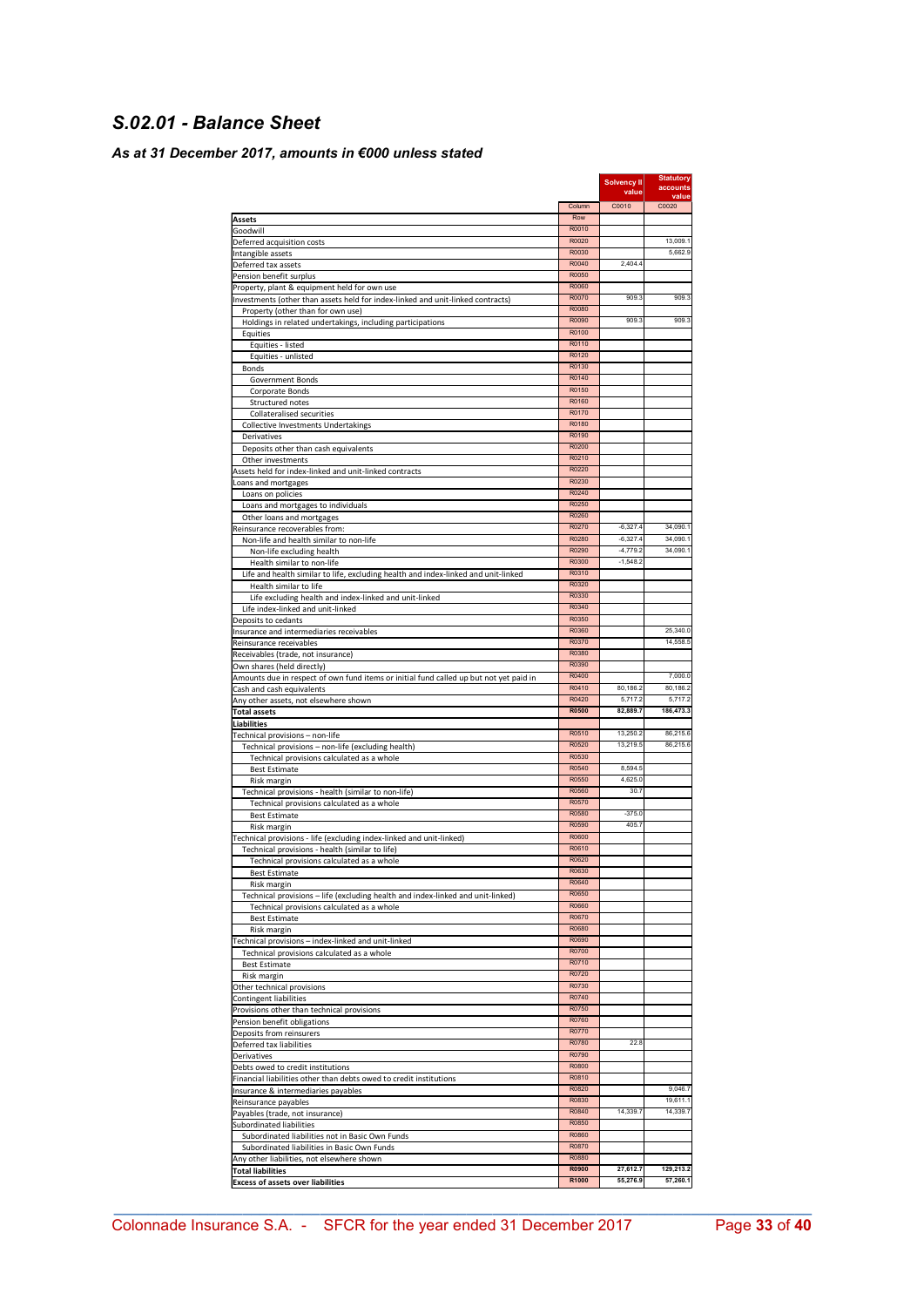### S.05.01 - Premiums, claims and expenses by line of business

### As at 31 December 2017, amounts in €000 unless stated

|                                                                 | Line of Business for: non-life insurance and reinsurance obligations (direct business and accepted proportional reinsurance) |                          |              |                      |             |                  | Line of Business for: accepted non-proportional reinsurance |                             |                   |                       |                   |                      |               |          |           |          |          |
|-----------------------------------------------------------------|------------------------------------------------------------------------------------------------------------------------------|--------------------------|--------------|----------------------|-------------|------------------|-------------------------------------------------------------|-----------------------------|-------------------|-----------------------|-------------------|----------------------|---------------|----------|-----------|----------|----------|
|                                                                 |                                                                                                                              | <b>Medical</b><br>Income | Workers'     | <b>Motor vehicle</b> |             | Marine, aviation | Fire and other                                              |                             | <b>Credit and</b> |                       |                   |                      |               |          | Marine.   |          |          |
|                                                                 |                                                                                                                              | protection<br>expense    | compensation | liability            | Other motor | and transport    |                                                             | damage to General liability | suretyship        | <b>Legal expenses</b> | <b>Assistance</b> | <b>Miscellaneous</b> | <b>Health</b> | Casualty | aviation, | Property | Total    |
|                                                                 | insurance                                                                                                                    | insurance                | insurance    | insurance            | insurance   | insurance        | property                                                    | insurance                   | insurance         | insurance             |                   | financial loss       |               |          | transport |          |          |
| Column                                                          | C0010                                                                                                                        | C0020                    | C0030        | C0040                | C0050       | C0060            | insurance<br>C0070                                          | C0080                       | C0090             | C0100                 | C0110             | C0120                | C0130         | C0140    | C0150     | C0160    | C0200    |
| Roy<br><b>Premiums written</b>                                  |                                                                                                                              |                          |              |                      |             |                  |                                                             |                             |                   |                       |                   |                      |               |          |           |          |          |
| R0110<br>Gross - Direct Business                                | 14,838.8                                                                                                                     |                          |              |                      | 21,301.     | 1,802.0          | 17,064.                                                     | 20,474.2                    | 550.              |                       |                   | 1,186.6              |               |          |           |          | 77,217.7 |
| R0120<br>Gross - Proportional reinsurance accepted              | 10,285.2                                                                                                                     |                          |              |                      | 1,531.0     | 444.6            | 8,029.8                                                     | 6,675.2                     |                   |                       |                   | 1,808.3              |               |          |           |          | 28,774.1 |
| Gross - Non-proportional reinsurance accepte<br>R0130           |                                                                                                                              |                          |              |                      |             |                  |                                                             |                             |                   |                       |                   |                      |               |          |           |          |          |
| Reinsurers' share                                               | R0140                                                                                                                        | 281.5                    |              |                      | 10,291.     | 368.             | 6,623.0                                                     | 11,888.                     | 190.              |                       |                   | 156.1                |               |          |           |          | 29,798.9 |
| R020<br>Net                                                     | 24.842.4                                                                                                                     |                          |              |                      | 12.540.     | 1.878.3          | 18,471.7                                                    | 15,261.4                    | 359.              |                       |                   | 2,838.7              |               |          |           |          | 76.192.9 |
| <b>Premiums earned</b>                                          |                                                                                                                              |                          |              |                      |             |                  |                                                             |                             |                   |                       |                   |                      |               |          |           |          |          |
| R0210<br>Gross - Direct Business                                | 11,425.0                                                                                                                     |                          |              |                      | 7,675.      | 1,079.3          | 10,913.0                                                    | 9,472.3                     | 553.              |                       |                   | 211.2                |               |          |           |          | 41,329.6 |
| 3022<br>Gross - Proportional reinsurance accepted               |                                                                                                                              | 9.691.3                  |              |                      | 824.6       | 194.3            | 5,229.                                                      | 2,855.8                     |                   |                       |                   | 210.7                |               |          |           |          | 19,005.8 |
| R0230<br>Gross - Non-proportional reinsurance accepte           |                                                                                                                              |                          |              |                      |             |                  |                                                             |                             |                   |                       |                   |                      |               |          |           |          |          |
| R0240<br>Reinsurers' share                                      |                                                                                                                              | 249.0                    |              |                      | 4,159.4     | 274.8            | 3,597.9                                                     | 5,080.5                     | 197.6             |                       |                   | 46.2                 |               |          |           |          | 13,605.5 |
| R0300<br>Net                                                    | 20.867.3                                                                                                                     |                          |              |                      | 4.341.      | 998.8            | 12,544.2                                                    | 7,247.6                     | 355.4             |                       |                   | 375.7                |               |          |           |          | 46,730.0 |
| <b>Claims incurred</b>                                          |                                                                                                                              |                          |              |                      |             |                  |                                                             |                             |                   |                       |                   |                      |               |          |           |          |          |
| Gross - Direct Business                                         | R0310<br>3.408.3                                                                                                             |                          |              |                      | 895.2       | 1.565.           | 5.774.4                                                     | 3.013.0                     | 277.6             |                       |                   | 90.5                 |               |          |           |          | 15.024.1 |
| Gross - Proportional reinsurance accepted                       | R0320                                                                                                                        | 2,170.6                  |              |                      | 573.        | 61.5             | 3,143.0                                                     | 826.4                       |                   |                       |                   | 105.4                |               |          |           |          | 6,879.9  |
| Gross - Non-proportional reinsurance accepte R0330              |                                                                                                                              |                          |              |                      |             |                  |                                                             |                             |                   |                       |                   |                      |               |          |           |          |          |
| Reinsurers' share<br>R034                                       |                                                                                                                              | 326.0                    |              |                      | 1,205.6     | 957.7            | 344.7                                                       | 617.5                       | 0.0               |                       |                   | 26.2                 |               |          |           |          | 3,477.8  |
| R0400<br>Net                                                    | 5,252.9                                                                                                                      |                          |              |                      | 262.6       | 668.8            | 8,572.6                                                     | 3,221.9                     | 277.6             |                       |                   | 169.7                |               |          |           |          | 18,426.2 |
| Changes in other technical provisions                           |                                                                                                                              |                          |              |                      |             |                  |                                                             |                             |                   |                       |                   |                      |               |          |           |          |          |
| R0410<br>Gross - Direct Business                                |                                                                                                                              | 59.8                     |              |                      | 113.1       | 7.9              | 88.6                                                        | 82.2                        | 0.1               |                       |                   | 3.1                  |               |          |           |          | 354.7    |
| Gross - Proportional reinsurance accepted                       | R0420                                                                                                                        |                          |              |                      |             |                  |                                                             |                             |                   |                       |                   |                      |               |          |           |          |          |
| Gross - Non- proportional reinsurance accept                    | R0430                                                                                                                        |                          |              |                      |             |                  |                                                             |                             |                   |                       |                   |                      |               |          |           |          |          |
| RO440<br>Reinsurers' share                                      |                                                                                                                              |                          |              |                      |             |                  |                                                             |                             |                   |                       |                   |                      |               |          |           |          |          |
| Net                                                             | R0500                                                                                                                        | 59.8                     |              |                      | 113.1       | 7.9              | 88.6                                                        | 82.2                        | 0.1               |                       |                   | 3.1                  |               |          |           |          | 354.7    |
| R055<br><b>Expenses incurred</b>                                | 16,764.2                                                                                                                     |                          |              |                      | 5.039.8     | 1,077.3          | 11,398.2                                                    | 7,417.4                     | 95.1              |                       |                   | 810.9                |               |          |           |          | 42,603.0 |
| Administrative expenses                                         |                                                                                                                              |                          |              |                      |             |                  |                                                             |                             |                   |                       |                   |                      |               |          |           |          |          |
| R0610<br>Gross - Direct Business                                | 6.177.5                                                                                                                      |                          |              |                      | 1,703.      | 381.4            | 4,041.0                                                     | 1,190.3                     | 166.2             |                       |                   | 77.8                 |               |          |           |          | 13,737.4 |
| R0620<br>Gross - Proportional reinsurance accepted              | 2,776.4                                                                                                                      |                          |              |                      | 173.7       | 47.4             | 1,222.3                                                     | 1,892.2                     |                   |                       |                   | 68.3                 |               |          |           |          | 6,180.3  |
| Gross - Non-proportional reinsurance accep R0630                |                                                                                                                              |                          |              |                      |             |                  |                                                             |                             |                   |                       |                   |                      |               |          |           |          |          |
| Reinsurers' share                                               |                                                                                                                              |                          |              |                      |             |                  |                                                             |                             |                   |                       |                   |                      |               |          |           |          |          |
| R0700<br>Net                                                    | 8,953.9                                                                                                                      |                          |              |                      | 1,876.8     | 428.8            | 5,263.3                                                     | 3,082.6                     | 166.2             |                       |                   | 146.1                |               |          |           |          | 19,917.6 |
| Investment management expenses                                  |                                                                                                                              |                          |              |                      |             |                  |                                                             |                             |                   |                       |                   |                      |               |          |           |          |          |
| R0710<br>Gross - Direct Business                                |                                                                                                                              |                          |              |                      |             |                  |                                                             |                             |                   |                       |                   |                      |               |          |           |          |          |
| R0720<br>Gross - Proportional reinsurance accepted              |                                                                                                                              |                          |              |                      |             |                  |                                                             |                             |                   |                       |                   |                      |               |          |           |          |          |
| Gross - Non-proportional reinsurance accep R0730<br>R0740       |                                                                                                                              |                          |              |                      |             |                  |                                                             |                             |                   |                       |                   |                      |               |          |           |          |          |
| Reinsurers' share<br>R0800                                      |                                                                                                                              |                          |              |                      |             |                  |                                                             |                             |                   |                       |                   |                      |               |          |           |          |          |
| Net                                                             |                                                                                                                              |                          |              |                      |             |                  |                                                             |                             |                   |                       |                   |                      |               |          |           |          |          |
| Claims management expenses<br>R0810                             |                                                                                                                              |                          |              |                      | 265.1       |                  |                                                             |                             |                   |                       |                   |                      |               |          |           |          |          |
| Gross - Direct Business<br>R0820                                |                                                                                                                              | 526.6                    |              |                      |             | 176.0            | 626.0                                                       | 230.3                       | 1.3               |                       |                   | 10.6                 |               |          |           |          | 1,836.0  |
| Gross - Proportional reinsurance accepted                       |                                                                                                                              | $-22.8$                  |              |                      |             | $-3.9$           | $-3.8$                                                      | $-8.8$                      |                   |                       |                   |                      |               |          |           |          | $-39.1$  |
| Gross - Non-proportional reinsurance accep<br>Reinsurers' share |                                                                                                                              |                          |              |                      |             |                  |                                                             |                             |                   |                       |                   |                      |               |          |           |          |          |
| R0900<br>Net                                                    |                                                                                                                              | 503.9                    |              |                      | 265.        | 172.1            | 622.2                                                       | 221.5                       | 1.3               |                       |                   | 10.6                 |               |          |           |          | 1.796.9  |
| <b>Acquisition expenses</b>                                     |                                                                                                                              |                          |              |                      |             |                  |                                                             |                             |                   |                       |                   |                      |               |          |           |          |          |
| Gross - Direct Business                                         | 4,669.3                                                                                                                      |                          |              |                      | 3,655.      | 352.0            | 3,543.0                                                     | 3,736.7                     | 47.0              |                       |                   | 63.3                 |               |          |           |          | 16,066.4 |
| Gross - Proportional reinsurance accepted                       |                                                                                                                              | 2,655.2                  |              |                      | 354.        | 128.1            | 2,398.6                                                     | 1,773.0                     |                   |                       |                   | 599.4                |               |          |           |          | 7,909.1  |
| Gross - Non-proportional reinsurance accep R0930                |                                                                                                                              |                          |              |                      |             |                  |                                                             |                             |                   |                       |                   |                      |               |          |           |          |          |
| Reinsurers' share                                               |                                                                                                                              | 18.0                     |              |                      | 1,111.8     | 3.8              | 429.0                                                       | 1,396.4                     | 119.              |                       |                   | 8.6                  |               |          |           |          | 3,087.0  |
| Net                                                             | R1000                                                                                                                        | 7,306.5                  |              |                      | 2.898.      | 476.4            | 5,512.7                                                     | 4,113.3                     | $-72.5$           |                       |                   | 654.1                |               |          |           |          | 20.888.5 |
| Overhead expenses                                               |                                                                                                                              |                          |              |                      |             |                  |                                                             |                             |                   |                       |                   |                      |               |          |           |          |          |
| R <sub>101</sub><br>Gross - Direct Business                     |                                                                                                                              |                          |              |                      |             |                  |                                                             |                             |                   |                       |                   |                      |               |          |           |          |          |
| Gross - Proportional reinsurance accepted<br>R <sub>102</sub>   |                                                                                                                              |                          |              |                      |             |                  |                                                             |                             |                   |                       |                   |                      |               |          |           |          |          |
| Gross - Non-proportional reinsurance accep R1030                |                                                                                                                              |                          |              |                      |             |                  |                                                             |                             |                   |                       |                   |                      |               |          |           |          |          |
| Reinsurers' share                                               | R1040                                                                                                                        |                          |              |                      |             |                  |                                                             |                             |                   |                       |                   |                      |               |          |           |          |          |
| R1100<br>Net                                                    |                                                                                                                              |                          |              |                      |             |                  |                                                             |                             |                   |                       |                   |                      |               |          |           |          |          |
| R1200<br>Other expenses                                         |                                                                                                                              |                          |              |                      |             |                  |                                                             |                             |                   |                       |                   |                      |               |          |           |          | 116.8    |
| R1300<br><b>Total expenses</b>                                  |                                                                                                                              |                          |              |                      |             |                  |                                                             |                             |                   |                       |                   |                      |               |          |           |          | 42.719.8 |
|                                                                 |                                                                                                                              |                          |              |                      |             |                  |                                                             |                             |                   |                       |                   |                      |               |          |           |          |          |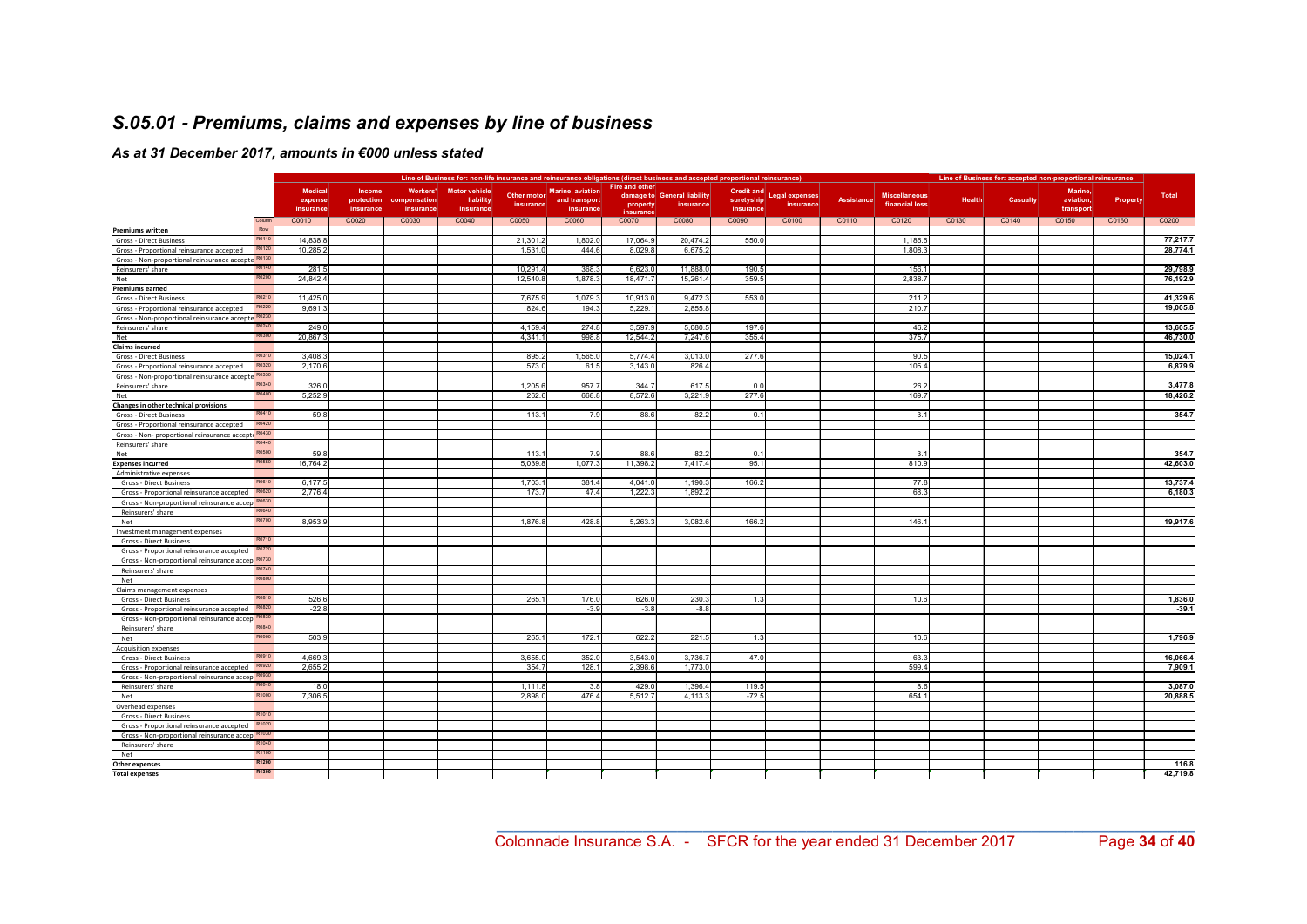### S.05.02 - Premiums, claims and expenses by Country

|                                             |         |                 | Country (by amount of gross premiums written) - non-life obligations |                        |          |                        |                        |                                           |
|---------------------------------------------|---------|-----------------|----------------------------------------------------------------------|------------------------|----------|------------------------|------------------------|-------------------------------------------|
|                                             | Country | <b>BULGARIA</b> |                                                                      | <b>CZECHIA HUNGARY</b> |          | <b>POLAND SLOVAKIA</b> | <b>Home</b><br>country | <b>Total Top 5</b><br>and home<br>country |
| <b>Premiums written</b>                     | Row     |                 |                                                                      |                        |          |                        |                        |                                           |
| <b>Gross - Direct Business</b>              | R0110   | 1,595.1         | 16,169.3                                                             | 23,888.4               | 10,088.4 | 24,846.5               |                        | 76,587.7                                  |
| Gross - Proportional reinsurance accepted   | R0120   | 632.2           | 6,444.6                                                              | 4,040.1                | 9,616.5  | 7,671.1                |                        | 28,404.3                                  |
| Gross - Non-proportional reinsurance accept | R0130   |                 |                                                                      |                        |          |                        |                        |                                           |
| Reinsurers' share                           | R0140   | 677.4           | 6,789.1                                                              | 5,675.4                | 4,267.6  | 11,989.4               |                        | 29,398.8                                  |
| <b>Net</b>                                  | R0200   | 1,549.9         | 15,824.8                                                             | 22,253.1               | 15,437.3 | 20,528.2               |                        | 75,593.2                                  |
| <b>Premiums earned</b>                      |         |                 |                                                                      |                        |          |                        |                        |                                           |
| <b>Gross - Direct Business</b>              | R0210   | 399.8           | 7,553.6                                                              | 16,191.2               | 2,936.4  | 14,180.8               |                        | 41,261.7                                  |
| Gross - Proportional reinsurance accepted   | R0220   | 320.9           | 4,841.3                                                              | 2,963.0                | 4,911.8  | 5,867.0                |                        | 18,904.0                                  |
| Gross - Non-proportional reinsurance accept | R0230   |                 |                                                                      |                        |          |                        |                        |                                           |
| Reinsurers' share                           | R0240   | 195.1           | 2,343.1                                                              | 2,666.5                | 1,319.1  | 7,020.6                |                        | 13,544.4                                  |
| <b>Net</b>                                  | R0300   | 525.6           | 10,051.8                                                             | 16,487.6               | 6,529.1  | 13,027.2               |                        | 46,621.3                                  |
| <b>Claims incurred</b>                      |         |                 |                                                                      |                        |          |                        |                        |                                           |
| <b>Gross - Direct Business</b>              | R0310   | 219.7           | 4,902.7                                                              | 5,206.6                | 819.7    | 3,860.0                |                        | 15,008.8                                  |
| Gross - Proportional reinsurance accepted   | R0320   | 35.4            | 2,229.7                                                              | 284.4                  | 1,578.7  | 2,697.5                |                        | 6,825.7                                   |
| Gross - Non-proportional reinsurance accept | R0330   |                 |                                                                      |                        |          |                        |                        |                                           |
| Reinsurers' share                           | R0340   | 104.0           | 2,531.0                                                              | $-463.9$               | 250.8    | 1,048.0                |                        | 3,469.9                                   |
| <b>Net</b>                                  | R0400   | 151.1           | 4,601.4                                                              | 5,955.0                | 2,147.6  | 5,509.5                |                        | 18,364.5                                  |
| Changes in other technical provisions       |         |                 |                                                                      |                        |          |                        |                        |                                           |
| <b>Gross - Direct Business</b>              | R0410   | 14.7            | 187.8                                                                | 2.9                    |          | 149.4                  |                        | 354.7                                     |
| Gross - Proportional reinsurance accepted   | R0420   |                 |                                                                      |                        |          |                        |                        |                                           |
| Gross - Non-proportional reinsurance accept | R0430   |                 |                                                                      |                        |          |                        |                        |                                           |
| Reinsurers' share                           | R0440   |                 |                                                                      |                        |          |                        |                        |                                           |
| <b>Net</b>                                  | R0500   | 14.7            | 187.8                                                                | 2.9                    |          | 149.4                  |                        | 354.7                                     |
| <b>Expenses incurred</b>                    | R0550   | 869.5           | 7,851.1                                                              | 13,786.6               | 7,226.0  | 9,914.6                |                        | 39,647.8                                  |
| <b>Other expenses</b>                       | R1200   |                 |                                                                      |                        |          |                        |                        | 116.8                                     |
| <b>Total expenses</b>                       | R1300   |                 |                                                                      |                        |          |                        |                        | 39,764.6                                  |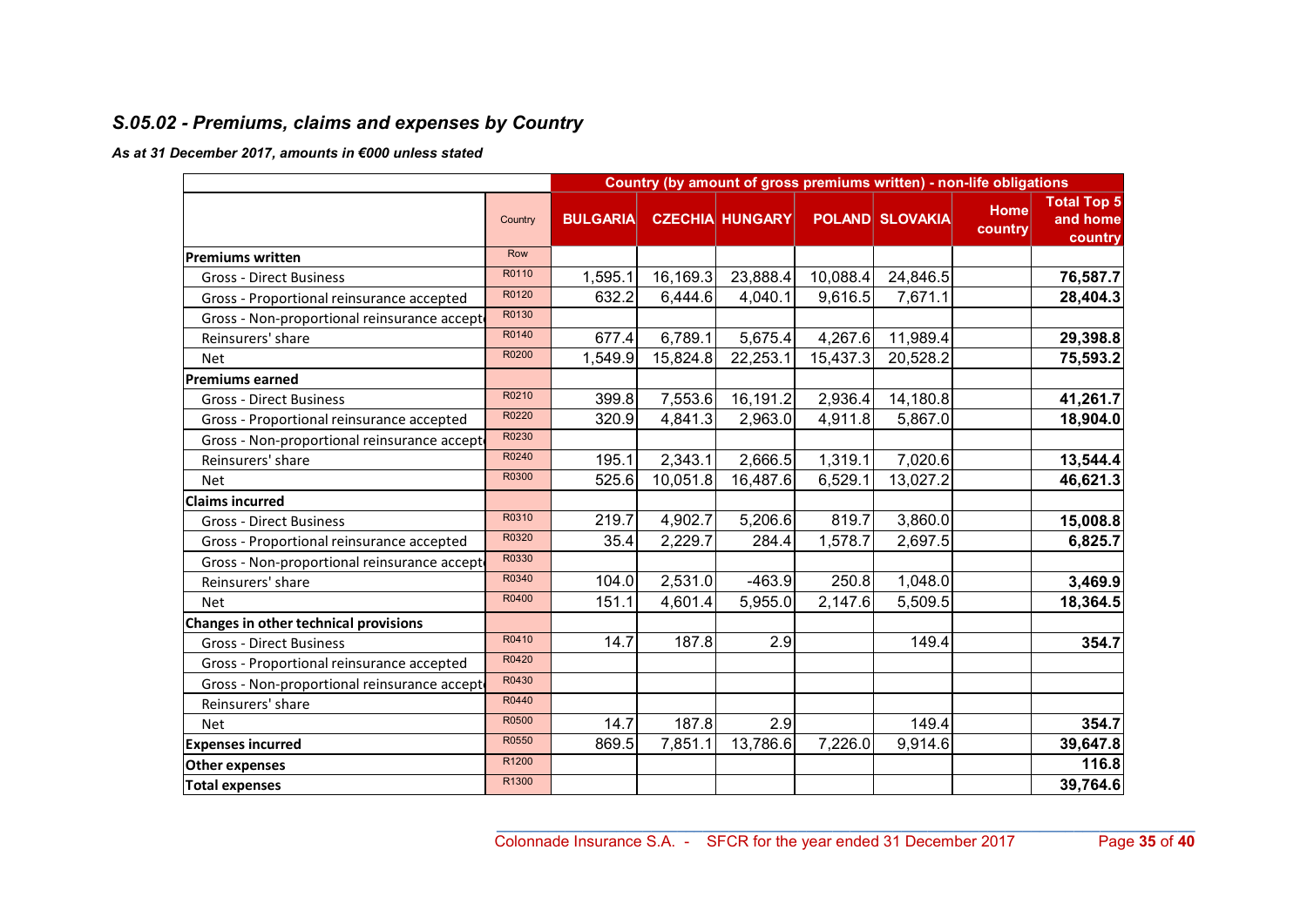### S.17.01 - Non-Life Technical Provisions

|                                                                                                                                                                                            |                       |                                     |                                   |                                     |                                                |                                 |                                                               | Direct business and accepted proportional reinsurance |                                       |                                              |                                    |                   |                                        |                       | accepted non-proportional reinsurance |                                                                                         |                                                   |                                     |
|--------------------------------------------------------------------------------------------------------------------------------------------------------------------------------------------|-----------------------|-------------------------------------|-----------------------------------|-------------------------------------|------------------------------------------------|---------------------------------|---------------------------------------------------------------|-------------------------------------------------------|---------------------------------------|----------------------------------------------|------------------------------------|-------------------|----------------------------------------|-----------------------|---------------------------------------|-----------------------------------------------------------------------------------------|---------------------------------------------------|-------------------------------------|
|                                                                                                                                                                                            |                       | <b>Medical expense</b><br>insurance | Income<br>protection<br>insurance | Workers'<br>npensation<br>insurance | <b>Motor vehicle</b><br>liability<br>insurance | <b>Other motor</b><br>insurance | <b>Marine</b> , aviation<br>and transport<br><i>insurance</i> | Fire and other<br>damage to<br>property               | <b>General liability</b><br>insurance | <b>Credit and</b><br>suretyship<br>insurance | <b>Legal expenses</b><br>insurance | <b>Assistance</b> | <b>Miscellaneous</b><br>financial loss | health<br>reinsurance | casualty<br>reinsurance               | Non-proportional Non-proportional Non-proportional<br>marine, aviation<br>and transport | <b>Non-proportional</b><br>property<br>reinsuranc | <b>Total Non-Life</b><br>obligation |
|                                                                                                                                                                                            | Row/Col               | C0020                               | C0030                             | C0040                               | C0050                                          | C0060                           | C0070                                                         | insurance<br>C0080                                    |                                       | C0100                                        | C0110                              | C0120             | C0130                                  | C0140                 | C0150                                 | reinsurance<br>C0160                                                                    | C0170                                             | C0180                               |
|                                                                                                                                                                                            | <b>D0010</b>          |                                     |                                   |                                     |                                                |                                 |                                                               |                                                       | C0090                                 |                                              |                                    |                   |                                        |                       |                                       |                                                                                         |                                                   |                                     |
| Technical provisions calculated as a whole<br><b>Direct business</b>                                                                                                                       | R0020                 |                                     |                                   |                                     |                                                |                                 |                                                               |                                                       |                                       |                                              |                                    |                   |                                        |                       |                                       |                                                                                         |                                                   |                                     |
| Accepted proportional reinsurance business                                                                                                                                                 | <b>BOO30</b>          |                                     |                                   |                                     |                                                |                                 |                                                               |                                                       |                                       |                                              |                                    |                   |                                        |                       |                                       |                                                                                         |                                                   |                                     |
| Accepted non-proportional reinsurance                                                                                                                                                      |                       |                                     |                                   |                                     |                                                |                                 |                                                               |                                                       |                                       |                                              |                                    |                   |                                        |                       |                                       |                                                                                         |                                                   |                                     |
| Total Recoverables from reinsurance/SPV and Finite Re after the adjustment for expected losses due to                                                                                      | R0050                 |                                     |                                   |                                     |                                                |                                 |                                                               |                                                       |                                       |                                              |                                    |                   |                                        |                       |                                       |                                                                                         |                                                   |                                     |
| Technical provisions calculated as a sum of BE and RM                                                                                                                                      |                       |                                     |                                   |                                     |                                                |                                 |                                                               |                                                       |                                       |                                              |                                    |                   |                                        |                       |                                       |                                                                                         |                                                   |                                     |
| Best estimate                                                                                                                                                                              |                       |                                     |                                   |                                     |                                                |                                 |                                                               |                                                       |                                       |                                              |                                    |                   |                                        |                       |                                       |                                                                                         |                                                   |                                     |
| Premium provisions                                                                                                                                                                         |                       |                                     |                                   |                                     |                                                |                                 |                                                               |                                                       |                                       |                                              |                                    |                   |                                        |                       |                                       |                                                                                         |                                                   |                                     |
| Gross - Total                                                                                                                                                                              | R0060                 | $-2,007.$                           |                                   |                                     |                                                | 3,809.                          | $-451.$                                                       | $-4,781.4$                                            | $-6,949.$                             | $-133.7$                                     |                                    |                   | 169.7                                  |                       |                                       |                                                                                         |                                                   | $-10,344.5$                         |
| Gross - direct business                                                                                                                                                                    | <b>R0070</b><br>R0080 | $-2,288.2$                          |                                   |                                     |                                                | 4,131.                          | $-516.$                                                       | $-6,853.5$                                            | $-7,192.4$                            | $-133.1$                                     |                                    |                   | $-89.3$                                |                       |                                       |                                                                                         |                                                   | $-12,942.0$                         |
| Gross - accepted proportional reinsurance business                                                                                                                                         | R0090                 | 281.                                |                                   |                                     |                                                | $-322.2$                        | 65.                                                           | 2,072.0                                               | 242.6                                 |                                              |                                    |                   | 259.0                                  |                       |                                       |                                                                                         |                                                   | 2,597.5                             |
| Gross - accepted non-proportional reinsurance business<br>Total recoverable from reinsurance/SPV and Finite Re before the adjustment for expected losses due to count                      |                       | $-173.7$                            |                                   |                                     |                                                | 343.5                           | $-497.$                                                       | $-5.825.$                                             | $-6.706.4$                            | $-17.6$                                      |                                    |                   | 16.0                                   |                       |                                       |                                                                                         |                                                   | $-12.861.8$                         |
| Recoverables from reinsurance (except SPV and Finite Reinsurance) before adjustment for expected losses                                                                                    | R0110                 | $-173.7$                            |                                   |                                     |                                                | 343.5                           | $-497.9$                                                      | $-5,825.7$                                            | $-6,706.4$                            | $-17.6$                                      |                                    |                   | 16.0                                   |                       |                                       |                                                                                         |                                                   | $-12,861.8$                         |
| Recoverables from SPV before adjustment for expected losses                                                                                                                                | R0120                 |                                     |                                   |                                     |                                                |                                 |                                                               |                                                       |                                       |                                              |                                    |                   |                                        |                       |                                       |                                                                                         |                                                   |                                     |
| Recoverables from Finite Reinsurance before adjustment for expected losses                                                                                                                 | R0130                 |                                     |                                   |                                     |                                                |                                 |                                                               |                                                       |                                       |                                              |                                    |                   |                                        |                       |                                       |                                                                                         |                                                   |                                     |
| Total recoverable from reinsurance/SPV and Finite Re after the adjustment for expected losses due to counter                                                                               | R0140                 | $-177.3$                            |                                   |                                     |                                                | 302.0                           | $-508.1$                                                      | $-5,903.$                                             | $-6.814.$                             | $-17.6$                                      |                                    |                   | 15.5                                   |                       |                                       |                                                                                         |                                                   | $-13,104.4$                         |
| Net Best Estimate of Premium Provisions                                                                                                                                                    | R0150                 | $-1.829.7$                          |                                   |                                     |                                                | 3.507.                          | 57.                                                           | 1.122.2                                               | $-135.2$                              | $-115.5$                                     |                                    |                   | 154.1                                  |                       |                                       |                                                                                         |                                                   | 2,759.9                             |
| Claims provisions                                                                                                                                                                          |                       |                                     |                                   |                                     |                                                |                                 |                                                               |                                                       |                                       |                                              |                                    |                   |                                        |                       |                                       |                                                                                         |                                                   |                                     |
| Gross - Total                                                                                                                                                                              | R0160                 | 1,632.1                             |                                   |                                     |                                                | 41.4                            | 1,907                                                         | 5,618.2                                               | 9,605.                                | 14.7                                         |                                    |                   | $-255.1$                               |                       |                                       |                                                                                         |                                                   | 18,564.0                            |
| Gross - direct business                                                                                                                                                                    | R0170                 | 958.1                               |                                   |                                     |                                                | 416.                            | 1.884.9                                                       | 3.890.                                                | 6.567.4                               | 14.7                                         |                                    |                   | $-199.2$                               |                       |                                       |                                                                                         |                                                   | 13.532.8                            |
| Gross - accepted proportional reinsurance business                                                                                                                                         | <b>R0180</b>          | 673.9                               |                                   |                                     |                                                | $-375.$                         | 22.                                                           | 1,728.                                                | 3,038.4                               |                                              |                                    |                   | $-56.0$                                |                       |                                       |                                                                                         |                                                   | 5,031.3                             |
| Gross - accepted non-proportional reinsurance business                                                                                                                                     | R0190                 |                                     |                                   |                                     |                                                |                                 |                                                               |                                                       |                                       |                                              |                                    |                   |                                        |                       |                                       |                                                                                         |                                                   |                                     |
| Total recoverable from reinsurance/SPV and Finite Re before the adjustment for expected losses due to count                                                                                | R0200<br>R0210        | $-1.367.4$                          |                                   |                                     |                                                | 1.582.4                         | 736.                                                          | 2,263.9                                               | 4,195.6                               | $-285.8$                                     |                                    |                   | $-177f$                                |                       |                                       |                                                                                         |                                                   | 6.947.3                             |
| Recoverables from reinsurance (except SPV and Finite Reinsurance) before adjustment for expected losses                                                                                    | R0220                 | $-1,367.4$                          |                                   |                                     |                                                | 1,582.4                         | 736.                                                          | 2,263.9                                               | 4,195.6                               | $-285.8$                                     |                                    |                   | $-177.6$                               |                       |                                       |                                                                                         |                                                   | 6,947.3                             |
| Recoverables from SPV before adjustment for expected losses                                                                                                                                | R0230                 |                                     |                                   |                                     |                                                |                                 |                                                               |                                                       |                                       |                                              |                                    |                   |                                        |                       |                                       |                                                                                         |                                                   |                                     |
| Recoverables from Finite Reinsurance before adjustment for expected losses<br>Total recoverable from reinsurance/SPV and Finite Re after the adjustment for expected losses due to counter | R0240                 | $-1,370.9$                          |                                   |                                     |                                                | 1.559.                          | 725.                                                          | 2,207.6                                               | 4,119.                                | $-285.8$                                     |                                    |                   | $-177.8$                               |                       |                                       |                                                                                         |                                                   | 6,777.0                             |
| Net Best Estimate of Claims Provisions                                                                                                                                                     | R0250                 | 3,002.9                             |                                   |                                     |                                                | $-1,518.$                       | 1,181.                                                        | 3,410.6                                               | 5,486.                                | 300.5                                        |                                    |                   | $-77.4$                                |                       |                                       |                                                                                         |                                                   | 11,787.0                            |
| Total Best estimate - gross                                                                                                                                                                | R0260                 | $-375.0$                            |                                   |                                     |                                                | 3.850.                          | 1.455.                                                        | 836.7                                                 | 2.656.0                               | $-118.4$                                     |                                    |                   | $-85.4$                                |                       |                                       |                                                                                         |                                                   | 8.219.5                             |
| Total Best estimate - net                                                                                                                                                                  | R0270                 | 1.173.2                             |                                   |                                     |                                                | 1.988.                          | 1.238.                                                        | 4.532.7                                               | 5.351.4                               | 185.0                                        |                                    |                   | 76.8                                   |                       |                                       |                                                                                         |                                                   | 14,546.9                            |
| Risk margin                                                                                                                                                                                | R0280                 | 405.7                               |                                   |                                     |                                                | 687.                            | 428.                                                          | 1,567.6                                               | 1,850.7                               | 64.0                                         |                                    |                   | 26.5                                   |                       |                                       |                                                                                         |                                                   | 5,030.7                             |
| Amount of the transitional on Technical Provisions                                                                                                                                         |                       |                                     |                                   |                                     |                                                |                                 |                                                               |                                                       |                                       |                                              |                                    |                   |                                        |                       |                                       |                                                                                         |                                                   |                                     |
| TP as a whole                                                                                                                                                                              | R0290                 |                                     |                                   |                                     |                                                |                                 |                                                               |                                                       |                                       |                                              |                                    |                   |                                        |                       |                                       |                                                                                         |                                                   |                                     |
| Best estimate                                                                                                                                                                              | R0300                 |                                     |                                   |                                     |                                                |                                 |                                                               |                                                       |                                       |                                              |                                    |                   |                                        |                       |                                       |                                                                                         |                                                   |                                     |
| Risk margin                                                                                                                                                                                | R0310                 |                                     |                                   |                                     |                                                |                                 |                                                               |                                                       |                                       |                                              |                                    |                   |                                        |                       |                                       |                                                                                         |                                                   |                                     |
| <b>Technical provisions - total</b>                                                                                                                                                        |                       |                                     |                                   |                                     |                                                |                                 |                                                               |                                                       |                                       |                                              |                                    |                   |                                        |                       |                                       |                                                                                         |                                                   |                                     |
| Technical provisions - total                                                                                                                                                               | R0320<br>R0330        | 30.7                                |                                   |                                     |                                                | 4,538.                          | 1,883.                                                        | 2,404.3                                               | 4,506.                                | $-54.5$                                      |                                    |                   | $-58.9$                                |                       |                                       |                                                                                         |                                                   | 13,250.2                            |
| Recoverable from reinsurance contract/SPV and Finite Re after the adjustment for expected losses due                                                                                       |                       | $-1.548.2$                          |                                   |                                     |                                                | 1.861.                          | 216.4                                                         | $-3.696.0$                                            | $-2.695.4$                            | $-303.4$                                     |                                    |                   | $-162.2$                               |                       |                                       |                                                                                         |                                                   | $-6,327.4$                          |
| Technical provisions minus recoverables from reinsurance/SPV and Finite Re-total                                                                                                           |                       | 1,578.9                             |                                   |                                     |                                                | 2.676.8                         | 1,667.                                                        | 6.100.3                                               | 7,202.1                               | 249.0                                        |                                    |                   | 103.3                                  |                       |                                       |                                                                                         |                                                   | 19,577.6                            |
| Line of Business: further segmentation (Homogeneous Risk Groups)                                                                                                                           | R0350                 | 30                                  |                                   |                                     |                                                |                                 |                                                               | 24                                                    |                                       | 1 <sup>1</sup>                               |                                    |                   |                                        |                       |                                       |                                                                                         |                                                   |                                     |
| Premium provisions - Total number of homogeneous risk groups<br>Claims provisions - Total number of homogeneous risk groups                                                                | R0360                 | 30                                  |                                   |                                     |                                                |                                 |                                                               | 24                                                    |                                       | 1 <sup>1</sup>                               |                                    |                   |                                        |                       |                                       |                                                                                         |                                                   |                                     |
| Cash-flows of the Best estimate of Premium Provisions (Gross)                                                                                                                              |                       |                                     |                                   |                                     |                                                |                                 |                                                               |                                                       |                                       |                                              |                                    |                   |                                        |                       |                                       |                                                                                         |                                                   |                                     |
| Cash out-flows                                                                                                                                                                             |                       |                                     |                                   |                                     |                                                |                                 |                                                               |                                                       |                                       |                                              |                                    |                   |                                        |                       |                                       |                                                                                         |                                                   |                                     |
| Future benefits and claims                                                                                                                                                                 |                       | 2,675.4                             |                                   |                                     |                                                | 6.852.                          | 677.                                                          | 8.884.6                                               | 8.094.                                | 217.8                                        |                                    |                   | 1,035.4                                |                       |                                       |                                                                                         |                                                   | 28,437.4                            |
| Future expenses and other cash-out flows                                                                                                                                                   | R0380                 | 972.0                               |                                   |                                     |                                                | 6,110.                          | 475.                                                          | 6,741.7                                               | 5,902.                                | 72.7                                         |                                    |                   | 1,810.9                                |                       |                                       |                                                                                         |                                                   | 22,084.4                            |
| Cash in-flows                                                                                                                                                                              |                       |                                     |                                   |                                     |                                                |                                 |                                                               |                                                       |                                       |                                              |                                    |                   |                                        |                       |                                       |                                                                                         |                                                   |                                     |
| Future premiums                                                                                                                                                                            |                       | $-5.657.0$                          |                                   |                                     |                                                | $-8.855.9$                      | $-1.597.$                                                     | $-19.873.5$                                           | $-20.724.$                            | $-421.5$                                     |                                    |                   | $-2.681.0$                             |                       |                                       |                                                                                         |                                                   | $-59.810.9$                         |
| Other cash-in flows (incl. Recoverable from salvages and subrogations)                                                                                                                     | R0400                 | 2.5                                 |                                   |                                     |                                                | $-297.$                         | $-6.$                                                         | $-534.2$                                              | $-222.1$                              | $-2.1$                                       |                                    |                   | 4.3                                    |                       |                                       |                                                                                         |                                                   | $-1,055.4$                          |
| Cash-flows of the Best estimate of Claims Provisions (Gross)                                                                                                                               |                       |                                     |                                   |                                     |                                                |                                 |                                                               |                                                       |                                       |                                              |                                    |                   |                                        |                       |                                       |                                                                                         |                                                   |                                     |
| Cash out-flows                                                                                                                                                                             |                       |                                     |                                   |                                     |                                                |                                 |                                                               |                                                       |                                       |                                              |                                    |                   |                                        |                       |                                       |                                                                                         |                                                   |                                     |
| Future benefits and claims                                                                                                                                                                 | R0410<br>R0420        | 4,013.7                             |                                   |                                     |                                                | 3,528                           | 2,030                                                         | 11.154.                                               | 10,966.                               | 14.5                                         |                                    |                   | 126.9                                  |                       |                                       |                                                                                         |                                                   | 31,836.2                            |
| Future expenses and other cash-out flows                                                                                                                                                   |                       | 882.9                               |                                   |                                     |                                                | 2.536.                          | 211.4                                                         | 2.517.4                                               | 2.787.2                               | 0.0                                          |                                    |                   | 1.015.3                                |                       |                                       |                                                                                         |                                                   | 9.951.0                             |
| Cash in-flows                                                                                                                                                                              | R0430                 |                                     |                                   |                                     |                                                |                                 |                                                               |                                                       |                                       |                                              |                                    |                   |                                        |                       |                                       |                                                                                         |                                                   |                                     |
| Future premiums<br>Other cash-in flows (incl. Recoverable from salvages and subrogations)                                                                                                  | R0440                 | $-3,256.5$<br>$-8.1$                |                                   |                                     |                                                | $-6,378.$<br>354.               | $-363.4$<br>28.2                                              | $-8,600.$<br>546.                                     | $-4,409.$<br>261.4                    | $-0.1$<br>0.3                                |                                    |                   | $-1,391.$<br>$-5.6$                    |                       |                                       |                                                                                         |                                                   | $-24,400.1$<br>1,176.9              |
| Percentage of gross Best Estimate calculated using approximations                                                                                                                          | R0450                 |                                     |                                   |                                     |                                                |                                 |                                                               |                                                       |                                       |                                              |                                    |                   |                                        |                       |                                       |                                                                                         |                                                   |                                     |
| Best estimate subject to transitional of the interest rate                                                                                                                                 | R0460                 |                                     |                                   |                                     |                                                |                                 |                                                               |                                                       |                                       |                                              |                                    |                   |                                        |                       |                                       |                                                                                         |                                                   |                                     |
| Technical provisions without transitional on interest rate                                                                                                                                 | R0470                 |                                     |                                   |                                     |                                                |                                 |                                                               |                                                       |                                       |                                              |                                    |                   |                                        |                       |                                       |                                                                                         |                                                   |                                     |
| Best estimate subject to volatility adjustment                                                                                                                                             | R0480                 |                                     |                                   |                                     |                                                |                                 |                                                               |                                                       |                                       |                                              |                                    |                   |                                        |                       |                                       |                                                                                         |                                                   |                                     |
| Technical provisions without volatility adjustment and without others transitional measures                                                                                                |                       |                                     |                                   |                                     |                                                |                                 |                                                               |                                                       |                                       |                                              |                                    |                   |                                        |                       |                                       |                                                                                         |                                                   |                                     |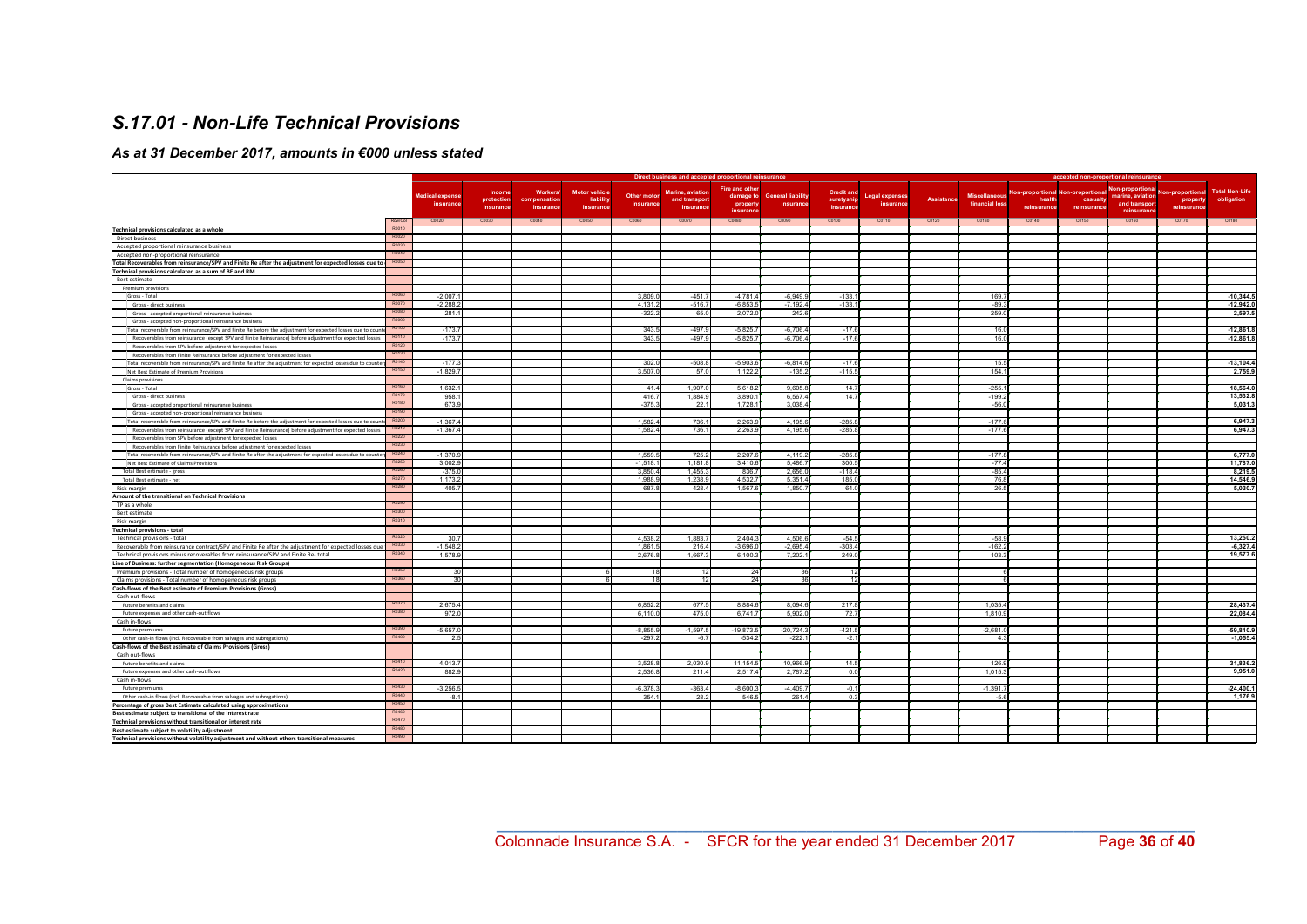### S.19.01 - Non-Life Insurance Claims Information by Underwriting Year

| <b>Total</b>                                     |       | Development year (absolute<br>amount) |          | In Current year | Sum of years<br>(cumulative) | Development year (absolute<br>amount)                                                                            |         | Year end<br>(discounted data) |              | Development year (absolute)<br>amount) |                   |  |
|--------------------------------------------------|-------|---------------------------------------|----------|-----------------|------------------------------|------------------------------------------------------------------------------------------------------------------|---------|-------------------------------|--------------|----------------------------------------|-------------------|--|
|                                                  |       | 0                                     |          |                 |                              | 0                                                                                                                |         |                               | $\mathbf{0}$ |                                        | (discounted data) |  |
| <b>Gross Claims Paid (non-cumulative)</b>        |       |                                       |          |                 |                              | <b>Gross undiscounted Best Estimate Claims Provisions</b><br><b>Gross Reported but not Settled Claims (RBNS)</b> |         |                               |              |                                        |                   |  |
|                                                  |       | C0010                                 | C0020    | C0170           | C0180                        | C0200                                                                                                            | C0210   | C0360                         | C0400        | C0410                                  | C0560             |  |
| 2016                                             | R0240 | 1,205.4                               | 639.6    | 639.6           | 1,844.9                      | 2,338.4                                                                                                          | 2,044.6 | 2,026.6                       | 758.6        | 2,554.7                                | 2,554.7           |  |
| 2017                                             | R0250 | $-7,023.0$                            |          | $-7,023.0$      | $-7,023.0$                   | 16,880.2                                                                                                         |         | 16,537.4                      | 14,396.3     |                                        | 14,396.3          |  |
| Total                                            |       |                                       |          | $-6,383.5$      | $-5,178.1$                   |                                                                                                                  |         | 18,564.0                      |              |                                        | 16,951.1          |  |
| Reinsurance Recoveries received (non-cumulative) |       |                                       |          |                 |                              |                                                                                                                  |         |                               |              |                                        |                   |  |
|                                                  |       | C0600                                 | C0610    | C0760           | C0770                        | C0800                                                                                                            | C0810   | C0960                         | C1000        | C1010                                  | C1160             |  |
| 2016                                             | R0440 | 3.1                                   | $-186.6$ | $-186.6$        | $-183.5$                     | 158.5                                                                                                            | 173.3   | 184.3                         | 115.3        | 1,725.6                                | 1,725.6           |  |
| 2017                                             | R0450 | $-13,320.8$                           |          | $-13,320.8$     | $-13,320.8$                  | 6,756.7                                                                                                          |         | 6,592.7                       | 10,409.9     |                                        | 10,409.9          |  |
| Total                                            |       |                                       |          | $-13,507.4$     | $-13,504.3$                  |                                                                                                                  |         | 6,777.0                       |              |                                        | 12,135.5          |  |
| <b>Net Claims Paid (non-cumulative)</b>          |       |                                       |          |                 |                              |                                                                                                                  |         |                               |              |                                        |                   |  |
|                                                  |       | C1200                                 | C1210    | C1360           | C1370                        | C1400                                                                                                            | C1410   | C1560                         | C1600        | C1610                                  | C1760             |  |
| 2016                                             | R0640 | 1,202.3                               | 826.2    | 826.2           | 2,028.5                      | 2,179.9                                                                                                          | 1,871.3 | 1,842.3                       | 643.3        | 829.1                                  | 829.1             |  |
| 2017                                             | R0650 | 6,297.7                               |          | 6,297.7         | 6,297.7                      | 10,123.4                                                                                                         |         | 9,944.7                       | 3,986.5      |                                        | 3,986.5           |  |
| Total                                            |       |                                       |          | 7,123.9         | 8,326.2                      |                                                                                                                  |         | 11,787.0                      |              |                                        | 4,815.6           |  |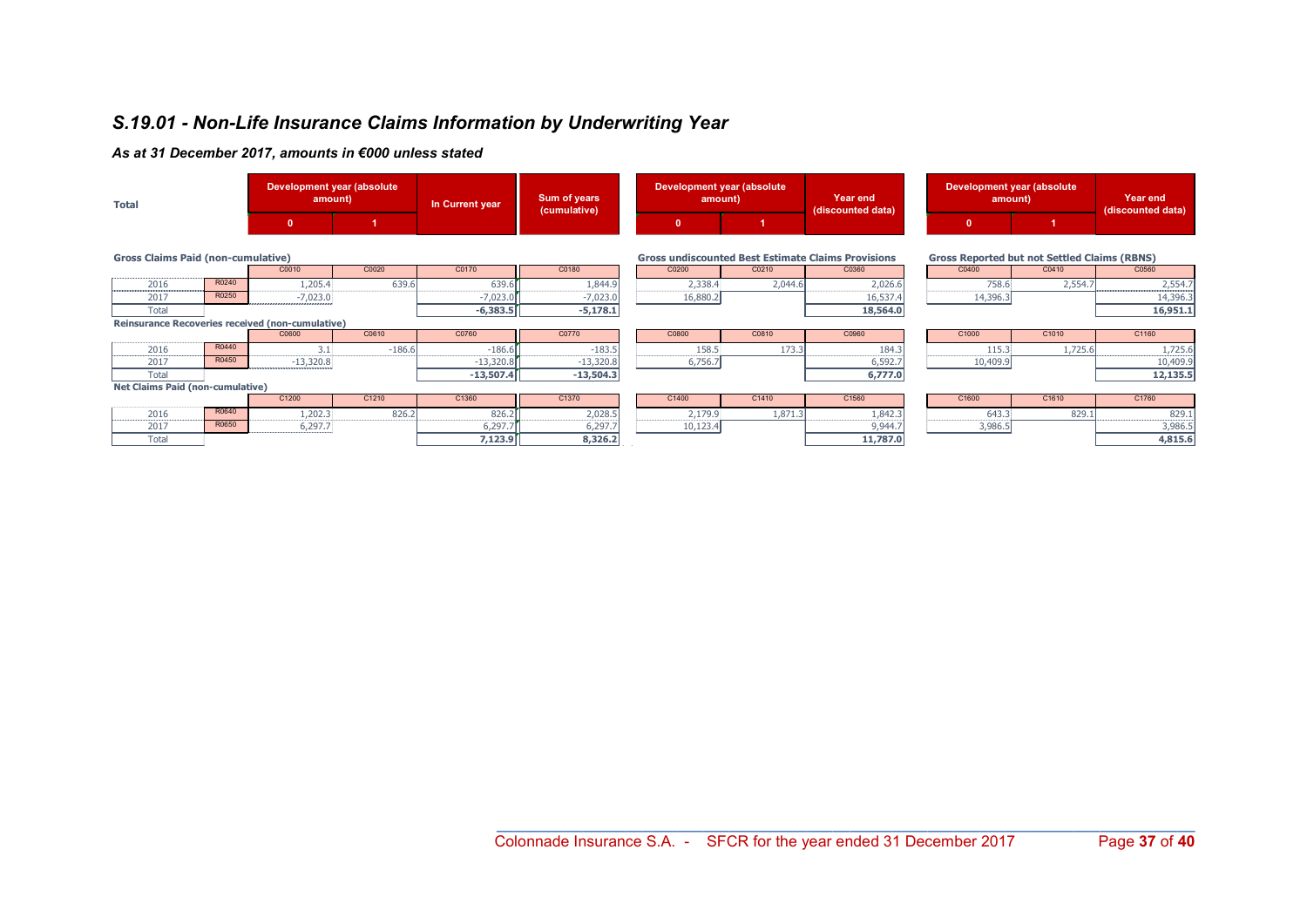### S.23.01 - Own Funds

### As at 31 December 2017, amounts in €000 unless stated

|                                                                                                              |        | <b>Total</b>       | Tier 1 -              | Tier 1 -            | Tier <sub>2</sub> | Tier <sub>3</sub> |
|--------------------------------------------------------------------------------------------------------------|--------|--------------------|-----------------------|---------------------|-------------------|-------------------|
|                                                                                                              | Column | C0010              | unrestricted<br>C0020 | restricted<br>C0030 | C0040             | C0050             |
|                                                                                                              | Row    |                    |                       |                     |                   |                   |
| Basic own funds before deduction for participations in other financial sector as foreseen in article 68 of D | R0010  |                    |                       |                     |                   |                   |
| Ordinary share capital (gross of own shares)                                                                 | R0030  | 2,500.0            | 2,500.0               |                     |                   |                   |
| Share premium account related to ordinary share capital                                                      | R0040  | 73,876.3           | 73,876.3              |                     |                   |                   |
| Initial funds, members' contributions or the equivalent basic own - fund item for mutual and mutual-         |        |                    |                       |                     |                   |                   |
| type undertakings                                                                                            |        |                    |                       |                     |                   |                   |
| Subordinated mutual member accounts                                                                          | R0050  |                    |                       |                     |                   |                   |
| Surplus funds                                                                                                | R0070  |                    |                       |                     |                   |                   |
| Preference shares                                                                                            | R0090  |                    |                       |                     |                   |                   |
| Share premium account related to preference shares                                                           | R0110  |                    |                       |                     |                   |                   |
| Reconciliation reserve                                                                                       | R0130  | $-24.431.0$        | $-24.431.0$           |                     |                   |                   |
| Subordinated liabilities                                                                                     | R0140  |                    |                       |                     |                   |                   |
| An amount equal to the value of net deferred tax assets                                                      | R0160  | 2,381.6            |                       |                     |                   | 2,381.6           |
|                                                                                                              | R0180  | 950.0              | 950.0                 |                     |                   |                   |
| Other own fund items approved by the supervisory authority as basic own funds not specified above            |        |                    |                       |                     |                   |                   |
| Own funds from the financial statements that should not be represented by the reconciliation reserve         |        |                    |                       |                     |                   |                   |
| Own funds from the financial statements that should not be represented by the reconciliation reserve         | R0220  |                    |                       |                     |                   |                   |
| and do not meet the criteria to be classified as Solvency II own funds                                       |        |                    |                       |                     |                   |                   |
| <b>Deductions</b>                                                                                            |        |                    |                       |                     |                   |                   |
| Deductions for participations in financial and credit institutions                                           | R0230  |                    |                       |                     |                   |                   |
| Total basic own funds after deductions                                                                       | R0290  | 55,276.9           | 52,895.3              |                     |                   | 2,381.6           |
| <b>Ancillary own funds</b>                                                                                   |        |                    |                       |                     |                   |                   |
| Unpaid and uncalled ordinary share capital callable on demand                                                | R0300  | 7.000.0            |                       |                     | 7.000.0           |                   |
| Unpaid and uncalled initial funds, members' contributions or the equivalent basic own fund item for          | R0310  |                    |                       |                     |                   |                   |
| mutual and mutual - type undertakings, callable on demand                                                    |        |                    |                       |                     |                   |                   |
| Unpaid and uncalled preference shares callable on demand                                                     | R0320  |                    |                       |                     |                   |                   |
| A legally binding commitment to subscribe and pay for subordinated liabilities on demand                     | R0330  |                    |                       |                     |                   |                   |
| Letters of credit and guarantees under Article 96(2) of the Directive 2009/138/EC                            | R0340  |                    |                       |                     |                   |                   |
| Letters of credit and guarantees other than under Article 96(2) of the Directive 2009/138/EC                 | R0350  |                    |                       |                     |                   |                   |
|                                                                                                              | R0360  |                    |                       |                     |                   |                   |
|                                                                                                              |        |                    |                       |                     |                   |                   |
| Supplementary members calls under first subparagraph of Article 96(3) of the Directive 2009/138/EC           | R0370  |                    |                       |                     |                   |                   |
| Supplementary members calls - other than under first subparagraph of Article 96(3) of the Directive          |        |                    |                       |                     |                   |                   |
| 2009/138/EC                                                                                                  | R0390  |                    |                       |                     |                   |                   |
| Other ancillary own funds                                                                                    | R0400  |                    |                       |                     |                   |                   |
| <b>Total ancillary own funds</b>                                                                             |        | 7.000.0            |                       |                     | 7,000.0           |                   |
| Available and eligible own funds                                                                             | R0500  |                    |                       |                     |                   |                   |
| Total available own funds to meet the SCR                                                                    | R0510  | 62,276.9           | 52,895.3              |                     |                   | 7,000.0 2,381.6   |
| Total available own funds to meet the MCR                                                                    |        | 52,895.3           | 52.895.3              |                     |                   |                   |
| Total eligible own funds to meet the SCR                                                                     | R0540  | 62,276.9           | 52,895.3              |                     |                   | 7,000.0 2,381.6   |
| Total eligible own funds to meet the MCR                                                                     | R0550  | 52.895.3           | 52.895.3              |                     |                   |                   |
| <b>SCR</b>                                                                                                   | R0580  | 35,616.5           |                       |                     |                   |                   |
| <b>MCR</b>                                                                                                   | R0600  | 8,904.1            |                       |                     |                   |                   |
| Ratio of Eligible own funds to SCR                                                                           | R0620  | 175%               |                       |                     |                   |                   |
| Ratio of Eligible own funds to MCR                                                                           | R0640  | 594%               |                       |                     |                   |                   |
|                                                                                                              |        | C <sub>0</sub> 080 |                       |                     |                   |                   |

| <b>Reconciliation reserve</b>                                                                  |       |             |  |  |  |  |  |  |
|------------------------------------------------------------------------------------------------|-------|-------------|--|--|--|--|--|--|
| Excess of assets over liabilities                                                              | R0700 | 55.276.9    |  |  |  |  |  |  |
| Own shares (held directly and indirectly)                                                      | R0710 |             |  |  |  |  |  |  |
| Foreseeable dividends, distributions and charges                                               | R0720 |             |  |  |  |  |  |  |
| Other basic own fund items                                                                     | R0730 | 79,707.9    |  |  |  |  |  |  |
| Adjustment for restricted own fund items in respect of matching adjustment portfolios and ring | R0740 |             |  |  |  |  |  |  |
| fenced funds                                                                                   |       |             |  |  |  |  |  |  |
| <b>Reconciliation reserve</b>                                                                  | R0760 | $-24.431.0$ |  |  |  |  |  |  |
| <b>Expected profits</b>                                                                        |       |             |  |  |  |  |  |  |
| Expected profits included in future premiums (EPIFP) - Life business                           | R0770 |             |  |  |  |  |  |  |
| Expected profits included in future premiums (EPIFP) - Non-life business                       | R0780 |             |  |  |  |  |  |  |
| Total Expected profits included in future premiums (EPIFP)                                     | R0790 |             |  |  |  |  |  |  |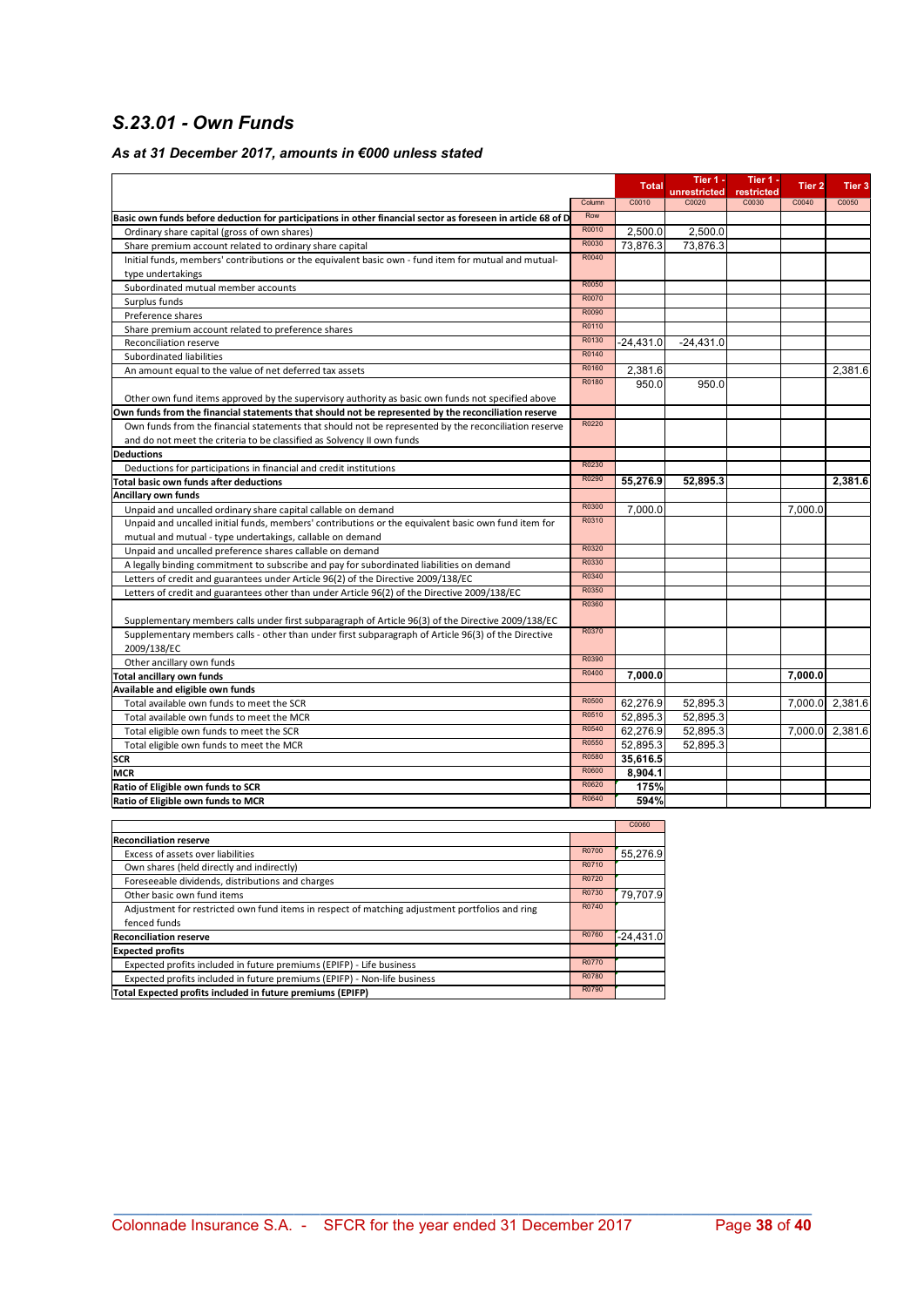### S.25.01 - Solvency Capital Requirement – for undertakings on Standard Formula

|                                    |       | Net solvency capital<br>requirement | requirement | <b>Allocation from</b><br>Gross solvency capital adjustments due to RFF<br>and Matching<br>adjustments portfolios |
|------------------------------------|-------|-------------------------------------|-------------|-------------------------------------------------------------------------------------------------------------------|
|                                    |       | C0030                               | C0040       | C0050                                                                                                             |
| Market risk                        | R0010 | 1,920.7                             |             |                                                                                                                   |
| Counterparty default risk          | R0020 | 13,641.7                            |             |                                                                                                                   |
| Life underwriting risk             | R0030 |                                     |             |                                                                                                                   |
| Health underwriting risk           | R0040 | 5,805.1                             |             |                                                                                                                   |
| Non-life underwriting risk         | R0050 | 21,163.3                            |             |                                                                                                                   |
| <b>Diversification</b>             | R0060 | $-10,302.4$                         |             |                                                                                                                   |
| Intangible asset risk              | R0070 |                                     |             |                                                                                                                   |
| Basic Solvency Capital Requirement | R0100 | 32.228.4                            |             |                                                                                                                   |

|                                                                                                     |       | C0100         |
|-----------------------------------------------------------------------------------------------------|-------|---------------|
| Adjustment due to RFF/MAP nSCR aggregation                                                          | R0120 |               |
| Operational risk                                                                                    | R0130 | 3,388.1       |
| Loss-absorbing capacity of technical provisions                                                     | R0140 |               |
| Loss-absorbing capacity of deferred taxes                                                           | R0150 |               |
| Capital requirement for business operated in accordance v                                           | R0160 |               |
| Solvency Capital Requirement excluding capital add-on                                               | R0200 | 35,616.5      |
| Capital add-on already set                                                                          | R0210 |               |
| Solvency capital requirement                                                                        | R0220 | 35,616.5      |
| Other information on SCR                                                                            |       |               |
| Capital requirement for duration-based equity risk sub-<br>module                                   | R0400 |               |
| <b>Total amount of Notional Solvency Capital</b><br>Requirements for remaining part                 | R0410 |               |
| <b>Total amount of Notional Solvency Capital</b><br>Requirements for ring fenced funds              | R0420 |               |
| <b>Total amount of Notional Solvency Capital</b><br>Requirements for matching adjustment portfolios | R0430 |               |
| Diversification effects due to RFF nSCR aggregation for<br>article 304                              | R0440 |               |
|                                                                                                     | R0450 | No adjustment |
| Method used to calculate the adjustment due to                                                      |       |               |
| RFF/MAP nSCR aggregation                                                                            |       |               |
| Net future discretionary benefits                                                                   | R0460 |               |